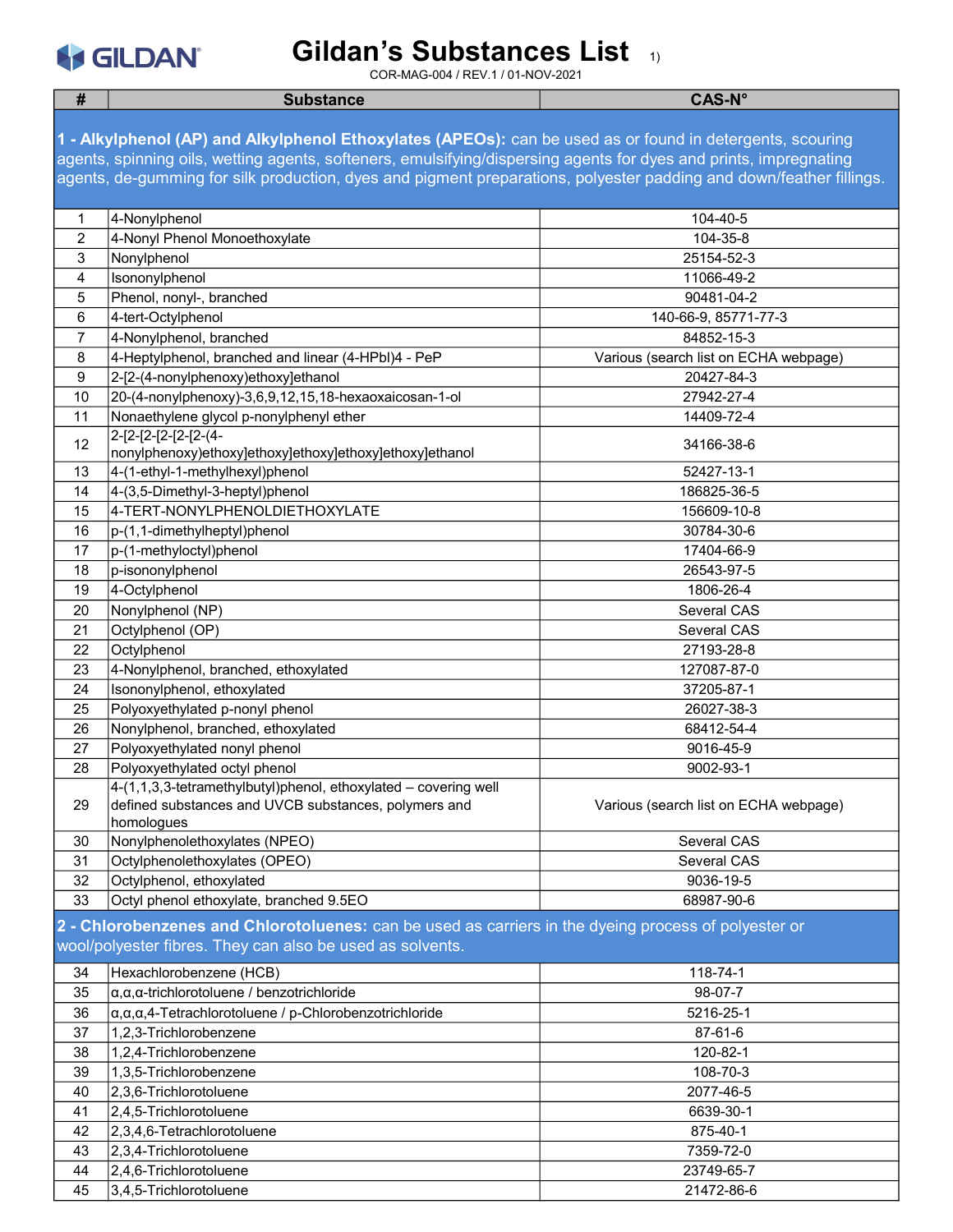#### Gildan's Substances List 1)

COR-MAG-004 / REV.1 / 01-NOV-2021

| 46 | Trichlorobenzene                                                              | 12002-48-1             |
|----|-------------------------------------------------------------------------------|------------------------|
| 47 | 2.3.4.5-Tetrachlorotoluene                                                    | 76057-12-0 / 1006-32-2 |
| 48 | 2,3,5,6-Tetrachlorotoluene                                                    | 29733-70-8/1006-31-1   |
| 49 | $\alpha, \alpha, \alpha, 2$ -,6-tetrachlorotoluene / 2-Chlorobenzotrichloride | 2136-89-2              |
| 50 | $\alpha$ , $\alpha$ , 2,6-tetrachlorotoluene / 2,6-Dichlorobenzal chloride    | 81-19-6                |
| 51 | 2,4-dichloro-1-(dichloromethyl)benzene                                        | 134-25-8               |
| 52 | 1,4-Dichlorobenzene                                                           | 106-46-7               |
| 53 | Pentachlorobenzene (PeCB)                                                     | 608-93-5               |
| 54 | 1,2-Dichlorobenzene                                                           | $95 - 50 - 1$          |
| 55 | Chlorobenzene                                                                 | 108-90-7               |
| 56 | Chlorotoluene                                                                 | Several CAS            |
| 57 | Dichlorobenzene                                                               | Several CAS            |
| 58 | Hexachlorobenzene                                                             | Several CAS            |
| 59 | Pentachlorobenzene                                                            | Several CAS            |
| 60 | Pentachlorotoluene                                                            | Several CAS            |
| 61 | Tetrachlorobenzene                                                            | Several CAS            |
| 62 | Tetrachlorotoluene                                                            | Several CAS            |
| 63 | Trichlorobenzene                                                              | Several CAS            |
| 64 | Trichlorotoluene                                                              | Several CAS            |
| 65 | 1.3-Dichlorobenzene                                                           | $541 - 73 - 1$         |
| 66 | 2-chlorotoluene (o-chlorotoluene)                                             | 95-49-8                |
| 67 | 1,2,3,4-Tetrachlorobenzene                                                    | 634-66-2               |
| 68 | 1,2,3,5-Tetrachlorobenzene                                                    | 634-90-2               |
| 69 | 1,2,4,5-Tetrachlorobenzene                                                    | 95-94-3                |
| 70 | 2,3-Dichlorotoluene                                                           | 32768-54-0             |
| 71 | 2.5-Dichlorotoluene                                                           | 19398-61-9             |
| 72 | 2,6-Dichlorotoluene                                                           | 118-69-4               |
| 73 | 3.4-Dichlorotoluene                                                           | 95-75-0                |
| 74 | 3-Chlorotoluene                                                               | 108-41-8               |
| 75 | 4-chlorotoluene (p-chlorotoluene)                                             | 106-43-4               |
| 76 | Pentachlorotoluene                                                            | 877-11-2               |
| 77 | 3,5-Dichlorotoluene                                                           | 25186-47-4             |
| 78 | Dichlorobenzene                                                               | 25321-22-6             |
| 79 | Tetrachlorobenzene                                                            | 12408-10-5             |
| 80 | Chlororobenzene                                                               | Several CAS            |
| 81 | 1,2,3,4 (or 1,2,4,5)-tetracholorobenzene                                      | 84713-12-2             |
| 82 | 2,4-Dichlorotoluene                                                           | 95-73-8                |
| 83 | 2,6-dichlorobenzyl chloride                                                   | 2014-83-7              |
| 84 | $\alpha$ , 2, 4-trichlorotoluene / 2, 4-Dichlorobenzyl Chloride               | 94-99-5                |
| 85 | $\alpha$ ,3,4-trichlorotoluene / 3,4-Dichlorobenzyl Chloride                  | 102-47-6               |
| 86 | $\alpha$ , $\alpha$ , $\alpha$ , $ar$ , $ar$ -pentachlorotoluene              | 31904-18-4             |

**3 - Chlorophenols: Chlorophenols:** are polychlorinated compounds used as preservatives or pesticides. Pentachlorophenol (PCP) and tetrachlorophenol (TeCP) are sometimes used to prevent mould and kill insects when growing cotton and when storing/transporting fabrics. PCP and TeCP can also be used as preservatives in print pastes.

| 87 | Pentachlorophenol (PCP) and its salts compounds | 87-86-5    |
|----|-------------------------------------------------|------------|
| 88 | $2,4,6$ -Trichlorophenol                        | 88-06-2    |
| 89 | $ 2,3,5,6$ -Tetrachlorophenol                   | 935-95-5   |
| 90 | $ 2,3,4,5$ -Tetrachlorophenol                   | 4901-51-3  |
| 91 | $2,3,4,6$ -Tetrachlorophenol                    | 58-90-2    |
| 92 | $2,3,4$ -Trichlorophenol                        | 15950-66-0 |
| 93 | $ 2,3,5$ -Trichlorophenol                       | 933-78-8   |
| 94 | 2,3,6-Trichlorophenol                           | 933-75-5   |
| 95 | $2,4,5$ -Trichlorophenol                        | 95-95-4    |
| 96 | $3,4,5$ -Trichlorophenol                        | 609-19-8   |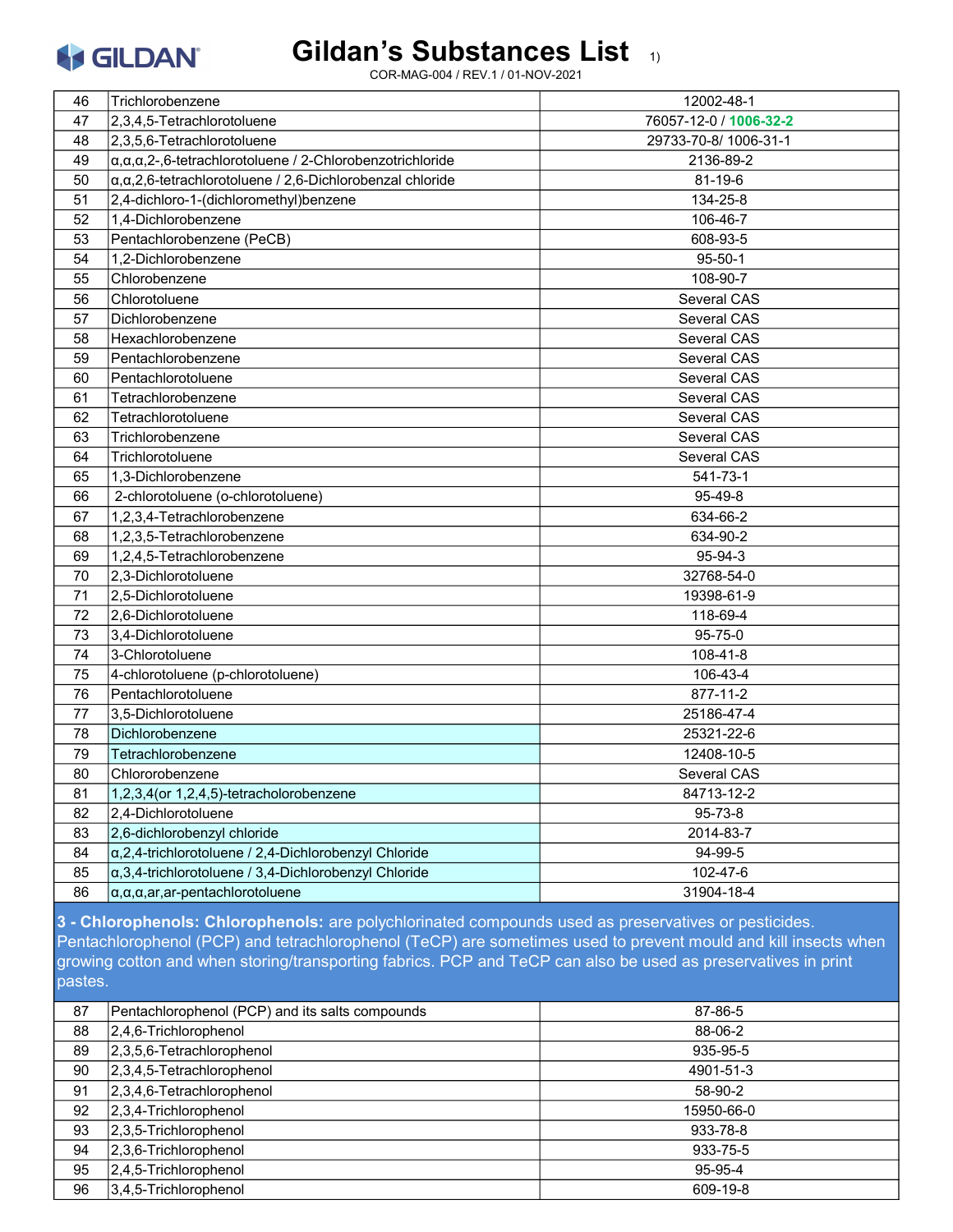### Gildan's Substances List 1)

| 97         | 2,3-Dichlorophenol                                                                                                                                                                                                                                                                                                                                                          | 576-24-9               |
|------------|-----------------------------------------------------------------------------------------------------------------------------------------------------------------------------------------------------------------------------------------------------------------------------------------------------------------------------------------------------------------------------|------------------------|
| 98         | 2,4-Dichlorophenol                                                                                                                                                                                                                                                                                                                                                          | 120-83-2               |
| 99         | 2,5-Dichlorophenol                                                                                                                                                                                                                                                                                                                                                          | 583-78-8               |
| 100        | 2,6-Dichlorophenol                                                                                                                                                                                                                                                                                                                                                          | 87-65-0                |
| 101        | 2-Chlorophenol                                                                                                                                                                                                                                                                                                                                                              | 95-57-8                |
| 102        | 3,4-Dichlorophenol                                                                                                                                                                                                                                                                                                                                                          | $95 - 77 - 2$          |
| 103        | 3,5-Dichlorophenol                                                                                                                                                                                                                                                                                                                                                          | 591-35-5               |
| 104        | 3-Chlorophenol                                                                                                                                                                                                                                                                                                                                                              | 108-43-0               |
| 105        | 4-Chlorophenol                                                                                                                                                                                                                                                                                                                                                              | 106-48-9               |
| 106        | Tetrachlorophenol (TeCP) and its compounds                                                                                                                                                                                                                                                                                                                                  | 25167-83-3             |
| 107        | Trichlorophenols (TriCP) and its compounds                                                                                                                                                                                                                                                                                                                                  | 25167-82-2             |
| 108        | Trichlorophenols (TriCP)                                                                                                                                                                                                                                                                                                                                                    | Several CAS            |
|            | 4 - Dyes and arylamines: Azo dyes and pigments are colourants that incorporate one or several azo groups (-N=N-)<br>bound with aromatic compounds. Thousands of azo dyes exist, but only those which degrade to form the listed<br>cleavable amines are restricted. Azo yes that release these amines are regulated and should no longer be used for<br>dyeing of textiles. |                        |
| 109        | Diaminotoluene: 2,4-Diaminotoluene / Developer 14 (4-<br>methylbenzene-1,3-diamine); 2,6-Diaminotoluene (2-methyl-m-<br>phenylene diamine)                                                                                                                                                                                                                                  | 95-80-7                |
| 110        | o-Toluidine                                                                                                                                                                                                                                                                                                                                                                 | 95-53-4                |
| 111        | 4-Aminobiphenyl                                                                                                                                                                                                                                                                                                                                                             | $92 - 67 - 1$          |
| 112        | Benzidine                                                                                                                                                                                                                                                                                                                                                                   | 92-87-5                |
| 113        | 2,2'-Dichloro-4,4'-methylenedianiline; 4,4'-Methylene bis(2-<br>chloroaniline) and its Salts of 2,2'-dichloro-4,4-methylenedianiline;<br>salts of 4,4'-methylenebis(2-chloroaniline)                                                                                                                                                                                        | 101-14-4               |
| 114        | o-Anisidine; 2-Methoxyaniline                                                                                                                                                                                                                                                                                                                                               | $90 - 04 - 0$          |
| 115        | 3,3'-Dichlorobenzidine                                                                                                                                                                                                                                                                                                                                                      | 119-90-4               |
| 116        | 4,4'-Diamino-3,3'-dimethyldiphenylmethane                                                                                                                                                                                                                                                                                                                                   | 838-88-0               |
| 117        | 4,4'-Oxydianiline                                                                                                                                                                                                                                                                                                                                                           | 101-80-4               |
| 118        | 4-Aminoazobenzene (C.I. Solvent Yellow 1)                                                                                                                                                                                                                                                                                                                                   | 60-09-3                |
| 119        | p-Cresidine                                                                                                                                                                                                                                                                                                                                                                 | 120-71-8               |
| 120        | 4,4'-Methylenedianiline                                                                                                                                                                                                                                                                                                                                                     | 101-77-9               |
| 121        | 3,3'-Dichlorobenzidine dihydrochloride                                                                                                                                                                                                                                                                                                                                      | 612-83-9               |
| 122        | 3,3'-Dimethylbenzidine / o-tolidine                                                                                                                                                                                                                                                                                                                                         | 119-93-7               |
| 123        | 4-Chloroaniline                                                                                                                                                                                                                                                                                                                                                             | 106-47-8               |
| 124        | 2-Naphthylamine                                                                                                                                                                                                                                                                                                                                                             | 91-59-8                |
| 125        | 2,4,5-Trimethylaniline                                                                                                                                                                                                                                                                                                                                                      | 137-17-7               |
| 126        | 4-Chloro-o-toluidine                                                                                                                                                                                                                                                                                                                                                        | 95-69-2                |
| 127        | 3,3'-Dichlorobenzidine                                                                                                                                                                                                                                                                                                                                                      | 91-94-1                |
| 128        | o-Aminoazotoluene (C.I. Solvet Yellow 3)                                                                                                                                                                                                                                                                                                                                    | 97-56-3                |
| 129        | 2,4-Diaminoanisole                                                                                                                                                                                                                                                                                                                                                          | 615-05-4               |
| 130        | 4,4'-Thiodianiline                                                                                                                                                                                                                                                                                                                                                          | 139-65-1               |
| 131        | 2,4-Diaminoanisole sulfate                                                                                                                                                                                                                                                                                                                                                  | 39156-41-7             |
| 132        | 3,3'-Dimethylbenzidine dihydrochloride                                                                                                                                                                                                                                                                                                                                      | 612-82-8               |
| 133        | 2-amino-4-nitrotoluene / Azoic Diazo Component 12                                                                                                                                                                                                                                                                                                                           | 99-55-8                |
| 134        | 2,4,5-Trimethylaniline hydrochloride                                                                                                                                                                                                                                                                                                                                        | 21436-97-5             |
| 135<br>136 | 4-Amino-3-fluorophenol<br>[3,3'-Dimethyl[1,1'-biphenyl]-4,4'-diyl]diammonium bis(hydrogen                                                                                                                                                                                                                                                                                   | 399-95-1<br>64969-36-4 |
| 137        | sulphate)<br>3,3'-dichlorobenzidine dihydrogen bis(sulphate)                                                                                                                                                                                                                                                                                                                | 64969-34-2             |
| 138        | 3,3'-dichlorobenzidine sulphate                                                                                                                                                                                                                                                                                                                                             | 74332-73-3             |
| 139        | 4,4'-Bi-o-toluidine sulphate                                                                                                                                                                                                                                                                                                                                                | 74753-18-7             |
| 140        | Diaminotoluene (mixed isomers)                                                                                                                                                                                                                                                                                                                                              | 25376-45-8             |
| 141        | Salts of 3,3'-dimethoxybenzidine / salts of o-dianisidine                                                                                                                                                                                                                                                                                                                   | <b>NA</b>              |
| 142        | Aniline                                                                                                                                                                                                                                                                                                                                                                     | 62-53-3                |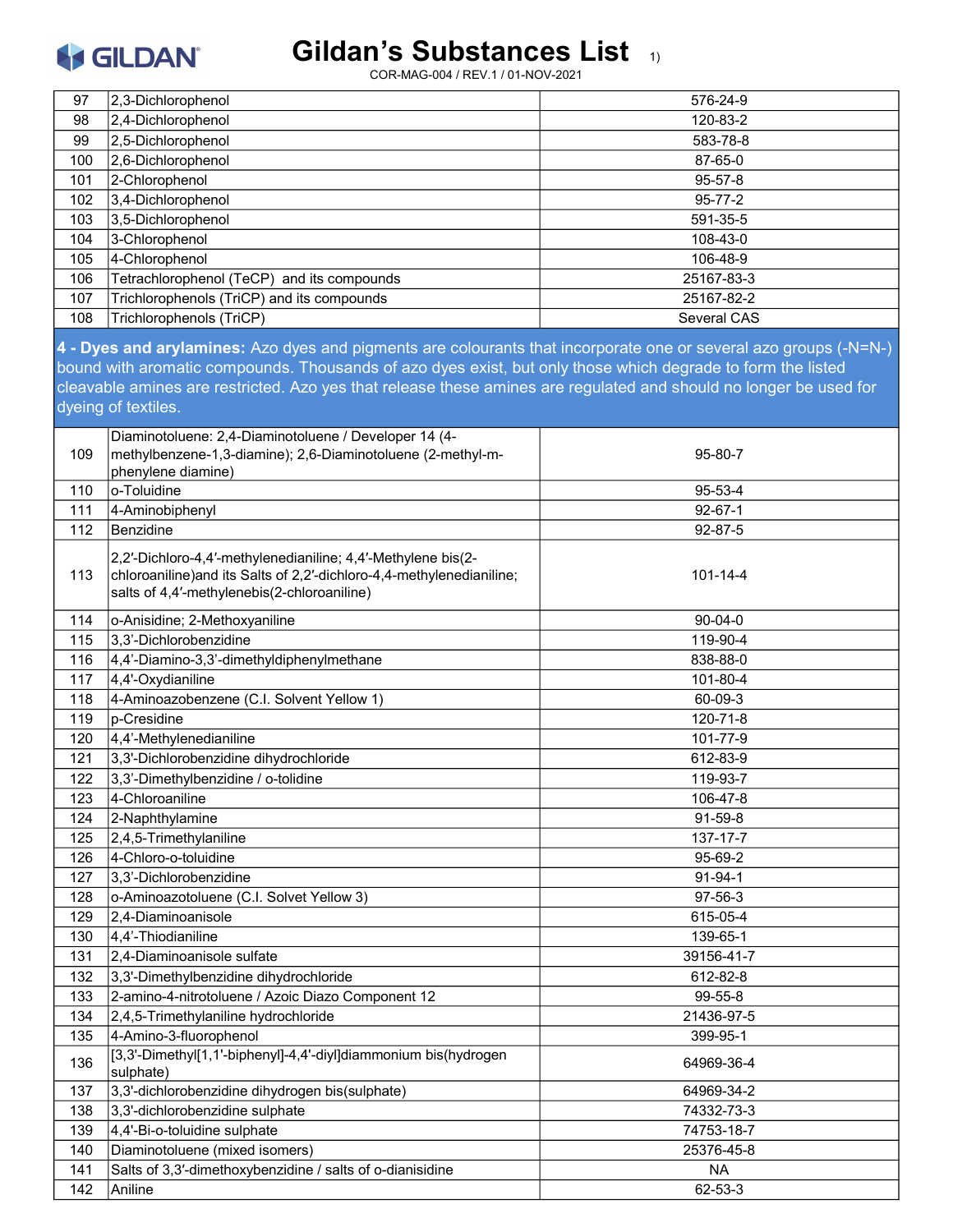

| 143                                                                                                                                                                                                                                                                                                                                                                                                                                                 | 4-Dimethylaminoazobenzene (C.I. Solvent Yellow 2)                                                                                                                                                             | 60-11-7       |
|-----------------------------------------------------------------------------------------------------------------------------------------------------------------------------------------------------------------------------------------------------------------------------------------------------------------------------------------------------------------------------------------------------------------------------------------------------|---------------------------------------------------------------------------------------------------------------------------------------------------------------------------------------------------------------|---------------|
| 144                                                                                                                                                                                                                                                                                                                                                                                                                                                 | 2,6-Dimethyl aniline (2,6-Xylidine)                                                                                                                                                                           | 87-62-7       |
| 145                                                                                                                                                                                                                                                                                                                                                                                                                                                 | 2,4-Dimethyl aniline<br>2,4-Xylidine                                                                                                                                                                          | $95 - 68 - 1$ |
| 146                                                                                                                                                                                                                                                                                                                                                                                                                                                 | Biphenyl-3,3',4,4'-tetrayltetraamine                                                                                                                                                                          | 91-95-2       |
| 147                                                                                                                                                                                                                                                                                                                                                                                                                                                 | 6-Amino-2-ethoxynaphthalene                                                                                                                                                                                   | 293733-21-8   |
| 148                                                                                                                                                                                                                                                                                                                                                                                                                                                 | Benzidine acetate                                                                                                                                                                                             | 36341-27-2    |
| 149                                                                                                                                                                                                                                                                                                                                                                                                                                                 | Benzidine dihydrochloride                                                                                                                                                                                     | 531-85-1      |
| 150                                                                                                                                                                                                                                                                                                                                                                                                                                                 | Benzidine sulphate                                                                                                                                                                                            | 21136-70-9    |
| 151                                                                                                                                                                                                                                                                                                                                                                                                                                                 | p-Toluidine                                                                                                                                                                                                   | 106-49-0      |
| 152                                                                                                                                                                                                                                                                                                                                                                                                                                                 | [[[1,1'-biphenyl]-4,4'-diyl]diammonium sulphate                                                                                                                                                               | 531-86-2      |
| 153                                                                                                                                                                                                                                                                                                                                                                                                                                                 | [1,1'-biphenyl]-4,4'-diamine, reaction products with 1-methyl-2,4-<br>dinitrobenzene and sodium sulfide (Na2(Sx))                                                                                             | 1326-43-8     |
| 154                                                                                                                                                                                                                                                                                                                                                                                                                                                 | [1,1'-biphenyl]-4,4'-diamine, reaction products with 4-(6-methyl-2-<br>benzothiazolyl)benzenamine and sulfur                                                                                                  | 1326-75-6     |
| 155                                                                                                                                                                                                                                                                                                                                                                                                                                                 | [1,1'-Biphenyl]-4,4'-diamine, reaction products with 4-(6-methyl-2-<br>benzothiazolyl) benzenamine, 4-(6-methyl[2,6'-bibenzothiazol]-2'-<br>yl)benzenamine and sodium sulfide                                 | 90268-15-8    |
| 156                                                                                                                                                                                                                                                                                                                                                                                                                                                 | [1,1'-biphenyl]-4,4'-diamine, reaction products with 4-methyl-1,3-<br>benzenediamine and sulfur                                                                                                               | 1326-63-2     |
| 157                                                                                                                                                                                                                                                                                                                                                                                                                                                 | 2,2'-[[1,1'-biphenyl]-4,4'-diylbis(azo)]bis[N-(4-chlorophenyl)-3-<br>oxobutyramide]                                                                                                                           | 94249-03-3    |
| 158                                                                                                                                                                                                                                                                                                                                                                                                                                                 | 2,7-Naphthalenedisulfonic acid, 4-amino-5-hydroxy-, coupled with 4-<br>amino-5-hydroxy-2-naphthalenesulfonic acid, diazotized 4-<br>aminobenzenesulfonic acid and diazotized [1,1'-biphenyl]-4,4'-<br>diamine | 90431-98-4    |
| 159                                                                                                                                                                                                                                                                                                                                                                                                                                                 | 3,3',5,5'-tetramethyl[1,1'-biphenyl]-4,4'-diamine dihydrochloride                                                                                                                                             | 64285-73-0    |
| 160                                                                                                                                                                                                                                                                                                                                                                                                                                                 | 3,3',5,5'-tetramethylbenzidine                                                                                                                                                                                | 54827-17-7    |
| 161                                                                                                                                                                                                                                                                                                                                                                                                                                                 | 3,3',5,5'-Tetramethylbenzidine dihydrochloride hydrate                                                                                                                                                        | 207738-08-7   |
| 162                                                                                                                                                                                                                                                                                                                                                                                                                                                 | 3,3-Diaminobenzidine tetrahydrochloride                                                                                                                                                                       | 868272-85-9   |
| 163                                                                                                                                                                                                                                                                                                                                                                                                                                                 | 4,4'-[[1,1'-biphenyl]-4,4'-diyldiazo]bis[4,5-dihydro-5-oxo-1-(4-<br>sulphophenyl)-1H-pyrazole-3-carboxylic] acid, sodium salt                                                                                 | 94199-52-7    |
| 164                                                                                                                                                                                                                                                                                                                                                                                                                                                 | Acetamide, N-(2-methylphenyl)-, reaction products with [1,1'-<br>biphenyl]-4,4'-diamine and sulfur, leuco derivatives                                                                                         | 1326-73-4     |
| 165                                                                                                                                                                                                                                                                                                                                                                                                                                                 | N,N,N',N'-tetraphenyl[1,1'-biphenyl]-4,4'-diamine                                                                                                                                                             | 15546-43-7    |
| 166                                                                                                                                                                                                                                                                                                                                                                                                                                                 | N,N'-diphenylbenzidine                                                                                                                                                                                        | 531-91-9      |
| 167                                                                                                                                                                                                                                                                                                                                                                                                                                                 | C.I. Basic Green 4 leuco base                                                                                                                                                                                 | <b>NA</b>     |
| 5 - Disperse dyes and other dyes: Disperse dyes are a class of water-insoluble dyes that penetrate the fibre<br>system of synthetic or manufactured fibres and are held in place by physical forces without forming chemical bonds.<br>Disperse dyes are used in synthetic fibre (e.g., polyester, acetate, polyamide). Restricted disperse dyes are<br>suspected of causing allergic reactions and are prohibited from use for dyeing of textiles. |                                                                                                                                                                                                               |               |
| 168                                                                                                                                                                                                                                                                                                                                                                                                                                                 | Disperse Blue 1; 1,4,5,8-Tetraaminoanthraquinone                                                                                                                                                              | 2475-45-8     |

| 168 | Disperse Blue 1; 1,4,5,8-Tetraaminoanthraquinone                                                                     | 2475-45-8  |
|-----|----------------------------------------------------------------------------------------------------------------------|------------|
| 169 | lBasic Red 9                                                                                                         | 569-61-9   |
| 170 | Direct Black 38                                                                                                      | 1937-37-7  |
| 171 | C.I. Basic Violet 3 with $\geq$ 0.1% of Michler's ketone (EC No. 202-027-<br>5) or Michler's base (EC No. 202-959-2) | 548-62-9   |
| 172 | Direct Red 28                                                                                                        | 573-58-0   |
| 173 | Lead Chromate molybdate sulphate red (C.I. Pigment Red 104)                                                          | 12656-85-8 |
| 174 | Lead sulfochromate yellow (C.I. Pigment Yellow 34)                                                                   | 1344-37-2  |
| 175 | 2,6-Diaminotoluene / 2-methyl-m-phenylenediamine                                                                     | 823-40-5   |
| 176 | 4,4'-diarylazobiphenyl dyes                                                                                          | <b>NA</b>  |
| 177 | Direct Blue 6                                                                                                        | 2602-46-2  |
| 178 | Direct Brown 95                                                                                                      | 16071-86-6 |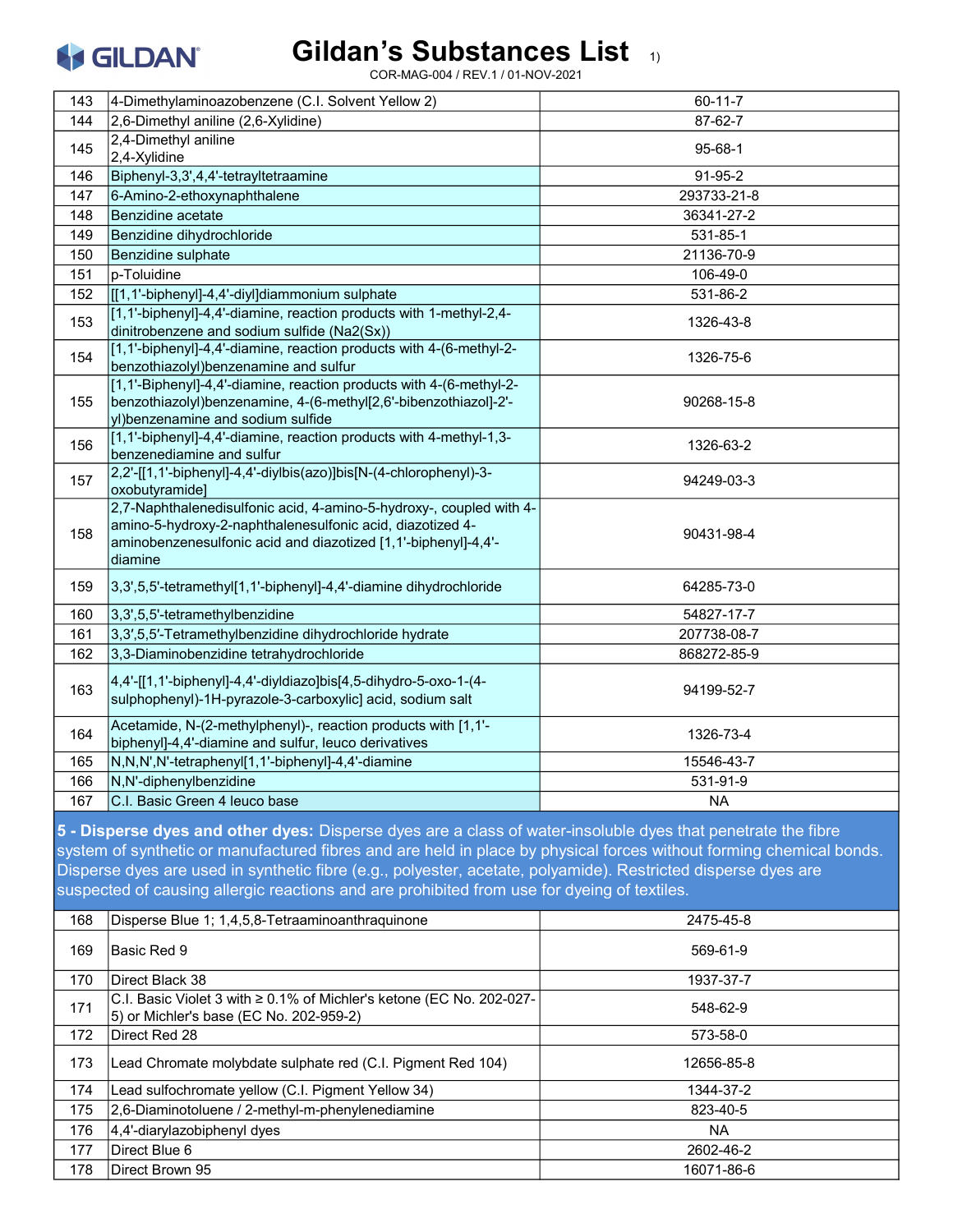| Gildan's Substances List 11<br><b>SILDAN</b><br>COR-MAG-004 / REV.1 / 01-NOV-2021 |                                                                                                                                                  |                                                                                                                      |
|-----------------------------------------------------------------------------------|--------------------------------------------------------------------------------------------------------------------------------------------------|----------------------------------------------------------------------------------------------------------------------|
| 179                                                                               | 4-Chloro-o -toluidine hydrochloride / Azoic Diazo Component 11                                                                                   | 3165-93-3                                                                                                            |
| 180                                                                               | Disperse Orange 149                                                                                                                              | 85136-74-9                                                                                                           |
| 181                                                                               | <b>Blue Colorant</b>                                                                                                                             | Not allocated<br>Component 1:<br>CAS-No: 118685-33-9<br>C39H23ClCrN7O12S.2Na<br>Component 2:<br>C46H30CrN10O20S2.3Na |
| 182                                                                               | o-Dianisidine based azo dyes; 4,4'-diarylazo-3,3'-dimethoxybiphenyl<br>dyes                                                                      | <b>NA</b>                                                                                                            |
| 183                                                                               | o-Tolidine based dyes: 4,4'diarylazo-3,3'-dimethylbiphenyl dyes                                                                                  | <b>NA</b>                                                                                                            |
| 184                                                                               | Acid Red 26                                                                                                                                      | 3761-53-3                                                                                                            |
| 185                                                                               | Benzyl Violet 4B, Acid Violet 49                                                                                                                 | 1694-09-3                                                                                                            |
| 186                                                                               | 4,4'-carbonimidoylbis[N,N-dimethylaniline] / Auramine (C.I. Solvent<br>Yellow 34)                                                                | 492-80-8, 2465-27-2                                                                                                  |
| 187                                                                               | D&C Red No. 19 / 9-(2-carboxyphenyl)-3,6-<br>bis(diethylamino)xanthylium chloride /Basic Violet 10                                               | 81-88-9                                                                                                              |
| 188                                                                               | 2-Aminoanthraquinone                                                                                                                             | 117-79-3                                                                                                             |
| 189                                                                               | D&C Red No. 9 / Barium bis[2-chloro-5-[(2-hydroxy-1-<br>naphthyl)azo]toluene-4-sulphonate]                                                       | 05160-02-1                                                                                                           |
| 190                                                                               | Citrus Red No. 2 / 1-[(2,5-dimethoxyphenyl)azo]-2-naphthol                                                                                       | 6358-53-8                                                                                                            |
| 191                                                                               | Anilinium chloride / Aniline hydrochloride                                                                                                       | 142-04-1                                                                                                             |
| 192                                                                               | D&C Orange No. 17 / 1-[(2,4-dinitrophenyl)azo]-2-naphthol                                                                                        | 3468-63-1                                                                                                            |
| 193                                                                               | D&C Red No. 8 / Sodium 2-chloro-5-[(2-hydroxy-1-<br>naphthyl)azo]toluene-4-sulphonate]                                                           | 2092-56-0                                                                                                            |
| 194                                                                               | [4-[[4-anilino-1-naphthyl][4-<br>(dimethylamino)phenyl]methylene]cyclohexa-2,5-dien-1-ylidene]<br>dimethylammonium chloride (C.I. Basic Blue 26) | 2580-56-5                                                                                                            |
| 195                                                                               | 4,4'-bis(dimethylamino)-4"-(methylamino)trityl alcohol                                                                                           | 561-41-1                                                                                                             |
| 196                                                                               | $\alpha$ , $\alpha$ -Bis[4-(dimethylamino)phenyl]-4 (phenylamino)naphthalene-1-<br>methanol (C.I. Solvent Blue 4)                                | 6786-83-0                                                                                                            |
| 197                                                                               | Diperse Yellow 7                                                                                                                                 | 6300-37-4                                                                                                            |
| 198                                                                               | Acid Red 24                                                                                                                                      | 5858-30-0                                                                                                            |
| 199                                                                               | Acid Red 265                                                                                                                                     | 6358-43-6                                                                                                            |
| 200                                                                               | Acid Red 35                                                                                                                                      | 6441-93-6                                                                                                            |
| 201                                                                               | Acid Red 85                                                                                                                                      | 3567-65-5                                                                                                            |
| 202                                                                               | Basic Brown 4                                                                                                                                    | 8005-78-5                                                                                                            |
| 203                                                                               | Direct Red 46                                                                                                                                    | 2302-97-8                                                                                                            |
| 204                                                                               | Solvent Yellow 14                                                                                                                                | 842-07-9                                                                                                             |
| 205                                                                               | Disperse Orange 11                                                                                                                               | 82-28-0                                                                                                              |
| 206                                                                               | Disperse Yellow 3<br>Direct Blue 218                                                                                                             | 2832-40-8                                                                                                            |
| 207<br>208                                                                        | Acid Red 114                                                                                                                                     | 28407-37-6<br>6459-94-5                                                                                              |
| 209                                                                               | Direct Blue 15                                                                                                                                   | 2429-74-5                                                                                                            |
| 210                                                                               | Direct Blue 14 (Trypan blue)                                                                                                                     | $72 - 57 - 1$                                                                                                        |
| 211                                                                               | HC Blue 1                                                                                                                                        | 2784-94-3                                                                                                            |
| 212                                                                               | o-Anisidine hydrochloride                                                                                                                        | 134-29-2                                                                                                             |
| 213                                                                               | o-Toluidine hydrochloride                                                                                                                        | 636-21-5                                                                                                             |
| 214                                                                               | Basic Violet 14                                                                                                                                  | 632-99-5                                                                                                             |
| 215                                                                               | Disperse Blue 106                                                                                                                                | 12223-01-7                                                                                                           |
| 216                                                                               | Disperse Blue 124                                                                                                                                | 61951-51-7                                                                                                           |
| 217                                                                               | Disperse Blue 35                                                                                                                                 | 12222-75-2 / 56524-77-7 / 56524-76-6                                                                                 |
| 218                                                                               | Disperse Orange 3                                                                                                                                | 730-40-5                                                                                                             |
| 219                                                                               | Disperse Orange 37 / Disperse Orange 59 / Disperse Orange 76                                                                                     | 12223-33-5 / 13301-61-6 / 51811-42-8 / C.I. 11 132                                                                   |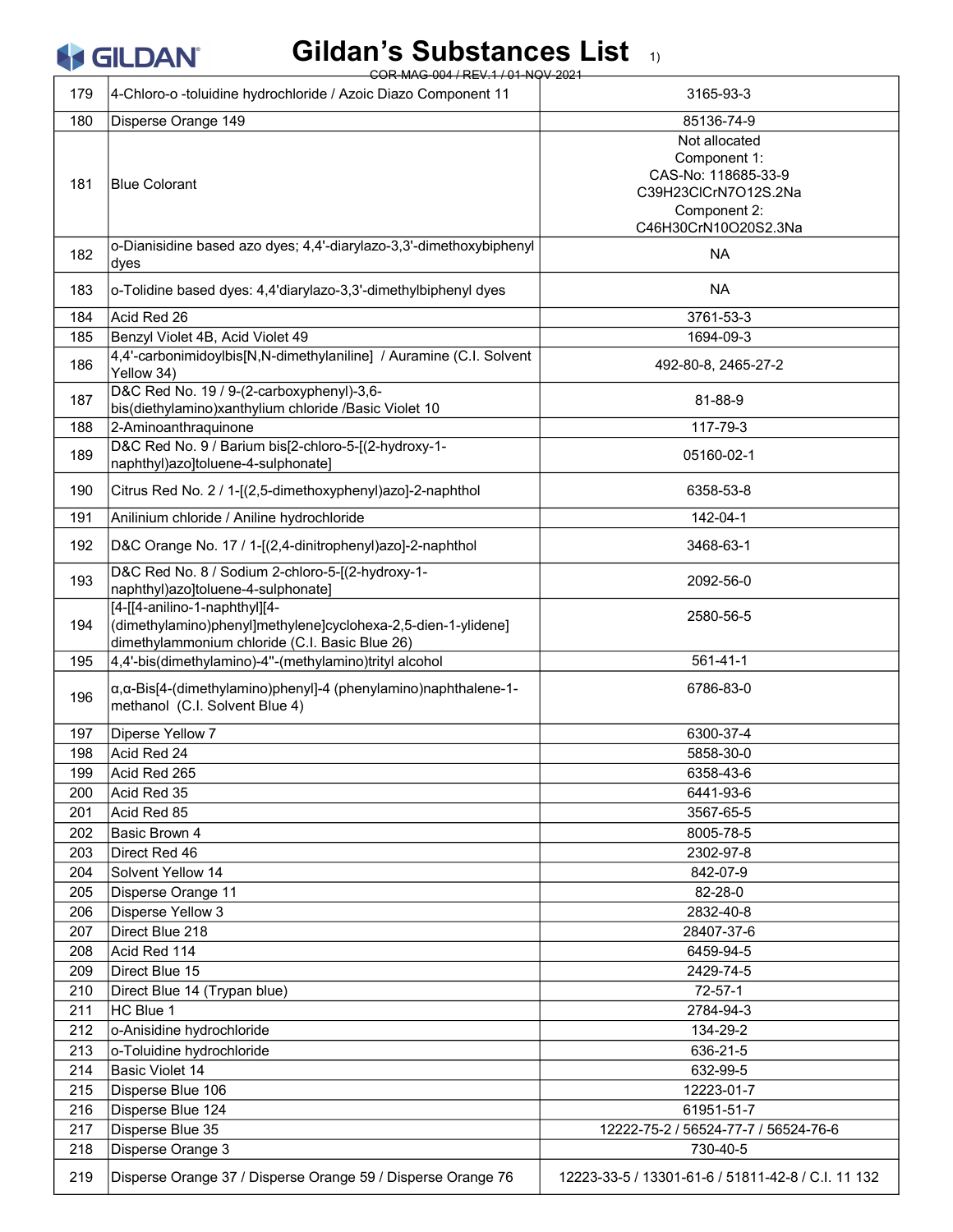#### Gildan's Substances List 1)

| 220        | Disperse Red 1                                                                                                                                                                                         | 2872-52-8                                            |
|------------|--------------------------------------------------------------------------------------------------------------------------------------------------------------------------------------------------------|------------------------------------------------------|
| 221        | Disperse Blue 102                                                                                                                                                                                      | 12222-97-8 / 69766-79-6                              |
| 222        | Disperse Blue 3                                                                                                                                                                                        | 2475-46-9                                            |
| 223        | Disperse Blue 7                                                                                                                                                                                        | 3179-90-6                                            |
| 224        | Disperse Brown 1                                                                                                                                                                                       | 23355-64-8                                           |
| 225        | Disperse Orange 1                                                                                                                                                                                      | 2581-69-3                                            |
| 226        | Disperse Red 11                                                                                                                                                                                        | 2872-48-2                                            |
| 227        | Disperse Red 17                                                                                                                                                                                        | 3179-89-3                                            |
| 228        | <b>Disperse Yellow 1</b>                                                                                                                                                                               | 119-15-3                                             |
| 229        | Disperse Yellow 9                                                                                                                                                                                      | 6373-73-5                                            |
| 230        | Basic Green 4 - Malachit Green Chloride                                                                                                                                                                | 569-64-2 / 14426-28-9                                |
| 231        | Basic Green 4 - Malachit Green                                                                                                                                                                         | 10309-95-2                                           |
| 232        | Basic Green 4 - Malachit Green Oxalate                                                                                                                                                                 | 2437-29-8 / 18015-76-4                               |
| 233        | Disperse Yellow 23                                                                                                                                                                                     | 6250-23-3                                            |
| 234        | <b>Basic Violet 1</b>                                                                                                                                                                                  | 8004-87-3                                            |
| 235        | Disperse Blue 26                                                                                                                                                                                       | 3860-63-7                                            |
| 236        | Disperse Yellow 39                                                                                                                                                                                     | 12236-29-2                                           |
|            |                                                                                                                                                                                                        |                                                      |
| 237        | Disperse Yellow 49                                                                                                                                                                                     | 54824-37-2                                           |
| 238        | Disperse Red 151                                                                                                                                                                                       | 61968-47-6 / 70210-08-1                              |
| 239        | Disperse Yellow 56                                                                                                                                                                                     | 54077-16-6                                           |
| 240        | Solvent Red 23                                                                                                                                                                                         | 85-86-9                                              |
| 241        | Disperse Violet 1                                                                                                                                                                                      | 128-95-0                                             |
| 242        | Disperse Violet 93                                                                                                                                                                                     | 122463-28-9                                          |
| 243        | Disperse Yellow 64                                                                                                                                                                                     | 10319-14-9                                           |
| 244        | Acid Black 94                                                                                                                                                                                          | 6358-80-1                                            |
|            |                                                                                                                                                                                                        |                                                      |
| 245        | m-Toluidine                                                                                                                                                                                            | 108-44-1                                             |
| 246        | Disperse Blue 291                                                                                                                                                                                      | 56548-64-2                                           |
|            | 6 - Flame retardants: Flame-retardant chemicals are rarely used to meet flammability requirements in children's<br>clothing and adult products. They should no longer be used in apparel and footwear. |                                                      |
| 247        | 2,3-Dibromopropan-1-ol; 2,3-dibromo-1-propanol                                                                                                                                                         | 96-13-9                                              |
| 248        | Alkanes, C10-13, chloro; (SCCP)                                                                                                                                                                        | 85535-84-8                                           |
| 249        | Tris(2,3-dibromopropyl) phosphate (TRIS)                                                                                                                                                               | 68112-30-1 (alternative CAS# 126-72-7)               |
| 250        | Polybrominated Biphenyls (PBBs)                                                                                                                                                                        | Several CAS                                          |
| 251        | Hexabromobiphenyl (technicalgrade) (PBBs)                                                                                                                                                              | 59536-65-1                                           |
| 252        | Tris-(1-aziridinyl)-phosphine oxide (TEPA)                                                                                                                                                             | 545-55-1                                             |
| 253        | Polybrominated diphenylether and its compounds (PBDEs)                                                                                                                                                 | Several CAS                                          |
| 254        | 2,2-Bis(bromomethyl)-1,3-propanediol (BBMP)                                                                                                                                                            | 3296-90-0                                            |
| 255        | Chloroalkanes (C14-C17) (MCCP)                                                                                                                                                                         | 85535-85-9                                           |
| 256        | Hexabromocyclododecane (HBCDD)                                                                                                                                                                         | 25637-99-4 / 3194-55-6 / 134237-50-6 / 134237-51-7 / |
|            |                                                                                                                                                                                                        | 134237-52-8                                          |
| 257        | Decabromodiphenyl ether (DecaBDE)                                                                                                                                                                      | 1163-19-5                                            |
| 258<br>259 | alfa-Hexabromocyclododecane<br>Trixylyl phosphate (TXP)                                                                                                                                                | 134237-50-6<br>25155-23-1                            |
|            | 1,2,5,6,9,10-hexabromocyclododecane; Hexabromocyclododecane,                                                                                                                                           |                                                      |
| 260        | gamma isomer                                                                                                                                                                                           | 134237-52-8                                          |
| 261        | beta-Hexabromocyclododecane                                                                                                                                                                            | 134237-51-7                                          |
| 262        | 1,2,5,6,9,10-hexabromocyclodecane                                                                                                                                                                      | 3194-55-6                                            |
| 263        | Tetraboron disodium heptaoxide, hydrate                                                                                                                                                                | 12267-73-1                                           |
| 264        | Disodium octaborate                                                                                                                                                                                    | 12008-41-2                                           |
| 265        | Tris(1,3-dichloro-2-propyl) phosphate (TDCPP)                                                                                                                                                          | 13674-87-8                                           |
| 266        | <b>Antimony Trioxide</b>                                                                                                                                                                               | 1309-64-4                                            |
| 267        | Trimethyl phosphate                                                                                                                                                                                    | 512-56-1                                             |
| 268<br>269 | Chlorendic Acid<br>Tetrabromobisphenol A (TBBPA)                                                                                                                                                       | 115-28-6<br>79-94-7                                  |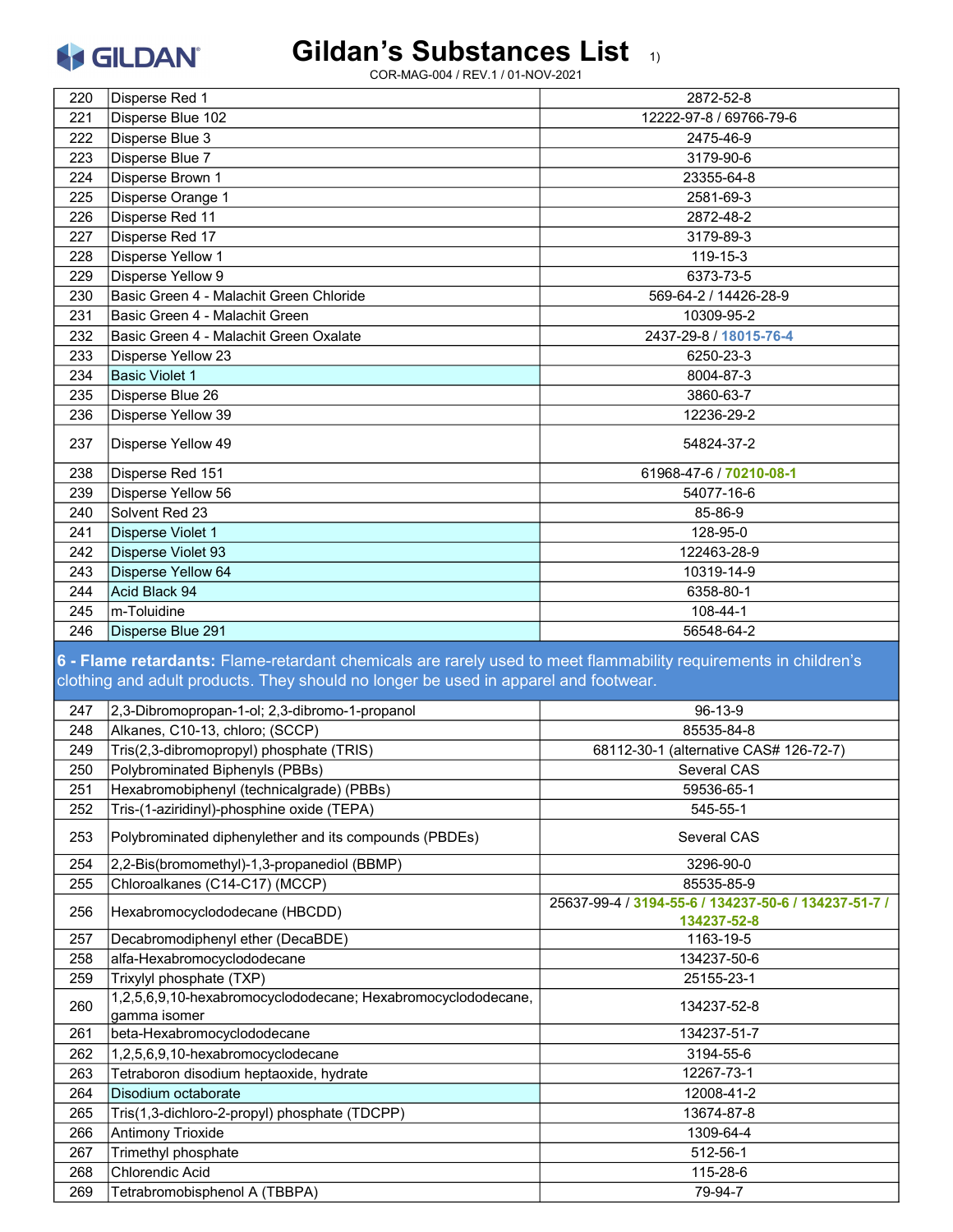

| 270 | Tris(1-chloro-2-propyl) phosphate (TCPP)                                                                            | 13674-84-5                   |
|-----|---------------------------------------------------------------------------------------------------------------------|------------------------------|
| 271 | Bis (2-ethylhexyl)-2,3,4,5-tetrabromophthalate (TBPH)                                                               | 26040-51-7                   |
| 272 | Octabromodiphenyl ether (OctaBDE)                                                                                   | 32536-52-0                   |
| 273 | Pentabromodiphenyl ether (PentaBDE)                                                                                 | 32534-81-9                   |
| 274 | Diphenyl ether, tetrabromo derivative (TetraBDE)                                                                    | 5436-43-1 / 40088-47-9       |
| 275 | Hexabromobiphenyl (HexaBB)                                                                                          | 36355-01-8                   |
| 276 | Bis (2,3-dibromopropyl) phosphate (BIS)                                                                             | 5412-25-9                    |
| 277 | Tri-o-cresyl phosphate                                                                                              | 78-30-8                      |
| 278 | Diphenyl ether, heptabromo derivative (HeptaBDE)                                                                    | 68928-80-3                   |
|     |                                                                                                                     | 446255-22-7 /                |
| 279 | diphenyl ether, hexabromo derivative (HexaBDE)                                                                      | 207122-16-5 / 36483-60-0     |
| 280 | Decabromo biphenyls (DecaBB)                                                                                        | 13654-09-6                   |
| 281 | Monobromo biphenyls (MonoBB)                                                                                        | Various including 26264-10-8 |
| 282 | Dibromo biphenyls (DiBB)                                                                                            | Various                      |
| 283 | Nonabromo biphenyls (NonaBB)                                                                                        | Various                      |
| 284 | Octabromo biphenyls (OctaBB)                                                                                        | Various                      |
| 285 | Nonabromo diphenyl ethers (NonaBDE)                                                                                 | 63936-56-1                   |
| 286 | Monobromo diphenyl ethers (MonoBDE)                                                                                 | Various                      |
| 287 | Octabromodiphenylether (OctaBDE)                                                                                    | Various                      |
| 288 | Hexabromocyclododecane (HBCDD)                                                                                      | Several CAS                  |
| 289 | Tetrabromobisphenol A (TBBPA)                                                                                       | Several CAS                  |
| 290 | Antimony pentoxide                                                                                                  | 1314-60-9                    |
| 291 | Decabromo biphenyls (DecaBB)                                                                                        | Various                      |
| 292 | Heptabromodiphenylether (HeptaBDE)                                                                                  | Various                      |
| 293 | Hexabromo diphenyls (PentaBDE)                                                                                      | Various                      |
| 294 | Nonabromodiphenylether (NonaBDE)                                                                                    | Various                      |
| 295 | Pentabromo biphenyls (PentaBB)                                                                                      | Various                      |
| 296 | Tetrabromo biphenyls (TetraBB)                                                                                      | Various                      |
| 297 | Tetrabromo diphenyls (TetraBDE)                                                                                     | Various                      |
| 298 | Tribromo biphenyls (TriBB)                                                                                          | Various                      |
| 299 | Dibromo diphenyl ethers (DiBDE)                                                                                     | Various                      |
| 300 | Heptabromo biphenyls (HeptaBB)                                                                                      | Various                      |
| 301 | Hexabromobiphenyl (HexaBB)                                                                                          | Various                      |
| 302 | Bis(2,3-dibromopropylether) of tetrabromobisphenol (BDBPT)                                                          | 21850-44-2                   |
| 303 | Pentabromo diphenyls (PentaBDE)                                                                                     | Various                      |
| 304 | Paraffin waxes and hydrocarbon waxes, chlorinated                                                                   | 63449-39-8                   |
| 305 | Octabromobiphenyl                                                                                                   | 27850-07-7                   |
| 306 | Tribromo diphenyl ethers (TriBDE)                                                                                   | Various                      |
| 307 | 1,2,4-tribromo-5-(2,4,5-tribromophenoxy)benzene;<br>Hexabromodiphenyl ether, (BDE-153)                              | 68631-49-2                   |
| 308 | Paraffin, C18-C28, chlorinated (LCCP)                                                                               | 85535-86-0                   |
| 309 | 1,3,5-tribromo-2-(2,4,5-tribromophenoxy)benzene;                                                                    | 207122-15-4                  |
|     | Hexabromodiphenyl ether, (BDE-154)                                                                                  | 78-33-1 / 28777-70-0         |
| 310 | Tris (4-tert-butylphenyl) phosphate (TBPP)                                                                          |                              |
| 311 | 4-(tert-butyl)phenyl diphenyl phosphate (MDPP)                                                                      | 56803-37-3                   |
| 312 | di-tert-butylphenyl phenyl phosphate (DBPP)                                                                         | 65652-41-7                   |
| 313 | Pentabromophenol (PBP)                                                                                              | 608-71-9                     |
| 314 | Tris(2-ethylhexyl) Phosphate                                                                                        | 78-42-2                      |
| 315 | Tris(2-chloroethyl)phosphate (TCEP)                                                                                 | 115-96-8                     |
| 316 | Decabromodiphenyl ethane                                                                                            | 84852-53-9                   |
| 317 | 2-Ethylhexyl 2,3,4,5-Tetrabromobenzoate (TBB)                                                                       | 183658-27-7                  |
|     | - Glycols: In apparel and footwear, glycols have a wide range of uses including as solvents for finishing/cleaning, |                              |
| 318 | 2-Methoxyethanol, $C_3H_8O_2$ (Ethylene Glycol Monomethyl Ether;<br>EGME)                                           | 109-86-4                     |
| 319 | Cellosolve (2-Ethoxyethanol) (Ethylene Glycol Monoethyl ether;<br>EGEE)                                             | 110-80-5                     |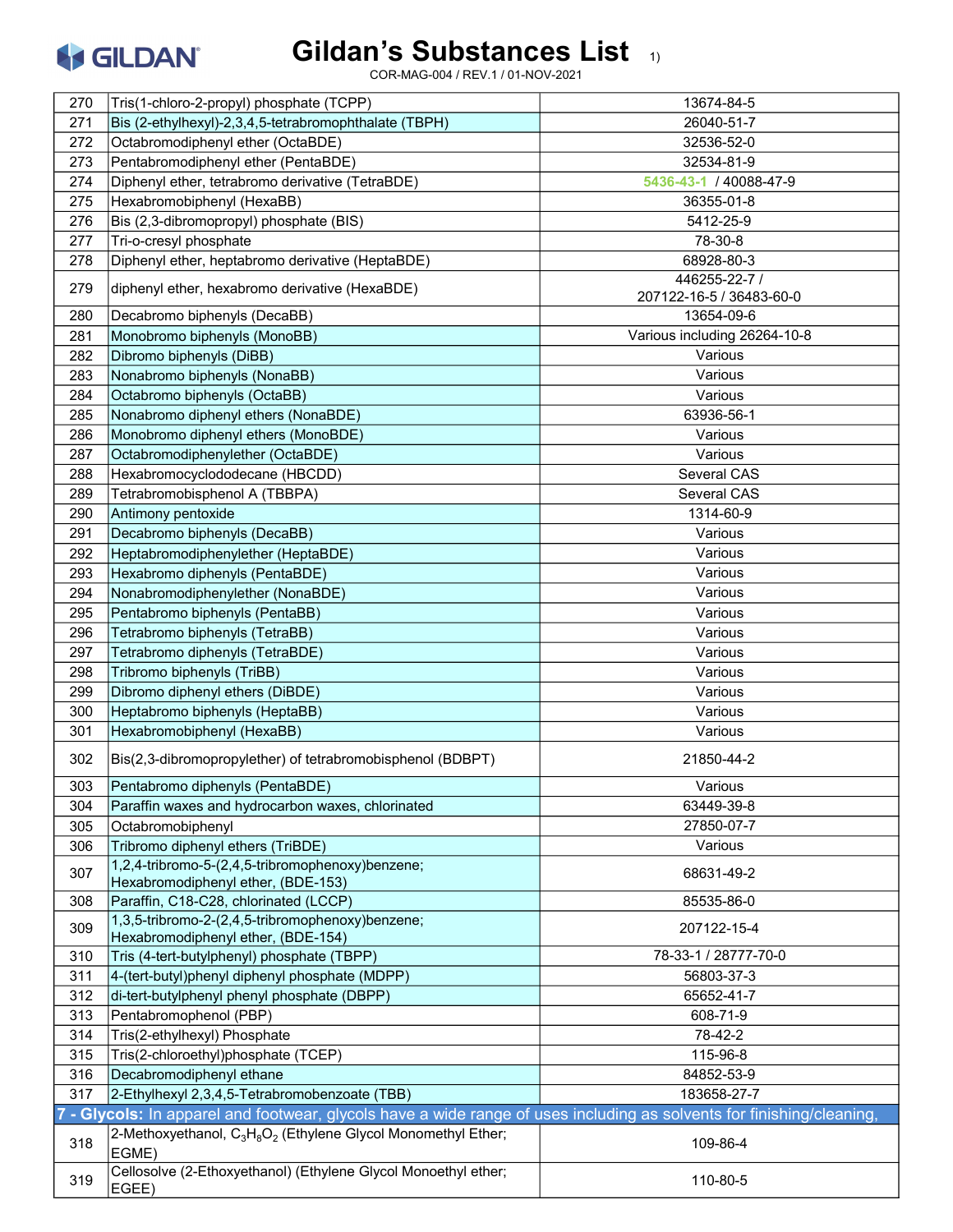

| 320 | 2-Ethoxyethyl (Cellosolve) Acetate (2-EEA)                                                                                              | 111-15-9       |
|-----|-----------------------------------------------------------------------------------------------------------------------------------------|----------------|
| 321 | Methyl Cellosolve Acetate                                                                                                               | 110-49-6       |
| 322 | 1,2-Bis(2-methoxyethoxy)ethane; TEGDME; triethylene glycol<br>dimethyl ether;triglyme                                                   | 112-49-2       |
| 323 | 1,2-Dimethoxyethane; Ethane, 1,2-dimethoxy-; ethylene glycol<br>dimethyl ether EGDME; monoethylene glycol dimethyl ether;<br>Monoglyme) | 110-71-4       |
| 324 | Bis(2-methoxyethyl) ether; Diglyme; Diethylene glycol dimethyl ether                                                                    | 111-96-6       |
| 325 | 2-Methoxypropyl acetate                                                                                                                 | 70657-70-4     |
| 326 | 2-Methoxypropanol                                                                                                                       | 1589-47-5      |
| 327 | Methyl acrylamidoglycolate (containing $\geq 0.1$ % acrylamide)                                                                         | 77402-05-2     |
| 328 | 1,2-diethoxyethane                                                                                                                      | 629-14-1       |
| 329 | Ethylene glycol                                                                                                                         | $107 - 21 - 1$ |
| 330 | 2-(2-Methoxyethoxy)-ethanol                                                                                                             | 111-77-3       |
| 331 | 2-Butoxyethanol, $C_6H_{14}O_2$ (Ethylene glycol butyl ether; EGBE; Butyl<br>cellusolve)                                                | 111-76-2       |
| 332 | 1-Methoxypropanol                                                                                                                       | 107-98-2       |
| 333 | 2-Butoxyethylacetate                                                                                                                    | 112-07-2       |
| 334 | Butyldiglycol                                                                                                                           | 112-34-5       |
| 335 | Diethylene glycol                                                                                                                       | 111-46-6       |
|     | 8 - Solvents and VOCs: In apparel and footwear, solvents are used as finishing/cleaning and printing agents, for                        |                |
| 336 | Trichloroethylene (TCE)                                                                                                                 | 79-01-6        |
| 337 | 1,2-Dichloroethane; ethylene dichloride                                                                                                 | 107-06-2       |
| 338 | N,N-dimethylacetamide (DMAC)                                                                                                            | 127-19-5       |
| 339 | Formamide                                                                                                                               | $75 - 12 - 7$  |
| 340 | N, N-Dimethyl formamide (DMFA)                                                                                                          | 68-12-2        |
| 341 | Benzene, C <sub>6</sub> H <sub>6</sub> (Benzol, phenyl hydride)                                                                         | 71-43-2        |
| 342 | Toluene (Methylbenzene)                                                                                                                 | 108-88-3       |
| 343 | Tetrachloromethane (carbon tetrachloride) CCl4 (CTC)                                                                                    | 56-23-5        |
| 344 | Chloroform (Trichloromethane)                                                                                                           | 67-66-3        |
| 345 | Tetrachloroethane: 1,1,1,2-tetrachloroethane; 1,1,2,2-<br>Tetrachloroethane                                                             | 630-20-6       |
| 346 | 1,1,2-Trichloroethane (Vinyl trichloride)                                                                                               | 79-00-5        |
| 347 | Hexachloroethane                                                                                                                        | $67 - 72 - 1$  |
| 348 | Trichloroethane: 1,1,1-trichloroethane (1,1,1-TCA) (Methyl<br>chloroform); 1,1,2-Trichloroethane (Vinyl trichloride)                    | 71-55-6        |
| 349 | Pentachloroethane                                                                                                                       | 76-01-7        |
| 350 | N-methyl pyrrolidone (NMP) (1-methyl-2-pyrrolidinone)                                                                                   | 872-50-4       |
| 351 | 1,2,3-Trichloropropane                                                                                                                  | $96 - 18 - 4$  |
| 352 | Dichloromethane (Methylene Chloride) (DCM)                                                                                              | 75-09-2        |
| 353 | Tetrachloroethylene (Perchloroethylene)                                                                                                 | 127-18-4       |
| 354 | 1,1,2,2-Tetrachloroethane                                                                                                               | 79-34-5        |
| 355 | Carbon Disulfide                                                                                                                        | $75 - 15 - 0$  |
| 356 | Ethyl benzene (Phenylethane)                                                                                                            | 100-41-4       |
| 357 | Hexachlorobutadiene (C <sub>4</sub> Cl6)                                                                                                | 87-68-3        |
| 358 | Vinylcyclohexene                                                                                                                        | 100-40-3       |
| 359 | 1,1-dichloroethane                                                                                                                      | 75-34-3        |
| 360 | Tetrafluoroethylene                                                                                                                     | 116-14-3       |
| 361 | Dichlorobromomethane                                                                                                                    | 75-27-4        |
| 362 | Methyl Ehyl Ketone                                                                                                                      | 78-93-3        |
| 363 | Phenol (Carbolic acid, phenyl alcohol, phenyl hydroxide)                                                                                | 108-95-2       |
| 364 | Xylene                                                                                                                                  | 1330-20-7      |
| 365 | Hexane (n-hexane)                                                                                                                       | 110-54-3       |
| 366 | Acetone                                                                                                                                 | 67-64-1        |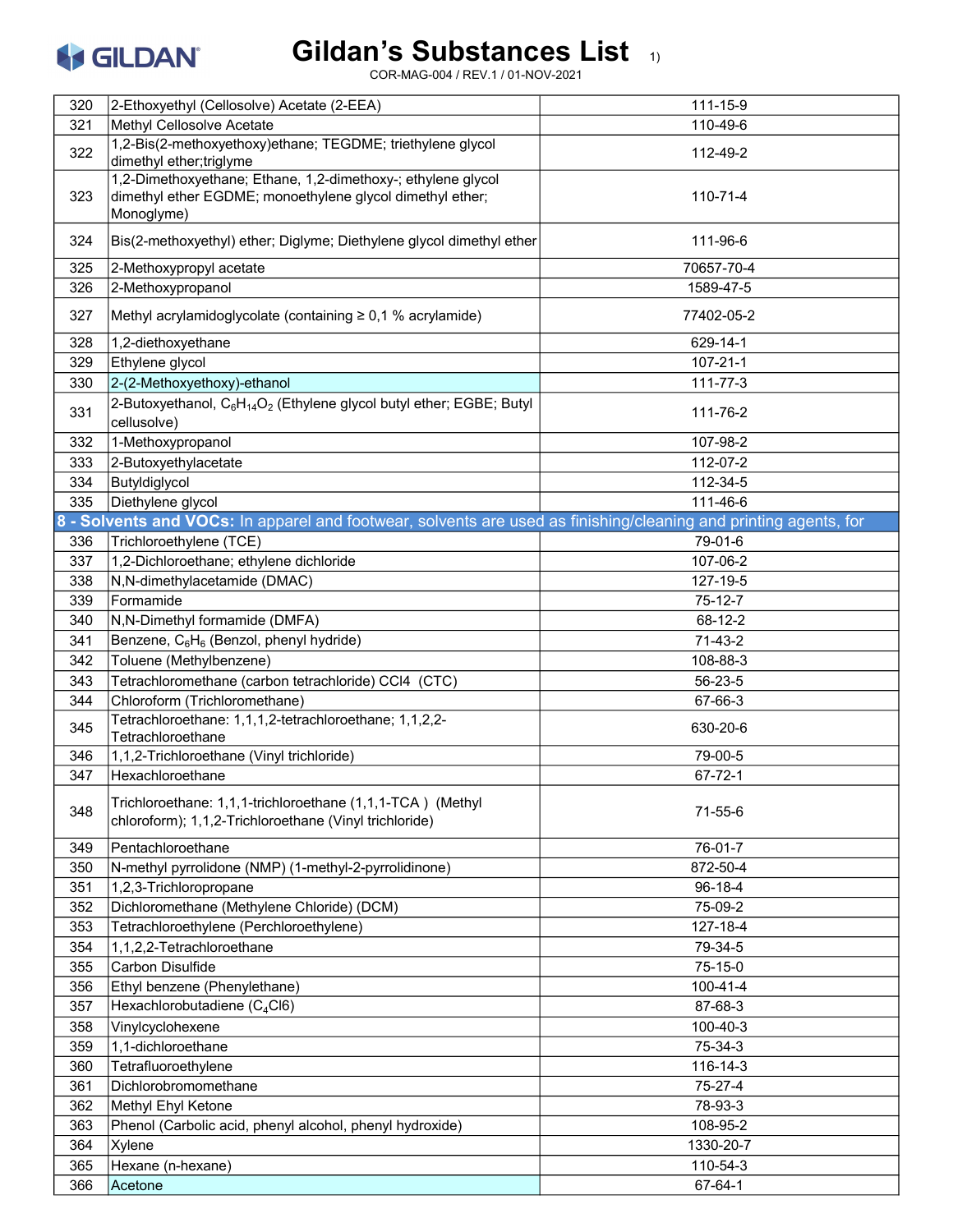# Gildan's Substances List 1)

| 367 | Cyclohexanone                                                                                           | 108-94-1                     |
|-----|---------------------------------------------------------------------------------------------------------|------------------------------|
| 368 | 1,2-dichloroethylene                                                                                    | 540-59-0, 156-59-2, 156-60-5 |
| 369 | m-cresol                                                                                                | 108-39-4                     |
| 370 | lo-cresol                                                                                               | 95-48-7                      |
| 371 | p-cresol                                                                                                | 106-44-5                     |
| 372 | 2-Phenyl-2-propanol                                                                                     | 617-94-7                     |
| 373 | Acetophenone                                                                                            | 98-86-2                      |
| 374 | m-xylene                                                                                                | 108-38-3                     |
| 375 | o-xylene                                                                                                | 95-47-6                      |
| 376 | p-xylene                                                                                                | 106-42-3                     |
| 377 | 4-Phenylcyclohexene                                                                                     | 4994-16-5                    |
| 378 | Cresol (Methylphenole)                                                                                  | 1319-77-3                    |
| 379 | N-Ethyl-2-pyrrolidone                                                                                   | 2687-91-4                    |
| 380 | Tetrahydrofuran (THF)                                                                                   | 109-99-9                     |
| 381 | Cyclohexane                                                                                             | 110-82-7                     |
| 382 | Dimethyl sulfoxide (DMSO)                                                                               | 67-68-5                      |
| 383 | 1,2,3-Trimethylbenzene                                                                                  | 526-73-8                     |
| 384 | 1,2,4-Trimethylbenzene                                                                                  | 95-63-6                      |
| 385 | 1,3,5-Trimethylbenzene                                                                                  | 108-67-8                     |
| 386 | Diphenylamine                                                                                           | 122-39-4                     |
| 387 | Trimethylbenzene                                                                                        | 25551-13-7                   |
|     | 9 - Organotin compounds: Class of chemicals combining tin and organics such as butyl and phenyl groups. |                              |
| 388 | All tri-substituted Organotin compounds                                                                 | Several CAS                  |
| 389 | Bis(tributyltin) oxide, Tributylin oxide (TBTO)                                                         | 56-35-9                      |
| 390 | Dibutyltin dichloride (DBTC)                                                                            | 683-18-1                     |
| 391 | dioctyltin dilaurate                                                                                    | 3648-18-8                    |
| 392 | Tributyltin methacrylate                                                                                | 2155-70-6                    |
| 393 | Triphenyltin hydroxide                                                                                  | 76-87-9                      |
| 394 | Tetraoctyltin compounds (TeOT)                                                                          | Several CAS                  |
| 395 | Dibutyltin (DBT)                                                                                        | Several CAS                  |
| 396 | Dioctyltin (DOT)                                                                                        | Several CAS                  |
| 397 | Tributyltin (TBT)                                                                                       | 56573-85-4                   |
| 398 | Tributyltin (TBT) and compounds                                                                         | Several CAS                  |
| 399 | Triphenyltin (TPhT)                                                                                     | Several CAS                  |
| 400 | Trioctyltin (TOT)                                                                                       | Several CAS                  |
| 401 | Monobutyltin (MBT)                                                                                      | Several CAS                  |
| 402 | Trimethyltin (TMT)                                                                                      | Several CAS                  |
| 403 | Monooctyltin compounds (MOT)                                                                            | Several CAS                  |
| 404 | Dimethyltin (DMT)                                                                                       | Several CAS                  |
| 405 | Diphenyltin (DPhT)                                                                                      | Several CAS                  |
| 406 | Monomethyltin (MMT)                                                                                     | Several CAS                  |
| 407 | Monophenyltin (MPT)                                                                                     | Several CAS                  |
| 408 | Tripropyltin (TPT)                                                                                      | Several CAS                  |
| 409 | Tricyclohexyltin compounds (TCyHT)                                                                      | Several CAS                  |
| 410 | Tetrabutyltin (TeBT)                                                                                    | Several CAS                  |
| 411 | Tetraethyltin (TeET)                                                                                    | Several CAS                  |
| 412 | Dipropytlin (DPT)                                                                                       | Several CAS                  |
| 413 | Tributyltin benzoate                                                                                    | 4342-36-3                    |
| 414 | Tributyltin chloride                                                                                    | 1461-22-9                    |
| 415 | Tributyltin fluoride                                                                                    | 1983-10-4                    |
| 416 | Tributyltin linoleate                                                                                   | 24124-25-2                   |
| 417 | Tributyltin naphthenate                                                                                 | 85409-17-2                   |
| 418 | Dioctyltin (DOT)                                                                                        | 15231-44-4                   |
| 419 | Dioctyltin (DOT)                                                                                        | 94410-05-6                   |
| 420 | Tricyclohexyltin (TCyHT); (Alternative CAS# 6056-50-4)                                                  | 1321-70-5                    |
| 421 | Tetraethyltin (TeET)                                                                                    | 597-64-8                     |
|     |                                                                                                         |                              |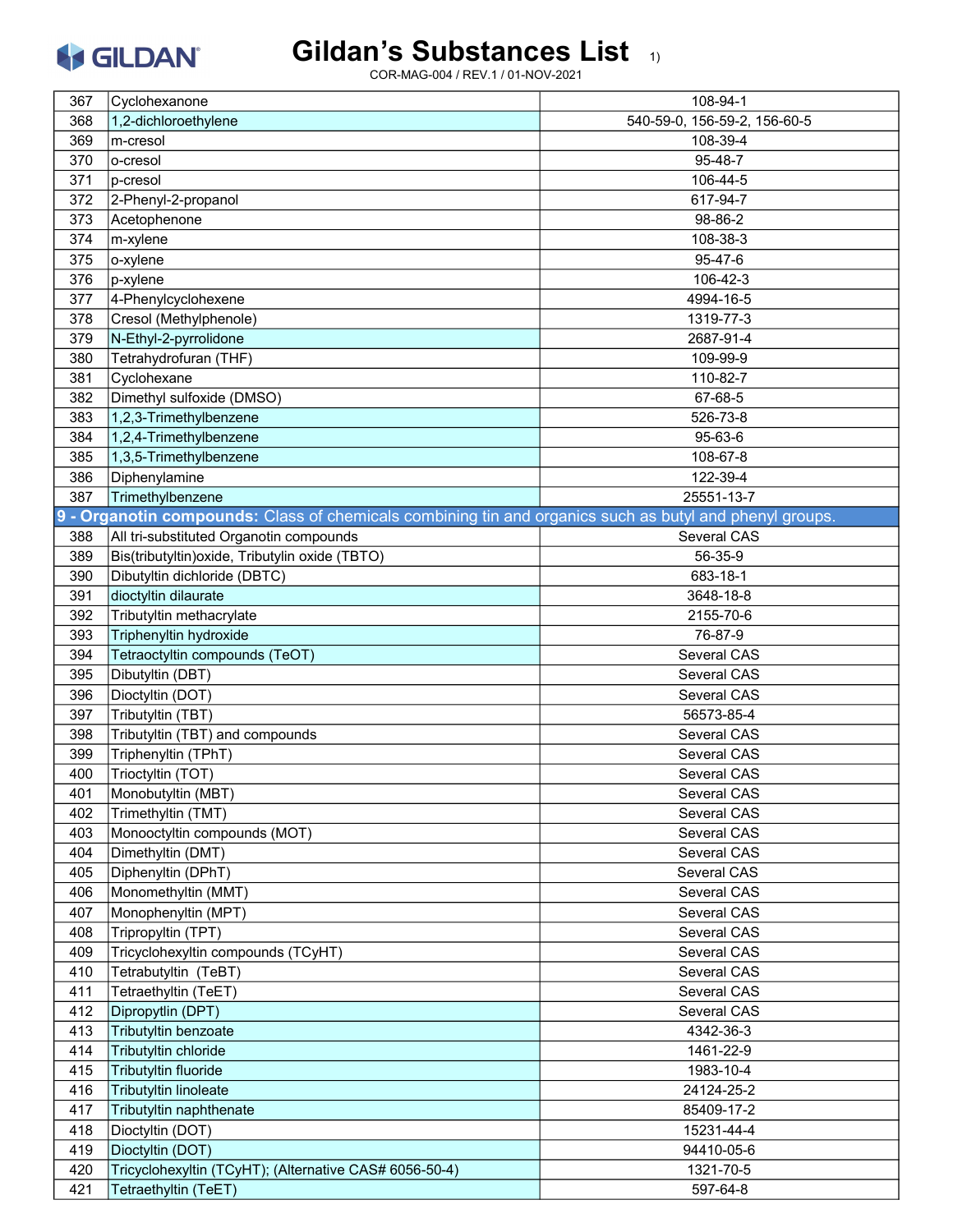#### Gildan's Substances List 1)

| 422        | Triphenyltin (TPhT)                                                                                             | 668-34-8             |
|------------|-----------------------------------------------------------------------------------------------------------------|----------------------|
| 423        | <b>Butyltin</b>                                                                                                 | 78763-54-9           |
|            | Dibutyl stannane                                                                                                | 1002-53-5            |
| 424        |                                                                                                                 |                      |
| 425        | fentin chloride                                                                                                 | 639-58-7             |
| 426        | fentin fluoride                                                                                                 | 379-52-2             |
| 427        | bis(tripropyltin) oxide                                                                                         | 1067-29-4            |
| 428        | chlorotrioctylstannane                                                                                          | 2587-76-0            |
| 429        | Di-µ-di-n-butylstanniohydroxyborane dibultytin hydrogen borate<br>(DBB)                                         | 75113-37-0           |
| 430        | dibutyltin di(acetate)                                                                                          | 1067-33-0            |
| 431        | dibutyltin dilaurate                                                                                            | 77-58-7              |
| 432        | dibutyltin oxide                                                                                                | 818-08-6             |
| 433        | dioctyltin oxide                                                                                                | 870-08-6             |
| 434        | Diphenyltin (DPhT)                                                                                              | 1011-95-6            |
| 435        | N-butyltin trichloride                                                                                          | 1118-46-3            |
| 436        | Tetrabutyltin (TeBT)                                                                                            | 1461-25-2            |
| 437        | tributyltin acetate                                                                                             | 56-36-0              |
| 438        | Tributyltin laurate                                                                                             | 3090-36-6            |
| 439        | Tricyclohexyltin hydride                                                                                        | 6056-50-4            |
| 440        | triethyltin chloride                                                                                            | 994-31-0             |
| 441        | triethyltin hydroxide                                                                                           | 994-32-1             |
| 442        | triphenyltin hydride                                                                                            | 892-20-6             |
| 443        | tripropyltin chloride                                                                                           | 2279-76-7            |
| 444        | Tripropyltin hydride                                                                                            | 761-44-4             |
|            | 10 - Perfluorinated chemicals (PFCs): Durable water, oil and stain repellent finishes and soil release finishes |                      |
| 445        | Perfluorooctane Sulfonate (PFOS) and Related Compounds                                                          | Several CAS          |
| 446        | Perfluorobutane sulfonic acid and salts (PFBS)                                                                  | Several CAS          |
| 447        | Pentadecafluorooctanoic acid                                                                                    | 335-67-1             |
| 448        | Pentacosafluorotridecanoic acid (PFDoA)                                                                         | 72629-94-8           |
|            | Tricosafluorododecanoic acid (PFDoA)                                                                            | 307-55-1             |
| 449        |                                                                                                                 |                      |
| 450        | Henicosafluoroundecanoic acid (PFUnA)                                                                           | 2058-94-8            |
| 451        | Heptacosafluorotetradecanoic acid (PfteA)                                                                       | 376-06-7             |
| 452        | Perfluorononanoic acid (PFNA)                                                                                   | 375-95-1             |
| 453        | nonadecafluorodecanoic acid (PFDA)                                                                              | 335-76-2             |
| 454        | perfluorohexane-1-sulphonic acid                                                                                | 355-46-4             |
| 455        | Ammonium pentadecafluorooctanoate                                                                               | 3825-26-1            |
| 456        | Ammonium heptadecafluorononanoate                                                                               | 4149-60-4            |
| 457        | Sodium salts of perfluorononan-1-oic-acid                                                                       | 21049-39-8           |
| 458        | Ammonium nonadecafluorodecanoate                                                                                | 3108-42-7            |
| 459        | Sodium nonadecafluorodecanoate                                                                                  | 3830-45-3            |
| 460        | heptadecafluorooctane-1-sulphonic acid                                                                          | 1763-23-1            |
| 461        | N-ethylheptadecafluorooctanesulphonamide                                                                        | 4151-50-2            |
| 462        | Heptadecafluoro-N-(2-hydroxyethyl)-N-methyloctanesulphonamide                                                   | 24448-09-7           |
| 463        | Heptadecafluoro-N-methyloctanesulphonamide                                                                      | 31506-32-8           |
| 464        | heptadecafluorooctanesulphonyl fluoride                                                                         | 307-35-7             |
| 465        |                                                                                                                 |                      |
|            | N-ethylheptadecafluoro-N-(2-hydroxyethyl) octanesulphonamide                                                    | 1691-99-2            |
| 466        | 3,3,4,4,5,5,6,6,7,7,8,8,9,9,10,10,10-heptadecafluorodecan-1-ol                                                  | 678-39-7             |
| 467        | 3,3,4,4,5,5,6,6,7,7,8,8,8-tridecafluorooctan-1-ol                                                               | 647-42-7             |
|            |                                                                                                                 |                      |
| 468        | 1,1,2,2,3,3,4,4,4-nonafluorobutane-1-sulphonic acid                                                             | 375-73-5             |
| 469        | Perfluorooctylethylacrylate or methacrylate: 8:2 FTA                                                            | 27905-45-9           |
| 470<br>471 | Perfluorobutanoic acid (PFBA)<br>perfluoroheptanoic acid (PFHpA)                                                | 375-22-4<br>375-85-9 |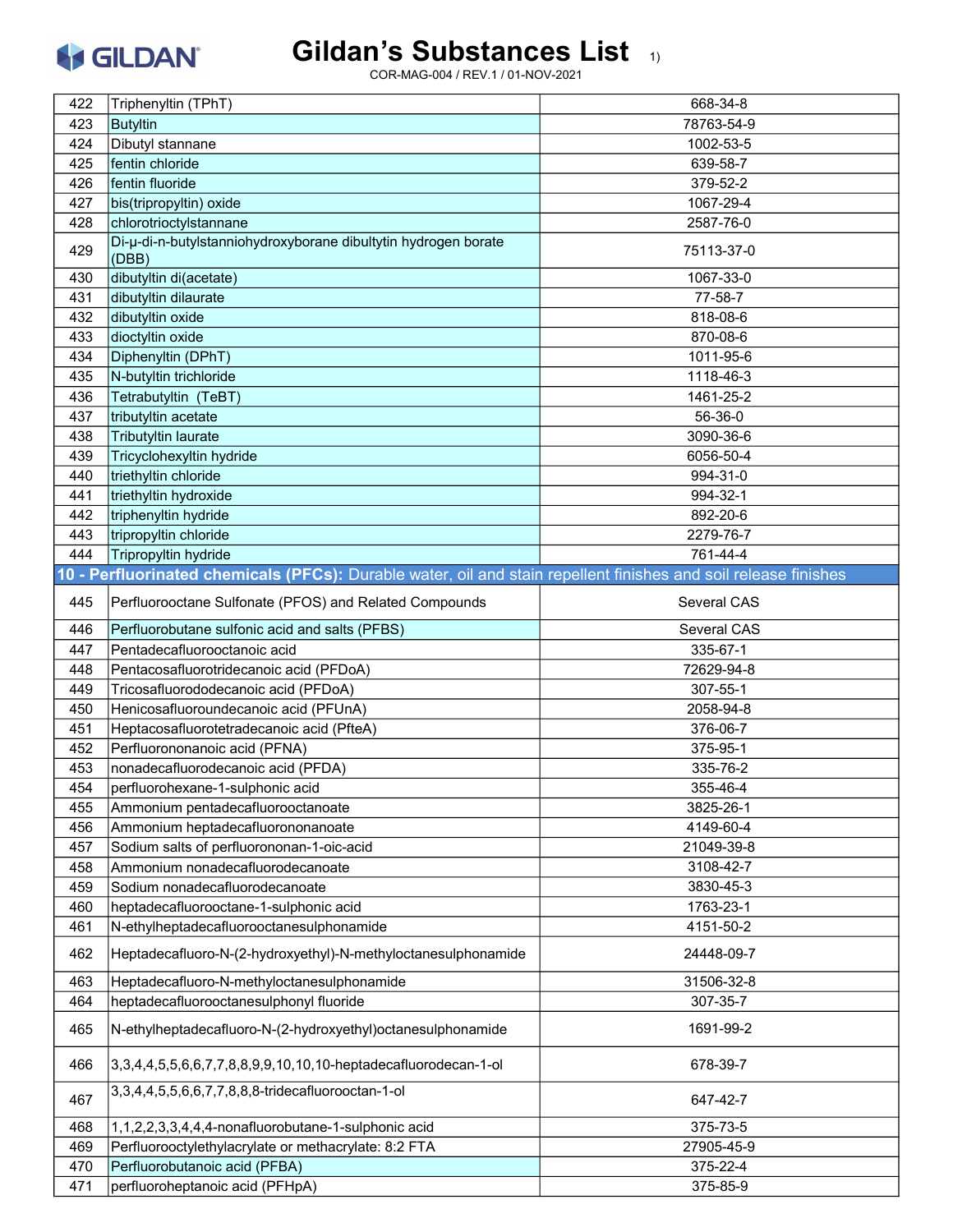# Gildan's Substances List 1)

| 472 | Perfluorohexanoic acid (PFHxA)                                                                                                                                       | 307-24-4    |
|-----|----------------------------------------------------------------------------------------------------------------------------------------------------------------------|-------------|
| 473 | Perfluorooctanoic Acid (PFOA) and Related Compounds                                                                                                                  | Several CAS |
| 474 | 3,3,4,4,5,5,6,6,7,7,8,8,8-tridecafluorooctanesulphonic acid (1H, 1H,<br>2H, 2H-PFOS)                                                                                 | 27619-97-2  |
| 475 | Heptadecafluorooctanesulphonamide                                                                                                                                    | 754-91-6    |
| 476 | 1,1,2,2,3,3,4,4,5,5,6,6,7,7,7-pentadecafluoroheptane-1-sulphonic<br>acid (PFHpS)                                                                                     | 375-92-8    |
| 477 | 2,2,3,3,4,4,5,5,6,6,7,7-dodecafluoroheptanoic acid (HPFHpA)                                                                                                          | 1546-95-8   |
| 478 | 3,3,4,4,5,5,6,6,6-Nonafluorohexanol                                                                                                                                  | 2043-47-2   |
| 479 | 3,3,4,4,5,5,6,6,7,7,8,8,8-tridecafluorooctyl acrylate                                                                                                                | 17527-29-6  |
| 480 | 3, 3, 4, 4, 5, 5, 6, 6, 7, 7, 8, 8, 9, 9, 10, 10, 11, 11, 12, 12, 12-<br>henicosafluorododecanol                                                                     | 865-86-1    |
| 481 | 3, 3, 4, 4, 5, 5, 6, 6, 7, 7, 8, 8, 9, 9, 10, 10, 11, 11, 12, 12, 12-<br>henicosafluorododecyl acrylate (10:2 FTA)                                                   | 17741-60-5  |
| 482 | 4,4,5,5,6,6,7,7,8,8,9,9,10,10,11,11,11-heptadecafluoroundecanoic<br>acid (4HPFUnA)                                                                                   | 34598-33-9  |
| 483 | Henicosafluorodecanesulphonic acid                                                                                                                                   | 335-77-3    |
| 484 | nonafluorobutane-1-sulfonic acid                                                                                                                                     | 59933-66-3  |
| 485 | Perfluorodecanoic acids (PFDA)                                                                                                                                       | Several CAS |
| 486 | Perfluorononanoic acid (PFNA)                                                                                                                                        | Several CAS |
| 487 | Perfluoropentanoic acid                                                                                                                                              | 2706-90-3   |
| 488 | PF-3,7-DMOA                                                                                                                                                          | 172155-07-6 |
| 489 | Perfluorohexane sulfonic acid and salts (PFHxS)                                                                                                                      | Several CAS |
| 490 | Perfluorohexanoic acid and salts (PFHxA)                                                                                                                             | Several CAS |
| 491 | 1H, 1H, 2H, 2H-Perfluorooctane sulfonic acid and salts<br>(1H, 1H, 2H, 2H-PFOS)                                                                                      | Several CAS |
| 492 | 2H, 2H, 3H, 3H-Perfluoroundecanoic acid and salts (4HPFUnA)                                                                                                          | Several CAS |
| 493 | 7H-Perfluoro heptanoic acid and salts (7HPFHpA)                                                                                                                      | Several CAS |
| 494 | Perfluoro(3,7-dimethyloctanoic acid) and salts (PF-3,7-DMOA)                                                                                                         | Several CAS |
| 495 | Perfluorobutanoic acid and salts (PFBA)                                                                                                                              | Several CAS |
| 496 | Perfluoroheptane sulfonic acid and salts                                                                                                                             | Several CAS |
| 497 | Perfluoropentanoic acid and salts (PFPeA)                                                                                                                            | Several CAS |
| 498 | 1-Decanaminium, N-decyl-N,N-dimethyl-, salt with<br>1, 1, 2, 2, 3, 3, 4, 4, 5, 5, 6, 6, 7, 7, 8, 8, 8-<br>heptadecafluoro-1-octanesulfonic acid                      | 251099-16-8 |
| 499 | Potassium heptadecafluorooctane-1-sulphonate                                                                                                                         | 2795-39-3   |
| 500 | Tetraethylammonium perfluorooctane<br>sulfonate                                                                                                                      | 56773-42-3  |
| 501 | Ammonium perfluorooctane sulfonate                                                                                                                                   | 29081-56-9  |
| 502 | Diethanolammonium perfluorooctane<br>sulfonate                                                                                                                       | 70225-14-8  |
| 503 | lithium heptadecafluorooctanesulphonate                                                                                                                              | 29457-72-5  |
| 504 | 3,3,4,4,5,5,6,6,7,7,8,8,8-tridecafluorooct-1-ene                                                                                                                     | 25291-17-2  |
| 505 | 3,3,4,4,5,5,6,6,7,7,8,8,9,9,10,10,10-heptadecafluorodec-1-ene                                                                                                        | 21652-58-4  |
| 506 | Heptadecafluoro-1-iodooctane                                                                                                                                         | 507-63-1    |
| 507 | 1H, 1H, 2H, 2H-Perfluorodecyliodide                                                                                                                                  | 2043-53-0   |
| 508 | Perluorohexane sulfonic acid                                                                                                                                         | 432-50-7    |
| 509 | Fluorotelomer alcohols (FTOHs) F(CF <sub>2</sub> ) <sub>n</sub> CH <sub>2</sub> CH <sub>2</sub> OH                                                                   | Several CAS |
| 510 | <b>Fluorotelomer Olefins (FTOs)</b>                                                                                                                                  | Several CAS |
| 511 | Perfluorobutanesulfonamidoethanols F(CF <sub>2</sub> ) <sub>4</sub> SO <sub>2</sub> N(R)CH <sub>2</sub> CH <sub>2</sub> OH <sub>2</sub><br>$[IR = H, -CH3, -CH2CH3]$ | Several CAS |
| 512 | Perfluorobutanesolfonates                                                                                                                                            | 29420-43-3  |
| 513 | Perfluoroalkylsulfonamides $F(CF_2)_nSO_2NH_2$ [n ≥ 5]                                                                                                               | Several CAS |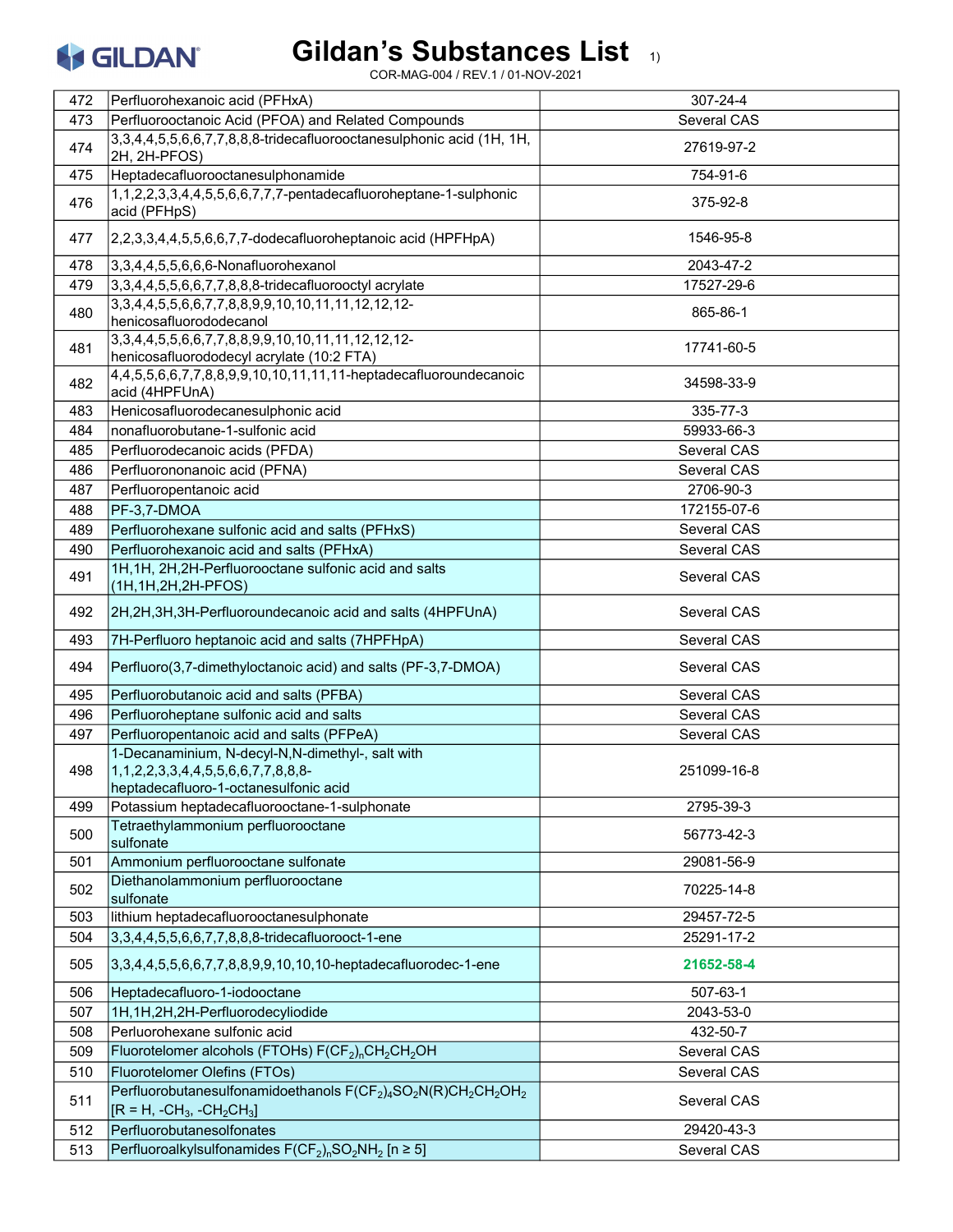

COR-MAG-004 / REV.1 / 01-NOV-2021

| 514 | Perfluoroalkylsulfonamidoethanols $F(CF_2)_nSO_2N(R)CH_2CH_2OH_2$ [n<br>$\ge$ 5, R = H, -CH <sub>3</sub> , -CH <sub>2</sub> CH <sub>3</sub> ] | Several CAS |
|-----|-----------------------------------------------------------------------------------------------------------------------------------------------|-------------|
| 515 | Perfluoroalkylsulfonates (PASF) $F(CF_2)_nSO_3$ [n $\geq 5$ ]                                                                                 | Several CAS |
| 516 | Perfluorobutanesulfonamide $F(CF_2)_4SO_2NH_2$                                                                                                | <b>NA</b>   |
| 517 | <b>IPFSA Chemicals</b>                                                                                                                        | Several CAS |
| 518 | Fluorotelomer (Meth)Acrylates                                                                                                                 | Several CAS |
| 519 | Potassium perfluorooctanoate                                                                                                                  | 2395-00-8   |
| 520 | Sodium pentadecafluorooctanoate                                                                                                               | 335-95-5    |
| 521 | Pentadecafluorooctanoic acid                                                                                                                  | 335-66-0    |
| 522 | Ethyl perfluorooctanoate                                                                                                                      | 3108-24-5   |
| 523 | Methyl perfluorooctanoate                                                                                                                     | 376-27-2    |
| 524 | Perfluoroalkyl Sulfonate (PFAS) and Related Compounds                                                                                         | Several CAS |
| 525 | C9-C14 PFCAs salts                                                                                                                            | Various     |
| 526 | 1H, 1H, 2H, 2H-Perfluorodecyl methacrylate (8:2 FTMA)                                                                                         | 1996-88-9   |
| 527 | Chromium(3+) perfluorooctanoate                                                                                                               | 68141-02-6  |

11 - Phthalates: class of organic compounds commonly added to plastics to increase flexibility. They sometimes are used to facilitate moulding of plastic by decreasing its melting temperature. Phthalates can be found in: Flexible plastic components (e.g., PVC), print pastes, adhesives, plastic buttons, plastic sleevings, polymeric coatings.

| 528 | Butyl benzyl phthalate (BBP)                                                      | 85-68-7                 |
|-----|-----------------------------------------------------------------------------------|-------------------------|
| 529 | Bis (2-ethylhexyl) phthalate (DEHP)                                               | 117-81-7                |
| 530 | Di-n-butyl phthalate (DBP) (Phthalic Acid)                                        | 84-74-2                 |
| 531 | Dihexyl phthalate (DHP) (Di-n-hexylphthalate (DnHP))                              | 84-75-3                 |
| 532 | Bis(2-methoxyethyl) phthalate (DMEP)                                              | 117-82-8                |
| 533 | Di-n-pentyl phthalate (DPP)                                                       | 131-18-0                |
| 534 | 1,2-Benzenedicarboxylic acid, di-C6-8-branched alkyl esters, C7-<br>rich (DIHP)   | 71888-89-6              |
| 535 | 1,2-Benzenedicarboxylic acid; di-C7-11-branched and linear<br>alkylesters (DHNUP) | 68515-42-4              |
| 536 | Diisopentylphthalate (DIPP)                                                       | 605-50-5                |
| 537 | 1,2-Benzenedicarboxylic acid, dipentylester, branched and linear                  | 84777-06-0              |
| 538 | [Phthalato(2-)]dioxotrilead                                                       | 69011-06-9              |
| 539 | Di-iso-decyl phthalate (DIDP)                                                     | 26761-40-0 / 68515-49-1 |
| 540 | Di-isononyl phthalate (DINP)                                                      | 28553-12-0 / 68515-48-0 |
| 541 | Di-n-octyl phthalate (DNOP)                                                       | 117-84-0                |
| 542 | Di-isobutyl phatalate (DIBP)                                                      | 84-69-5                 |
| 543 | Dicyclohexyl phthalate (DCHP)                                                     | $84-61-7$               |
| 544 | Di-hexylphthalate, branched and linear (DHxP)                                     | 68515-50-4              |
| 545 | Di-iso-hexylphthalate (DIHxP)                                                     | 71850-09-4              |
| 546 | n-pentyl-isopentylphathalate (NPIPP)                                              | 776297-69-9             |
| 547 | 1,2-Benzenedicarboxylic acid, di-C6-10-alkyl esters                               | 68515-51-5              |
| 548 | 1,2-Benzenedicarboxylic acid, mixed decyl and hexyl and octyl<br>diesters         | 68648-93-1              |
| 549 | Diethyl phthalate (DEP)                                                           | 84-66-2                 |
| 550 | Phthalic acid anhydride                                                           | 85-44-9                 |
| 551 | Di-iso-octyl phthalate (DIOP)                                                     | 27554-26-3              |
| 552 | Di-n-propyl phthalate (DPRP)                                                      | 131-16-8                |
| 553 | Dinonyl phthalate (DNP)                                                           | 84-76-4                 |
| 554 | Dimethyl phthalate (DMP)                                                          | 131-11-3                |
| 555 | Other esters of orthopthalic acid                                                 | Several CAS             |
| 556 | Di-(2-ethylhexyl) adipate (DEHA)                                                  | 103-23-1                |
| 557 | bis(2-propylheptyl) phthalate                                                     | 53306-54-0              |
| 558 | Disodium phthalate                                                                | 15968-01-1              |
| 559 | m-Phthalic acid                                                                   | 121-91-5                |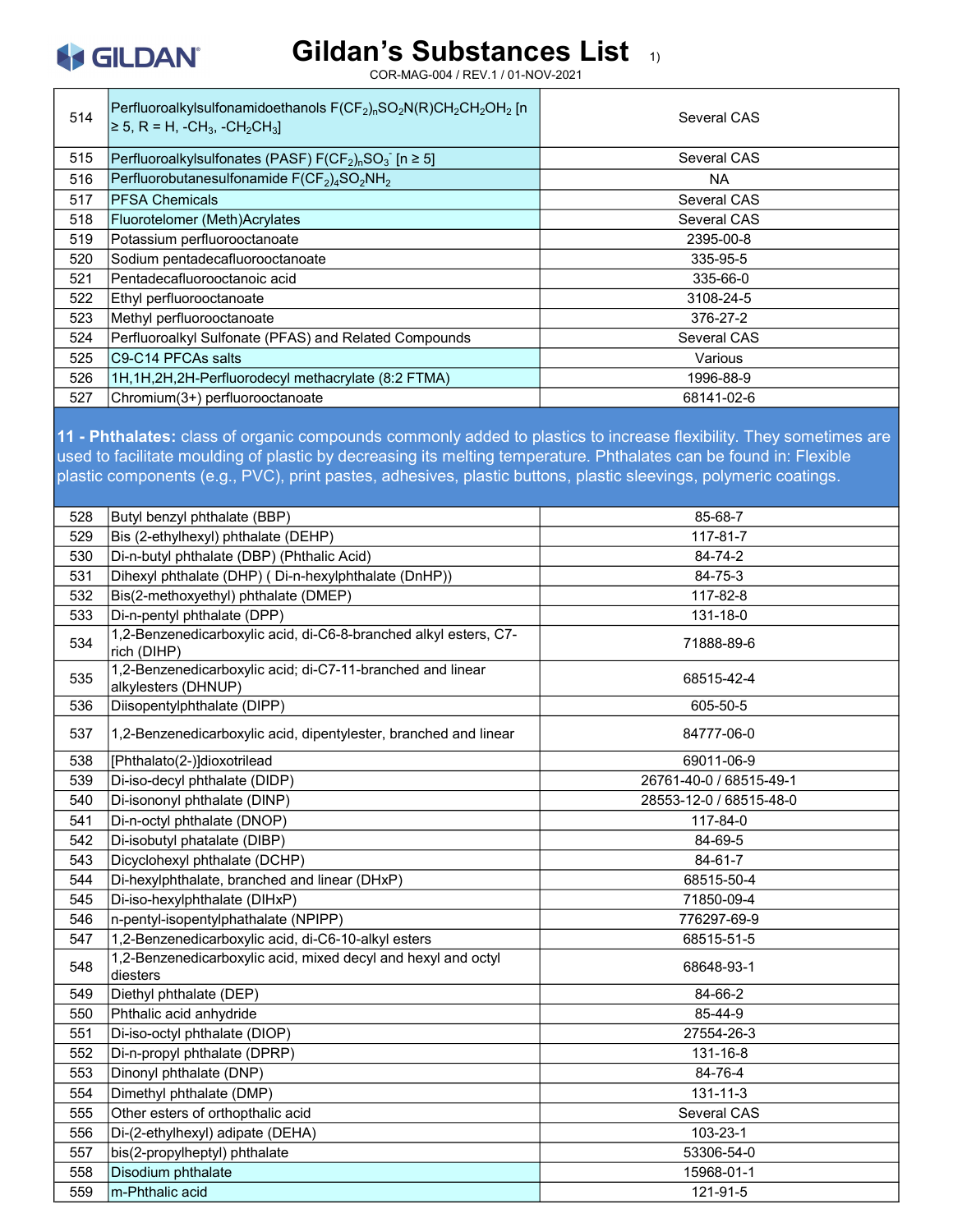**KGILDAN** 

COR-MAG-004 / REV.1 / 01-NOV-2021

| 560 | lo-Phthalic acid                                                 | 88-99-3        |
|-----|------------------------------------------------------------------|----------------|
| 561 | <b>Phthalic acid and derivatives</b><br>$ $ (others than esters) | Several CAS    |
| 562 | p-Phthalic acid                                                  | $100 - 21 - 0$ |
| 563 | Sodium phthalate                                                 | 10197-71-4     |

12 - Total Heavy Metals: Listed metals are banned from intentional use in textile manufacturing/finishing. Additionally, residual traces of listed heavy metals in colourants are expected to comply with the Ecological and Toxicological Association of Dyes and Organic Pigments Manufacturers (ETAD) concentration limits (http://www.etad.com/).

| 564 | Cadmium and its compounds                     | 7440-43-9            |
|-----|-----------------------------------------------|----------------------|
| 565 | Lead and its compounds                        | 7439-92-1            |
| 566 | Arsenic and its compounds                     | 7440-38-2            |
| 567 | Nickel and its compounds                      | 7440-02-0            |
| 568 | Mercury and its compunds                      | 7439-97-6            |
| 569 | Chromium and its compounds                    | 7440-47-3            |
| 570 | Hexavalent chromium and its compounds (Cr VI) | 18540-29-9/7440-47-3 |
| 571 | Cobalt and its compounds                      | 7440-48-4            |
| 572 | Antimony and its salts                        | 7440-36-0            |
| 573 | Tin and its compounds                         | 7440-31-5            |
| 574 | Gold and its compounds                        | 7440-57-5            |
| 575 | Tantalum and its compounds                    | 7440-25-7            |
| 576 | Tungsten and its compounds                    | 7440-33-7            |
| 577 | Copper                                        | 7440-50-8            |
| 578 | Total zinc                                    | 7440-66-6            |
| 579 | Total manganese                               | 7439-96-5            |
| 580 | Talio                                         | 7440-28-0            |
| 581 | Vanadio                                       | 7440-62-2            |
| 582 | Selenium and its compounds                    | 7782-49-2            |
| 583 | Barium and its compounds                      | 7440-39-3            |
| 584 | Silver                                        | 7440-22-4            |
|     |                                               |                      |

13 - Polycyclic Aromatic Hydrocarbons (PAHs): PAHs are natural components of crude oil and are common residues from oil refining. PAHs have a characteristic smell similar to that of car tires or asphalt. Oil residues containing PAHs are added to rubber and plastics as a softener or extender and may be found in rubber, plastics, lacquers and coatings. PAHs are often found in the outsoles of footwear and in printing pastes for screen prints. PAHs can be present as impurities in Carbon Black. They also may be formed from thermal decomposition of recycled materials during reprocessing. \*\*Naphthalene: Dispersing agents for textile dyes may contain high residual naphthalene concentrations due to the use of low-quality naphthalene derivatives (e.g., poor-quality naphthalene sulphonate formaldehyde condensation products).

| 585 | Benzo[a]pyrene (BaP)   | $50-32-8$     |
|-----|------------------------|---------------|
| 586 | Benzo[a]anthracene     | 56-55-3       |
| 587 | Benzo[k]fluoranthene   | 207-08-9      |
| 588 | Chrysene               | 218-01-9      |
| 589 | Dibenzo[a,h]anthracene | $53 - 70 - 3$ |
| 590 | Benzo[b]flouroanthene  | 205-99-2      |
| 591 | Benzo[j]fluoranthene   | 205-82-3      |
| 592 | Benzo[e]pyrene (BeP)   | 192-97-2      |
| 593 | lAnthracene            | 120-12-7      |
| 594 | Benzo[g,h,i]perylene   | 191-24-2      |
| 595 | Fluoranthene           | 206-44-0      |
| 596 | <b>Phenanthrene</b>    | $85 - 01 - 8$ |
| 597 | Pyrene                 | 129-00-0      |
| 598 | Naphthalene            | $91 - 20 - 3$ |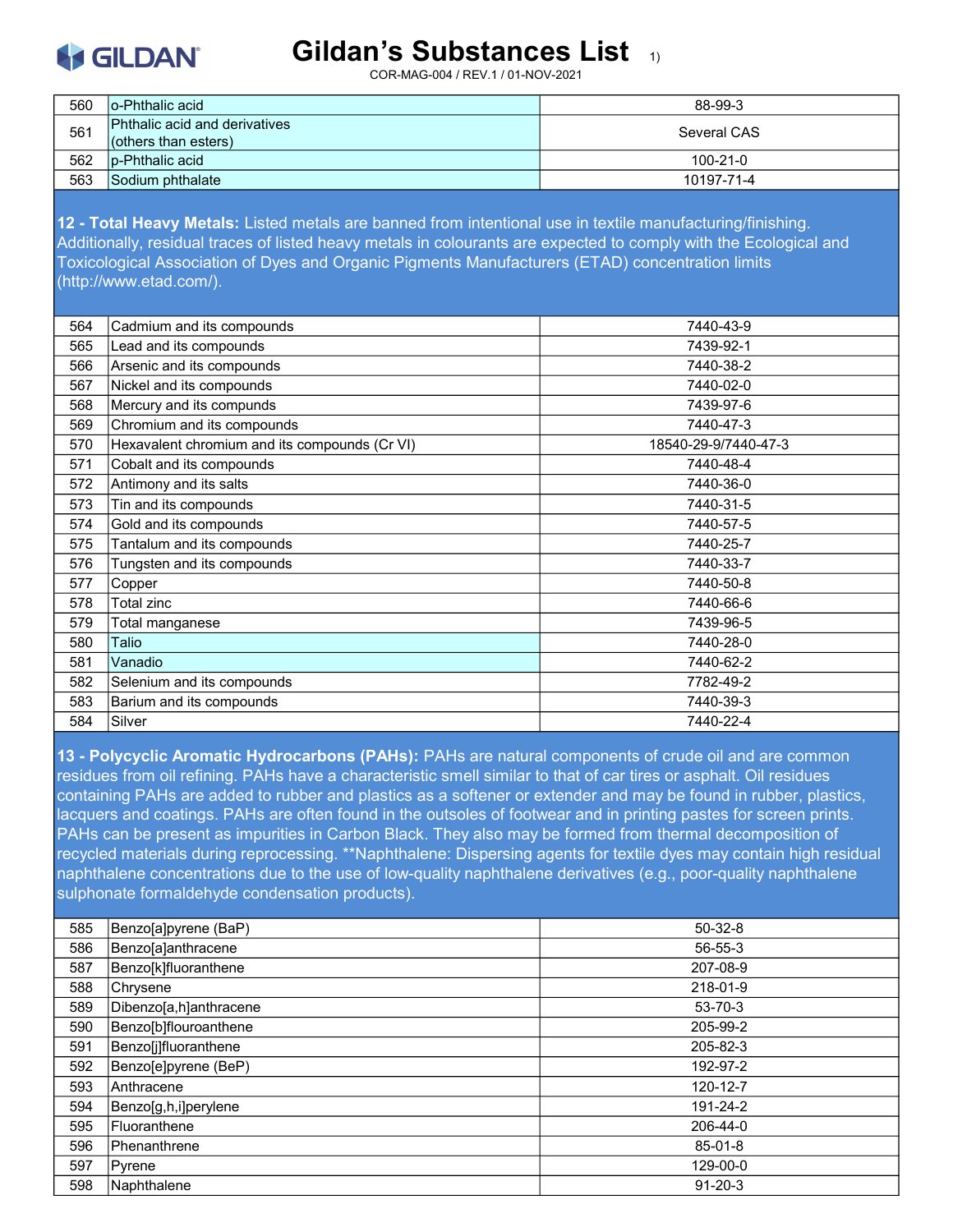# S GILDAN®

#### Gildan's Substances List 1)

COR-MAG-004 / REV.1 / 01-NOV-2021

| 599 | Indeno[1,2,3-cd]pyrene | 193-39-5   |
|-----|------------------------|------------|
| 600 | Dibenzo[a,e]pyrene     | 192-65-4   |
| 601 | Dibenzo[a,l]pyrene     | 191-30-0   |
| 602 | Cyclopenta[c,d]pyrene  | 27208-37-3 |
| 603 | Benzo[r,s,t]pentaphene | 189-55-9   |
| 604 | Dibenzo[a,h]pyrene     | 189-64-0   |
| 605 | Acenaphthene           | 83-32-9    |
| 606 | Fluorene               | 86-73-7    |
| 607 | Acenaphthylene         | 208-96-8   |
| 608 | 1-Methylpyrene         | 2381-21-7  |

14 - Miscellaneous Chemicals: these susbtances are commonly used in different types of industries for different purporses, and might probably found in the textile field for all kind of uses such as solvents, detergents, additives, degreaser, stain remover, deodorizer, paint remover, etc.

| 609 | Acrylamide                                                    | 79-06-1                  |
|-----|---------------------------------------------------------------|--------------------------|
| 610 | 1-Bromopropane; n-propyl bromide                              | 106-94-5                 |
| 611 | Ethylene thiourea                                             | $96 - 45 - 7$            |
| 612 | Diethyl sulfate                                               | 64-67-5                  |
| 613 | Hydrazine and salts of hydrazine                              | 302-01-2 / 7803-57-8     |
| 614 | 2.4-Dinitrotoluene                                            | 121-14-2                 |
| 615 | Michler's ketone                                              | $90 - 94 - 8$            |
| 616 | Cobalt sulphate                                               | 10124-43-3               |
| 617 | Dimethyl sulfate                                              | $77 - 78 - 1$            |
| 618 | Propane sultone (1,3-Propanesultone)                          | 1120-71-4                |
| 619 | 4,4'-Methylenebis(N,N-Dimethyl)Benzenamine                    | 101-61-1                 |
| 620 | Methyloxirane (Propylene oxide)                               | 75-56-9                  |
| 621 | Lead di(acetate)                                              | 301-04-2                 |
| 622 | Tetraethyllead                                                | 78-00-2                  |
| 623 | Arsenic acid and its salts                                    | 7778-39-4                |
| 624 | Pitch, coal tar, high temp                                    | 65996-93-2 / 121575-60-8 |
| 625 | 3-Ethyl-2-methyl-2-(3-methylbutyl)-1,3-oxazolidine            | 143860-04-2              |
| 626 | 4,4-Isobutylethylidenediphenol                                | 6807-17-6                |
|     | Acids generated from chromium trioxide and their oligomers:   |                          |
| 627 | Oligomers of chromic acid and dichromic acid; dichromic acid; | 7738-94-5 / 13530-68-2   |
|     | chromic acid                                                  |                          |
| 628 | Ammonium dichromate                                           | 07789-09-5               |
| 629 | Cadmium oxide (non-pyrophoric)                                | 1306-19-0                |
| 630 | Chromium Trioxide                                             | 1333-82-0                |
| 631 | Cobalt dichloride                                             | 7646-79-9                |
| 632 | Diarsenic pentaoxide                                          | 1303-28-2                |
| 633 | Dichromic acid, disodium salt, dihydrate                      | 7789-12-0                |
| 634 | Lead chromate compounds                                       | 7758-97-6                |
| 635 | Methoxyacetic acid                                            | 625-45-6                 |
| 636 | Potassium chromate                                            | 7789-00-6                |
| 637 | Potassium dichromate                                          | 7778-50-9                |
| 638 | Pyrochlore, antimony lead yellow                              | 8012-00-8                |
| 639 | Sodium chromate                                               | 07775-11-3               |
| 640 | Sodium dichromate                                             | 10588-01-9               |
| 641 | Fatty acids, C16-18, lead salts                               | 91031-62-8               |
| 642 | N-methylacetamide                                             | 79-16-3                  |
| 643 | Diarsenic trioxide                                            | 1327-53-3                |
| 644 | Anthracene oil                                                | 90640-80-5               |
| 645 | Anthracene oil, anthracene paste                              | 90640-81-6               |
| 646 | Anthracene oil, anthracene paste, anthracene fraction         | 91995-15-2               |
| 647 | Anthracene oil, anthracene-low                                | 90640-82-7               |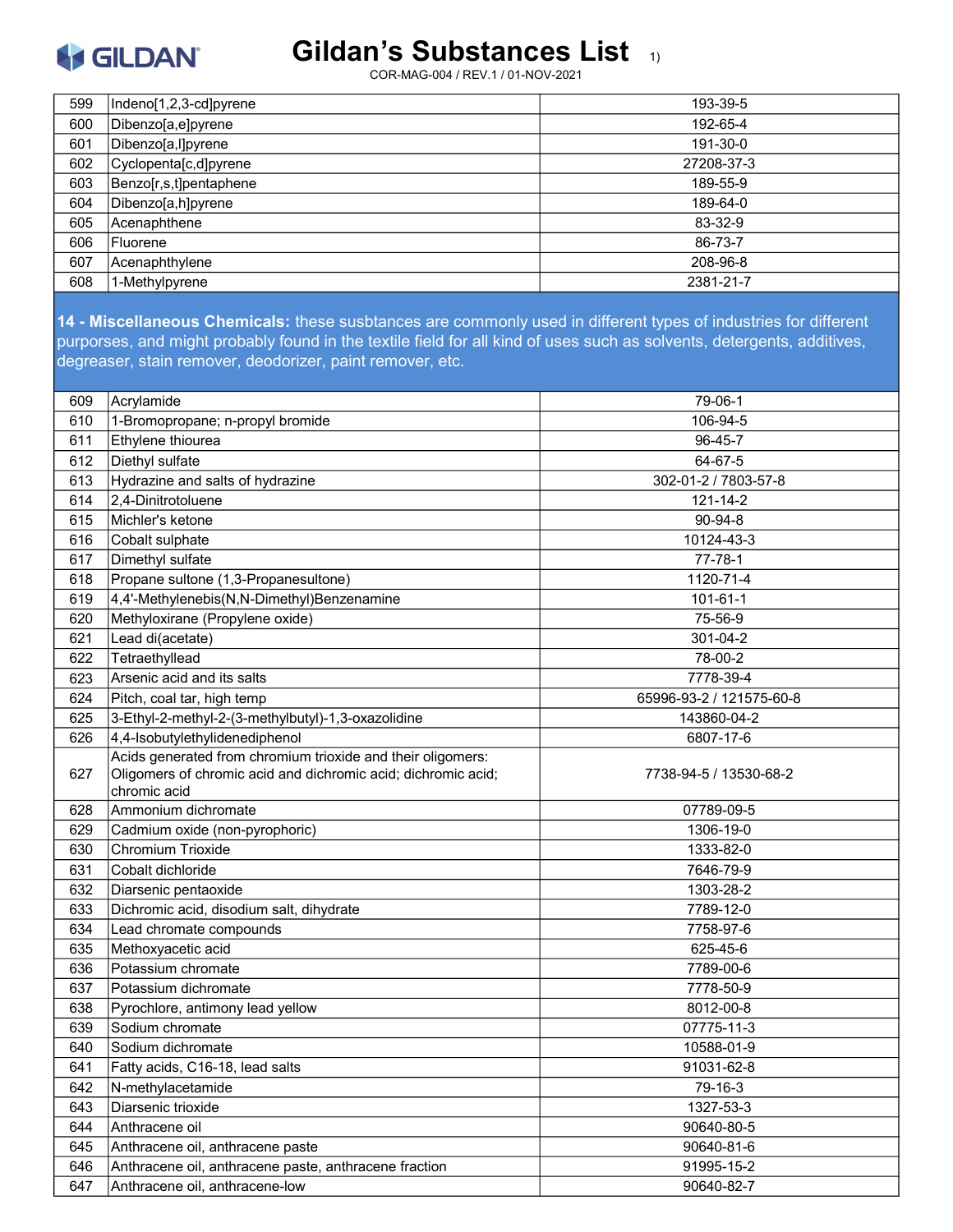

| 648 | Anthracene oil, antrhacene paste, distn. Lights                          | 91995-17-4              |
|-----|--------------------------------------------------------------------------|-------------------------|
| 649 | Acetic acid, lead salt, basic                                            | 51404-69-4              |
| 650 | Cadmium chloride                                                         | 10108-64-2              |
| 651 | Cadmium fluoride                                                         | 7790-79-6               |
| 652 | Cadmium sulfate                                                          | 10124-36-4 / 31119-53-6 |
| 653 | Cadmium sulphide                                                         | 1306-23-6               |
| 654 | Dichromium tris(chromate); chromium III chromate; chromic<br>chromate    | 24613-89-6              |
| 655 | Dioxobis(stearato)trilead                                                | 12578-12-0              |
|     | Lead 2,4,6-trinitro-m-phenylene dioxide; lead 2,4,6-                     |                         |
| 656 | trinitroresorcinoxide; lead styphnate                                    | 15245-44-0              |
| 657 | Lead bis(tetrafluoroborate)                                              | 13814-96-5              |
| 658 | Lead cynamidate                                                          | 20837-86-9              |
| 659 | Lead diazide; lead azide                                                 | 13424-46-9              |
| 660 | Lead dinitrate                                                           | 10099-74-8              |
| 661 | Lead dipicrate                                                           | 6477-64-1               |
| 662 | Lead monoxide (Lead oxide)                                               | 1317-36-8               |
| 663 | Lead oxide sulfate                                                       | 12036-76-9              |
| 664 | Lead titanium trioxide                                                   | 12060-00-3              |
| 665 | Lead titanium zirconium oxide                                            | 12626-81-2              |
| 666 | Lead(II) methanesulphonate                                               | 17570-76-2              |
| 667 | Orange lead (Lead tetroxide)                                             | 1314-41-6               |
| 668 | Pentalead tetraoxide sulphate                                            | 12065-90-6              |
| 669 | Silicic acid (H2Si2O5), barium salt (1:1), lead-doped                    | 68784-75-8              |
| 670 | Silicic acid, lead salt                                                  | 11120-22-2              |
| 671 | Strontium chromate                                                       | 07789-06-2              |
| 672 | Sulfurous acid, lead salt, dibasic                                       | 62229-08-7              |
| 673 | Tetralead trioxide sulphate                                              | 12202-17-4              |
| 674 | Triethyl arsenate                                                        | 15606-95-8              |
| 675 | <b>Trilead diarsenate</b>                                                | 3687-31-8               |
| 676 | Trilead dioxide phosphonate                                              | 12141-20-7              |
| 677 | Trilead-bis-(carbonate)-dihydroxide 2 Pb CO3-Pb(OH)2                     | 1319-46-6               |
| 678 | Formaldehyde (Formic Aldehyde)                                           | $50 - 00 - 0$           |
| 679 | Vinyl Chloride Monomer (VCM)                                             | 75-01-4                 |
| 680 | N-Nitrosodimethylamine, C <sub>2</sub> H <sub>6</sub> N <sub>2</sub> O   | 62-75-9                 |
| 681 | $\boxed{\mathsf{Acrylon}$ itrile (C <sub>3</sub> H <sub>3</sub> N)       | $107 - 13 - 1$          |
| 682 | Benzyl chloride                                                          | 100-44-7                |
| 683 | Ethylene oxide (H <sub>2</sub> COCH2); oxirane                           | 75-21-8                 |
| 684 | Carbon monoxide                                                          | 630-08-0                |
| 685 | Quinoline                                                                | $91 - 22 - 5$           |
| 686 | 1,3-Butadiene, $C_4H_6$                                                  | 106-99-0                |
| 687 | N-Nitrosodi-n-propylamine                                                | 621-64-7                |
| 688 | 2,2'-(nitrosoimino)bisethanol (NDELA)                                    | 1116-54-7               |
| 689 | Bis(Chloromethyl) ether, C <sub>2</sub> H <sub>4</sub> Cl <sub>2</sub> O | 542-88-1                |
| 690 | Beryllium and Beryllium compounds                                        | 7440-41-7               |
| 691 | Chloromethyl methyl ether $(C_2H_5ClO)$                                  | 107-30-2                |
| 692 | Azobenzene                                                               | 103-33-3                |
| 693 | 4-Nitrobiphenyl and its salts                                            | 92-93-3                 |
| 694 | Epichlorohydrin                                                          | 106-89-8                |
| 695 | 1,2-Dimethylhydrazine                                                    | 540-73-8                |
| 696 | 1-Methyl-3-nitro-1-nitrosoguanidine                                      | 70-25-7                 |
| 697 | 2,3-Epoxypropan-1-ol; glycidol; oxiranemethanol                          | 556-52-5                |
| 698 | 2-Nitroanisole                                                           | $91 - 23 - 6$           |
| 699 | 2-Nitrotoluene                                                           | 88-72-2                 |
| 700 | Bromoethylene                                                            | 593-60-2                |
| 701 | Dymethylcarbamoyl chloride                                               | 79-44-7                 |
|     |                                                                          |                         |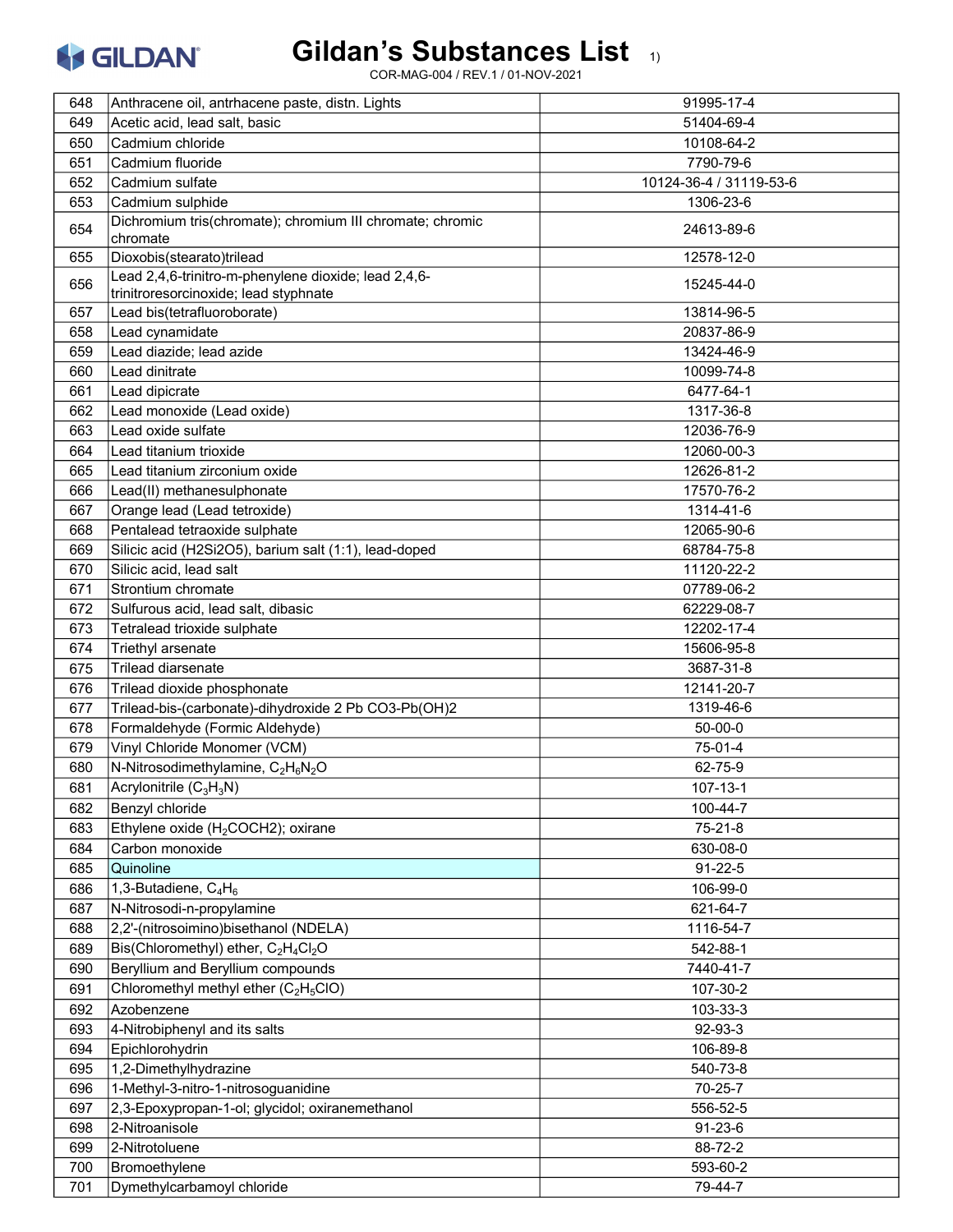

| 702 | Styrene oxide; (epoxyethyl)benzene; phenyloxirane                                                                                              | 96-09-3                                             |
|-----|------------------------------------------------------------------------------------------------------------------------------------------------|-----------------------------------------------------|
| 703 | Urethane(INN); ethyl carbamate                                                                                                                 | 51-79-6                                             |
| 704 | 1,3-dichloro-2-propanol                                                                                                                        | $96 - 23 - 1$                                       |
| 705 | 2-Nitropropane                                                                                                                                 | 79-46-9                                             |
| 706 | Chloropropene, 2-chlorobuta-1,3-diene                                                                                                          | 126-99-8                                            |
| 707 | Propyleneimine / 2-Methylaziridine                                                                                                             | 75-55-8                                             |
| 708 | Sulfallate (ISO); 2-chlorallyl diethyldithiocarbamate                                                                                          | 95-06-7                                             |
| 709 | Potassium bromate                                                                                                                              | 07758-01-2                                          |
| 710 | 1,1-Dimethylhydrazine (UDMH)                                                                                                                   | $57 - 14 - 7$                                       |
| 711 | 2,6-Dinitrotoluene                                                                                                                             | 606-20-2                                            |
| 712 | 5-Nitroacenaphthene                                                                                                                            | 602-87-9                                            |
| 713 | Hexamethylphosphoramide                                                                                                                        | 680-31-9                                            |
| 714 | Isobutyl nitrite                                                                                                                               | 542-56-3                                            |
| 715 | Isoprene (stabilized); 2-methyl-1,3-butadiene                                                                                                  | 78-79-5                                             |
| 716 | Methyl-ONN-azoxymethyl acetate; methyl azoxy methyl acetate                                                                                    | 592-62-1                                            |
| 717 | Phenyl glycidyl ether; 2,3-epoxypropyl phenyl ether; 1,2-epoxy-3-<br>phenoxypropane                                                            | 122-60-1                                            |
| 718 | Propiolactone, beta-                                                                                                                           | $57 - 57 - 8$                                       |
| 719 | Safrole                                                                                                                                        | 94-59-7                                             |
| 720 | Thioacetamide                                                                                                                                  | 62-55-5                                             |
| 721 | Diepoxybutane                                                                                                                                  | 1464-53-5                                           |
| 722 | Cycloheximide                                                                                                                                  | 66-81-9                                             |
| 723 | Erionite                                                                                                                                       | 12510-42-8                                          |
| 724 | 1,2-Diphenylhydrazine                                                                                                                          | 122-66-7                                            |
| 725 | 1,4-Dichlorobut-2-ene                                                                                                                          | 764-41-0                                            |
| 726 | 2-Bromopropane                                                                                                                                 | 75-26-3                                             |
| 727 | Lead acetate, basic; lead acetate                                                                                                              | 1335-32-6                                           |
| 728 | Nickel monoxide                                                                                                                                | 1313-99-1                                           |
| 729 | Tetracarbonylnickel; nickel tetracarbonyl                                                                                                      | 13463-39-3                                          |
| 730 | Trilead bis(orthophosphate)                                                                                                                    | 7446-27-7                                           |
| 731 | Trinickel disulphide                                                                                                                           | 12035-72-2                                          |
| 732 | Tetramethyllead                                                                                                                                | 75-74-1                                             |
| 733 | Butane [containing >=0.1% Butadiene]                                                                                                           | 106-97-8                                            |
| 734 | Dimethyl fumarate (DMFu)                                                                                                                       | 624-49-7                                            |
| 735 | 2-naphthylammonium acetate                                                                                                                     | 553-00-4                                            |
| 736 | 1,1-Dichloroethylene (1,1-dichloroethene)                                                                                                      | 75-35-4                                             |
| 737 | Dimethylsulfamoylchloride                                                                                                                      | 13360-57-1                                          |
| 738 | Halogenated naphthalenes (PCNs)                                                                                                                | Several CAS                                         |
| 739 | Halogenated terphenols, including<br>Polychlorinated terphenyl (PCT)                                                                           | Several CAS                                         |
| 740 | Tris(aziridinyl)phosphinoxide                                                                                                                  | 5455-55-1                                           |
| 741 | 2-Nitronaphthalene                                                                                                                             | 581-89-5                                            |
| 742 | 3,5-Dinitrotoluene                                                                                                                             | 618-85-9                                            |
| 743 | Diazomethane                                                                                                                                   | 334-88-3                                            |
|     | Coal Tar, High temp Coal Tar, Coal oil, Tar brown-coal & Tar, brown-                                                                           | 8007-45-2 / 65996-89-6 / 65996-90-9 / 101316-83-0 / |
| 744 | coal, low temp & others                                                                                                                        | 101316-84-1 / 84650-02-2 / 94114-40-6               |
| 745 | A mixture of: 4-[[bis-(4-fluorophenyl)methylsilyl]methyl]-4H-1,2,4-<br>triazole; 1-[[bis-(4-fluorophenyl)methylsilyl]methyl]-1H-1,2,4-triazole | 85509-19-9                                          |
| 746 | 6-(2-chloroethyl)-6-(2-methoxyethoxy)-2,5,7,10-tetraoxa-6-<br>silaundecane; etacelasil                                                         | 37894-46-5                                          |
| 747 | Salts of biphenyl-4-ylamine; salts of xenylamine; salts of 4-<br>aminobiphenyl                                                                 | Several CAS                                         |
| 748 | (6-(4-hydroxy-3-(2-methoxyphenylazo)-2-sulfonato-7-<br>naphthylamino)-1,3,5-triazin-2,4-diyl                                                   | 108225-03-2                                         |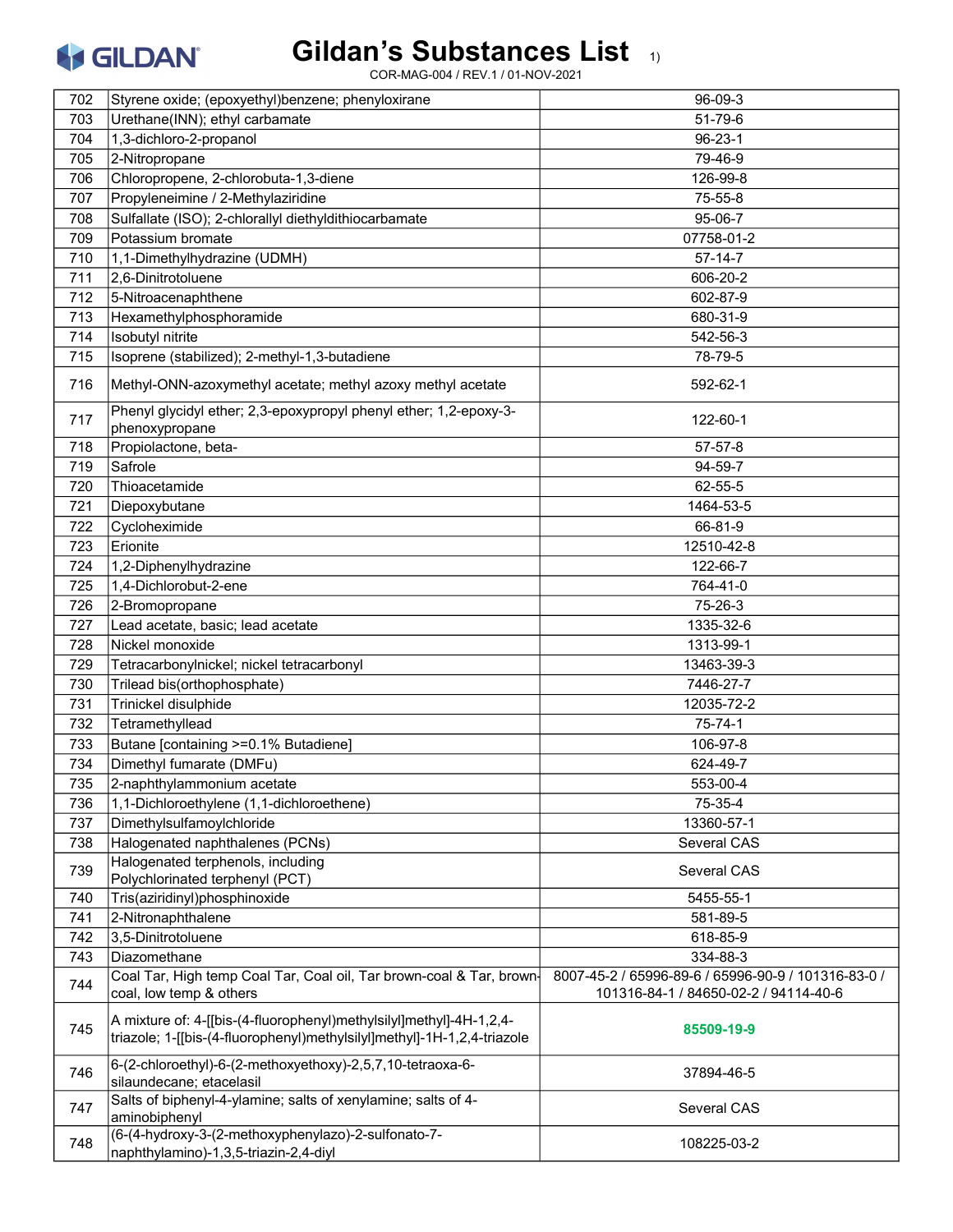# Gildan's Substances List 1)

| 749 | 2,3-Dinitrotoluene                                                                                                                  | 602-01-7     |
|-----|-------------------------------------------------------------------------------------------------------------------------------------|--------------|
| 750 | 2,5-Dinitrotoluene                                                                                                                  | 619-15-8     |
|     | 2-[2-hydroxy-3-(2-chlorophenyl)carbamoyl-1-naphthylazo]-7-[2-                                                                       |              |
| 751 | hydroxy-3-(3-                                                                                                                       | EC 420-580-2 |
|     | methylphenyl)carbamoyl-1-naphthylazo]fluoren-9-one                                                                                  |              |
| 752 | 2-Ethylhexyl[[[3,5-bis(1,1-dimethylethyl)-4-                                                                                        | 80387-97-9   |
|     | hydroxyphenyl]methyl]thio]acetate                                                                                                   |              |
| 753 | 2-naphthylammonium chloride                                                                                                         | 612-52-2     |
| 754 | 3,4-Dinitrotoluene                                                                                                                  | 610-39-9     |
|     | A mixture of: 1,3,5-tris(3-aminomethylphenyl)-1,3,5-(1H,3H,5H)-                                                                     |              |
|     | triazine-2,4,6-trione; a mixture of oligomers of 3,5-bis(3-                                                                         |              |
| 755 | aminomethylphenyl)-1-poly[3,5-bis(3-aminomethylphenyl)-2,4,6-<br>trioxo- 1,3,5-(1H,3H,5H)-triazin-1-yl]-1,3,5-(1H,3H,5H))-triazine- | EC 421-550-1 |
|     | $2,4,6-$                                                                                                                            |              |
|     |                                                                                                                                     |              |
|     | A mixture of: disodium 4-(3-ethoxycarbonyl-4-(5-(3-ethoxycarbonyl-                                                                  |              |
| 756 | 5-hydroxy-1- (4- sulfonatophenyl)pyrazol-4-yl)penta-2,4-dienylidene)                                                                | EC 402-660-9 |
|     | -4,5-dihydro-5-oxopyrazol-1-yl)benzenesulfonate                                                                                     |              |
|     | A mixture of: N-[3-hydroxy-2-(2-                                                                                                    |              |
|     | methylacryloylaminomethoxy)propoxymethyl]-2- methylacrylamide;                                                                      |              |
| 757 | N-[2,3-bis-(2-methylacryloylaminomethoxy)propoxymethyl]-2-                                                                          | EC 412-790-8 |
|     | methylacrylamide; methacrylamide; 2-methyl-N-(2-                                                                                    |              |
|     | methylacryloylaminomethoxymethyl)-acrylamide                                                                                        |              |
| 758 | Ammonium hydrogensulphide                                                                                                           | 12124-99-1   |
| 759 | Ammonium sulfide ((NH4)2(Sx))                                                                                                       | 9080-17-5    |
| 760 | Ammonium sulphide                                                                                                                   | 12135-76-1   |
| 761 | Azafenidin                                                                                                                          | 68049-83-2   |
| 762 | Beryllium oxide                                                                                                                     | 1304-56-9    |
| 763 | C10-16 Monoalkylbenzene sulfonic acid, sodium salt                                                                                  | 68081-81-2   |
|     |                                                                                                                                     |              |
| 764 | Calcium chromate                                                                                                                    | 13765-19-0   |
|     | Carbadox (INN); methyl 3-(quinoxalin-2-ylmethylene)carbazate 1,4-                                                                   |              |
| 765 | dioxide; 2-                                                                                                                         | 06804-07-5   |
|     | (methoxycarbonylhydrazonomethyl)quinoxaline 1,4-dioxide                                                                             |              |
| 766 | Chromyl dichloride; chromic oxychloride                                                                                             | 14977-61-8   |
| 767 | Creosote oil, acenaphthene fraction; wash oil                                                                                       | 90640-84-9   |
| 768 | Creosote oil; wash oil                                                                                                              | 61789-28-4   |
| 769 | Creosote, wood                                                                                                                      | 8021-39-4    |
| 770 | Dinickel dioxide                                                                                                                    | 1314-06-3    |
| 771 | Dinitrotoluene                                                                                                                      | 25321-14-6   |
| 772 | Distillates (coal tar), naphtalene oils; naphtalene oil                                                                             | 84650-04-4   |
| 773 | Distillates (coal tar), upper; heavy anthracene oil                                                                                 | 65996-91-0   |
| 774 | Ethyl bromoacetate                                                                                                                  | 105-36-2     |
| 775 | Extract residues (coal), low temp. coal tar alkaline                                                                                | 122384-78-5  |
| 776 | Hydrazine bis(3-carboxy-4-hydroxybenzensulfonate)                                                                                   | EC 405-030-1 |
| 777 | Hydrazine-trinitromethane                                                                                                           | EC 414-850-9 |
| 778 | Isobutane [containing >=0.1% Butadiene]                                                                                             | 75-28-5      |
| 779 | Lead hexafluorosilicate                                                                                                             | 25808-74-6   |
| 780 | Lead sulphate                                                                                                                       | 7446-14-2    |
|     |                                                                                                                                     |              |
| 781 | Methyl acrylamidomethoxyacetate (containing ≥ 0,1 % acrylamide)                                                                     | 77402-03-0   |
|     |                                                                                                                                     |              |
| 782 | Methyl bromoacetate                                                                                                                 | 96-32-2      |
|     |                                                                                                                                     |              |
|     | Methylenebis(4,1-phenylenazo(1-(3-(dimethylamino)propyl)-1,2-                                                                       |              |
| 783 | dihydro-6-hydroxy-4-methyl-2-oxopyridine-5,3-diyl))-1,1'-dipyridinium                                                               | EC 401-500-5 |
|     | dichloride dihydrochloride                                                                                                          |              |
|     |                                                                                                                                     |              |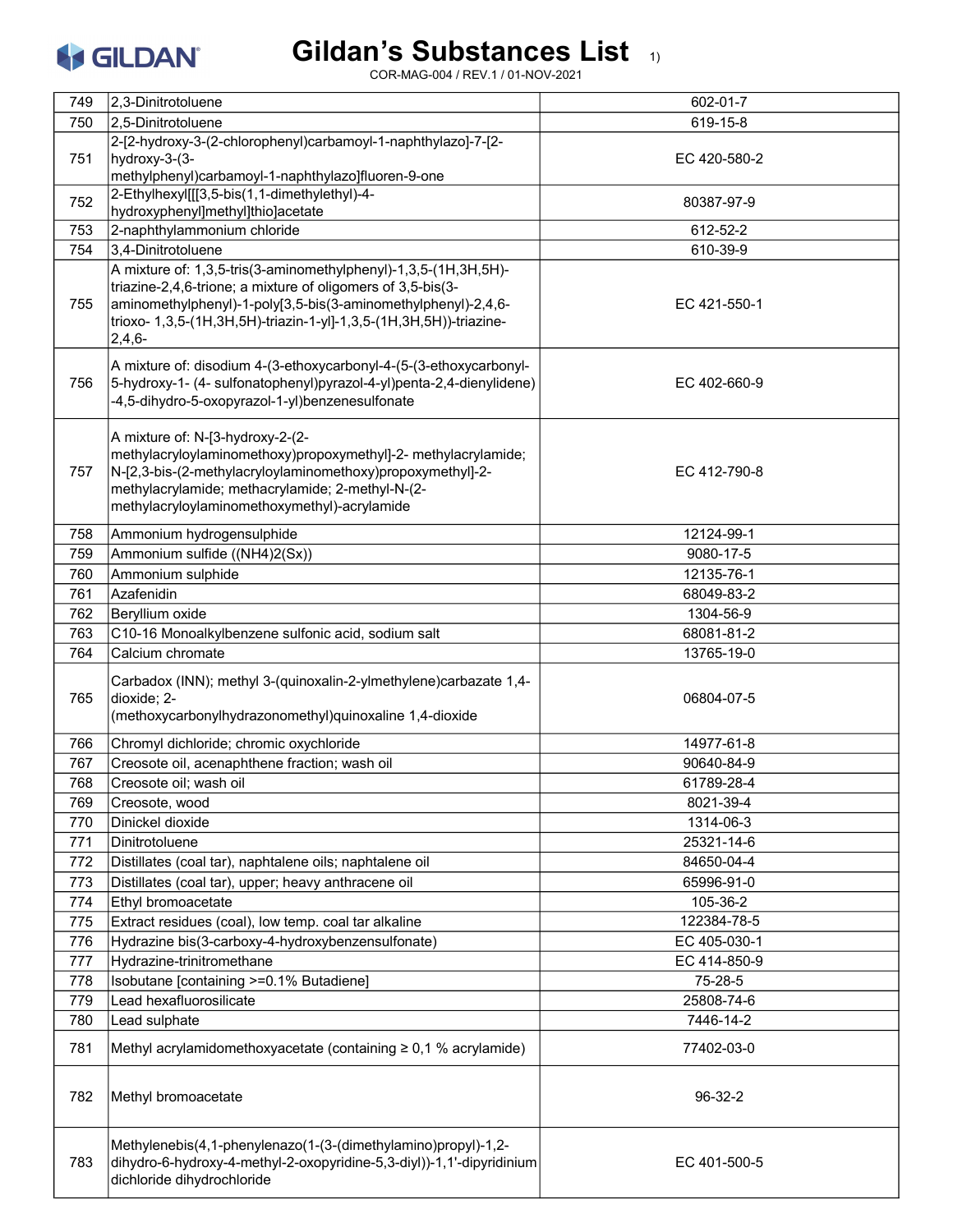

|            | Neutral Anhydrous carbonate (PbCO3)                                                                                                                                                       | 598-63-0                            |
|------------|-------------------------------------------------------------------------------------------------------------------------------------------------------------------------------------------|-------------------------------------|
| 785        | Nickel dioxide                                                                                                                                                                            | 12035-36-8                          |
| 786        | Nickel sulfide                                                                                                                                                                            | 16812-54-7                          |
| 787        | N-methylformamide                                                                                                                                                                         | 123-39-7                            |
| 788        | o-Nitrobenzaldehyde                                                                                                                                                                       | 552-89-6                            |
| 789        | Oxiranemethanol, 4-methylbenzene-sulfonate, (S)-                                                                                                                                          | 70987-78-9                          |
| 790        | Phenylhydrazine                                                                                                                                                                           | 100-63-0                            |
| 791        | Phenylhydrazine hydrochloride                                                                                                                                                             | 27140-08-5                          |
| 792        | Phenylhydrazinium chloride                                                                                                                                                                | 59-88-1                             |
| 793        | Phenylhydrazinium chloride                                                                                                                                                                | 59-88-1                             |
| 794        | Phenylhydrazinium sulphate (2:1)                                                                                                                                                          | 52033-74-6                          |
| 795        | Phenylhydrazinium sulphate (2:1)                                                                                                                                                          | 52033-74-6                          |
| 796        | Propyl bromoacetate                                                                                                                                                                       | 35223-80-4                          |
| 797        | R-1-chloro-2,3-epoxypropane                                                                                                                                                               | 51594-55-9                          |
| 798        | R-2,3-epoxy-1-propanol                                                                                                                                                                    | 57044-25-4                          |
| 799        | Sulphuric acid, lead salt                                                                                                                                                                 | 15739-80-7                          |
| 800        | Tar acids, coal, crude; crude phenols                                                                                                                                                     | 65996-85-2                          |
| 801        | Tetrahydrothiopyran-3-carboxaldehyde                                                                                                                                                      | 61571-06-0                          |
|            | Toluene-2,4-diammonium sulphate; 4-methyl-m-phenylenediamine                                                                                                                              |                                     |
| 802        | sulfate                                                                                                                                                                                   | 65321-67-7                          |
| 803        | Trisodium [4'-(8-acetylamino-3,6-disulfonato-2-naphthylazo)-4"-(6-<br>benzoylamino-3-sulfona                                                                                              | 164058-22-4                         |
| 804        | Zinc chromates including zinc potassium chromate                                                                                                                                          | <b>NA</b>                           |
| 805        | Orthoboric acid sodium salt                                                                                                                                                               | 13840-56-7                          |
| 806        | 2-(4-tert-butylbenzyl) propionaldehyde and its<br>individual stereoisomers                                                                                                                | Several CAS                         |
| 807        | 2,2-dimethylpropan-1-ol, tribromo derivative                                                                                                                                              | 36483-57-5                          |
| 808        | 3-bromo-2, 2-bis(bromomethyl)-1-propanol (TBNPA)                                                                                                                                          | 1522-92-5                           |
| 809        | Glutaral                                                                                                                                                                                  | 111-30-8                            |
| 810        | Phenol, alkylation products (mainly in para position) with C12-rich<br>branched alkyl chains from oligomerization, covering any individual<br>isomers and/ or combinations thereof (PDDP) | Several CAS                         |
| 811        | 4,4'-(1methylpropylidene) bisphenol                                                                                                                                                       |                                     |
|            |                                                                                                                                                                                           |                                     |
|            |                                                                                                                                                                                           | 77-40-7                             |
| 812        | 1,4-Dioxane                                                                                                                                                                               | 123-91-1                            |
| 813        | Bisphenol A (BPA)                                                                                                                                                                         | 80-05-7                             |
| 814        | Nitrobenzene                                                                                                                                                                              | 98-95-3                             |
| 815        | Phenolphtalein                                                                                                                                                                            | 77-09-8                             |
| 816        | Butylparaben (butyl-4-hydroxybenzoate)                                                                                                                                                    | 94-26-8                             |
| 817        | Octamethylcyclotetrasiloxane (D4)                                                                                                                                                         | 556-67-2                            |
| 818<br>819 | 4-Tert-butylphenol<br>2-(2H-benzotriazol-2-yl)-4-(tert-butyl)-6-(sec-butyl)phenol (UV-350)                                                                                                | 98-54-4<br>36437-37-3               |
|            |                                                                                                                                                                                           |                                     |
| 820        | 2-(2H-benzotriazol-2-yl)-4, 6-di-tert-butylphenol (UV-320)                                                                                                                                | 3846-71-7                           |
| 821        | 2-(2H-benzotriazol-2-yl)-4,6-ditertpentylphenol (UV-328)                                                                                                                                  | 25973-55-1                          |
| 822        | 2,4-di-tert-butyl-6-(5-chlorobenzotriazol-2-yl)phenol (UV-327)                                                                                                                            | 3864-99-1                           |
| 823        | Diazene-1,2-dicarboxamide (C,C'-azodi(formamide)) /<br>azodicarmoxamide                                                                                                                   | 123-77-3                            |
| 824        | Decamethylcyclo-pentasiloxane (D5)                                                                                                                                                        | 541-02-6                            |
| 825        | Dodecamethylcyclohexasiloxane (D6)                                                                                                                                                        | 540-97-6                            |
| 826        | Borax (B4Na2O7.10H2O)                                                                                                                                                                     | 1303-96-4                           |
| 827        | Disodium tetraborate, anhydrous                                                                                                                                                           | 1330-43-4                           |
| 828        | Boric acid                                                                                                                                                                                | 10043-35-3                          |
| 829        | Diboron trioxide                                                                                                                                                                          | 1303-86-2                           |
| 830<br>831 | Disodium tetraborate, anhydrous<br>Boric acid, crude natural                                                                                                                              | 12179-04-3, 1330-43-4<br>11113-50-1 |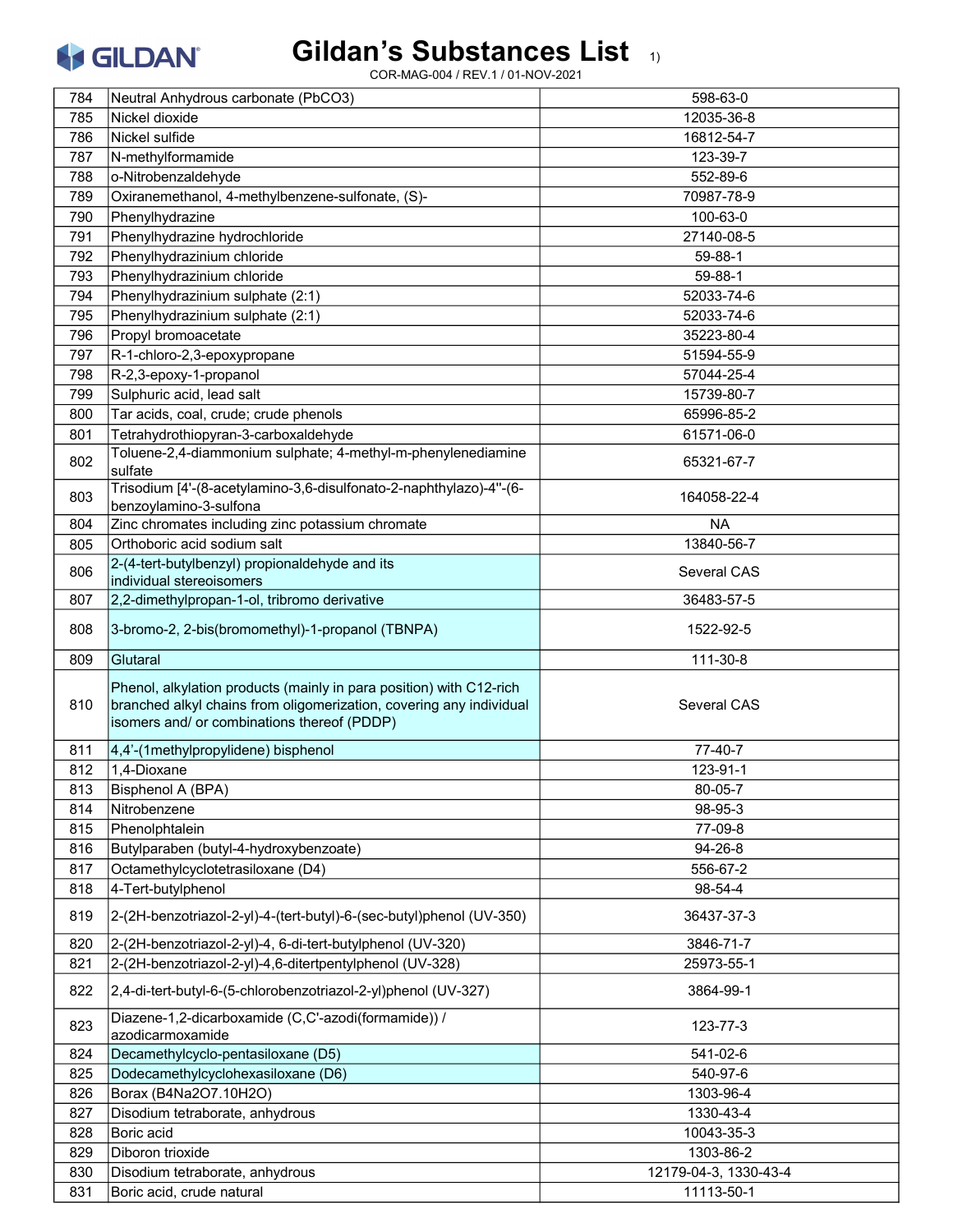

| 832 | 2,3,3,3-tetrafluoro-2-(heptafluoropropoxy)propionic acid, its salts<br>and its acyl halides (covering any of their individual isomers and<br>combinations thereof)                                                                                                       | Various CAS including 13252-13-6 / 62037-80-3 / 2062-<br>98-8 / 67118-55-2 |
|-----|--------------------------------------------------------------------------------------------------------------------------------------------------------------------------------------------------------------------------------------------------------------------------|----------------------------------------------------------------------------|
| 833 | Tris(4-nonylphenyl, branched and linear) phosphite (TNPP) with ≥<br>$0.1\%$ w/w of 4-nonylphenol, branched and linear (4-NP)                                                                                                                                             | Various CAS, 26523-78-4                                                    |
| 834 | Dibutylbis(pentane-2,4-dionato-O,O')tin                                                                                                                                                                                                                                  | 22673-19-4 / 245-152-0                                                     |
| 835 | 2-methylimidazole                                                                                                                                                                                                                                                        | 693-98-1 / 211-765-7                                                       |
| 836 | 5-Tert-butyl-2,4,6-trinitro-m-xylene (musk xylene)*                                                                                                                                                                                                                      | $81 - 15 - 2$                                                              |
| 837 | Aluminosilicate Refractory Ceramic Fibres                                                                                                                                                                                                                                | <b>NA</b>                                                                  |
| 838 | Cobalt(II) carbonate                                                                                                                                                                                                                                                     | 513-79-1                                                                   |
| 839 | Cobalt(II) diacetate                                                                                                                                                                                                                                                     | 71-48-7                                                                    |
| 840 | Cobalt(II) dinitrate                                                                                                                                                                                                                                                     | 10141-05-6                                                                 |
| 841 | Pentazinc chromate octahydroxide                                                                                                                                                                                                                                         | 49663-84-5                                                                 |
| 842 | Potassium hydroxyoctaoxodizincatedichromate(1-)                                                                                                                                                                                                                          | 11103-86-9                                                                 |
| 843 | Reaction mass of 2-ethylhexyl 10-ethyl-4,4-dioctyl-7-oxo-8-oxa-3,5-<br>dithia-4-stannatetradecanoate and 2-ethylhexyl 10-ethyl-4-[[2-[(2-<br>ethylhexyl)oxy]-2-oxoethyl]thio]-4-octyl-7-oxo-8-oxa-3,5-dithia-4-<br>stannatetradecanoate (reaction mass of DOTE and MOTE) | 27107-89-7 / 15571-58-1                                                    |
| 844 | Formaldehyde oligomeric reaction product with aniline (polymeric<br>MDA, MDA technical grade)                                                                                                                                                                            | 25214-70-4                                                                 |
| 845 | Perboric acid, sodium salt                                                                                                                                                                                                                                               | 11138-47-9 / 12040-72-1 / 37244-98-7                                       |
| 846 | Sodium perborate                                                                                                                                                                                                                                                         | 15120-21-5                                                                 |
| 847 | Sodium perborate, anhydrous                                                                                                                                                                                                                                              | 7632-04-4                                                                  |
| 848 | 1,3,5-Tris(oxiran-2-ylmethyl)-1,3,5-triazinane-2,4,6-trione (TGIC)                                                                                                                                                                                                       | 2451-62-9                                                                  |
| 849 | 1,3,5-tris(oxiranylmethyl)-1,3,5-triazine-2,4,6(1H,3H,5H)-trione;<br><b>TGIC</b>                                                                                                                                                                                         | 59653-74-6                                                                 |
| 850 | 2-benzyl-2-dimethylamino-4'-morpholinobutyrophenone                                                                                                                                                                                                                      | 119313-12-1                                                                |
| 851 | 2-methyl-1-(4-methylthiophenyl)-2-morpholinopropan-1-one                                                                                                                                                                                                                 | 71868-10-5                                                                 |
| 852 | 5-sec-butyl-2-(2,4-dimethylcyclohex-3-en-1-yl)-5-methyl-1,3-<br>dioxane; 5-sec-butyl-2-(4,6-dimethylcyclohex-3-en-1-yl)-5-methyl-<br>1,3-dioxane                                                                                                                         | Various (search list on ECHA webpage)                                      |
| 853 | cis-cyclohexane-1,2-dicarboxylic anhydride                                                                                                                                                                                                                               | 13149-00-3                                                                 |
| 854 | Cyclohexane-1,2-dicarboxylic anhydride                                                                                                                                                                                                                                   | 85-42-7                                                                    |
| 855 | Hexahydro-1-methylphthalic anhydride                                                                                                                                                                                                                                     | 48122-14-1                                                                 |
| 856 | Hexahydro-3-methylphthalic anhydride                                                                                                                                                                                                                                     | 57110-29-9                                                                 |
| 857 | Hexahydro-4-methylphthalic anhydride                                                                                                                                                                                                                                     | 19438-60-9                                                                 |
| 858 | Hexahydromethylphthalic anhydride                                                                                                                                                                                                                                        | 25550-51-0                                                                 |
| 859 | trans-cyclohexane-1,2-dicarboxylic anhydride                                                                                                                                                                                                                             | 14166-21-3                                                                 |
| 860 | Ethylenediamine                                                                                                                                                                                                                                                          | 107-15-3                                                                   |
| 861 | p-(1,1-dimethylpropyl)phenol                                                                                                                                                                                                                                             | 80-46-6                                                                    |
| 862 | Benzene-1,2,4-tricarboxylic acid;<br>1,2 anhydride (trimellitic anhydride) (TMA)                                                                                                                                                                                         | 552-30-7                                                                   |
| 863 | Cadmium hydroxide                                                                                                                                                                                                                                                        | 21041-95-2                                                                 |
| 864 | Terphenyl hydrogenated                                                                                                                                                                                                                                                   | 61788-32-7                                                                 |
| 865 | 1-vinylimidazole                                                                                                                                                                                                                                                         | 1072-63-5                                                                  |
| 866 | Butyl 4-hydroxybenzoate                                                                                                                                                                                                                                                  | 94-26-8                                                                    |
| 867 | Sodium perborate monohydrate                                                                                                                                                                                                                                             | 10332-33-9                                                                 |
| 868 | Stannane, dioctyl-, bis(coco acyloxy) derivs.                                                                                                                                                                                                                            | 91648-39-4                                                                 |
| 869 | 1,7,7-trimethyl-3-(phenylmethylene)bicyclo[2.2.1]heptan-2-one (3-<br>benzylidene camphor; 3-BC)                                                                                                                                                                          | 15087-24-8                                                                 |
| 870 | Cadmium Carbonate                                                                                                                                                                                                                                                        | 513-78-0                                                                   |
| 871 | Cadmium nitrate                                                                                                                                                                                                                                                          | 10325-94-7                                                                 |
| 872 | Dodecachloropentacyclo[12.2.1.16,9.02,13.05,10]octadeca-7,15-<br> diene ("Dechlorane Plus"™)                                                                                                                                                                             | Various CAS                                                                |
| 873 | Perboric acid (H3BO2(O2)), monosodium salt, trihydrate                                                                                                                                                                                                                   | 13517-20-9                                                                 |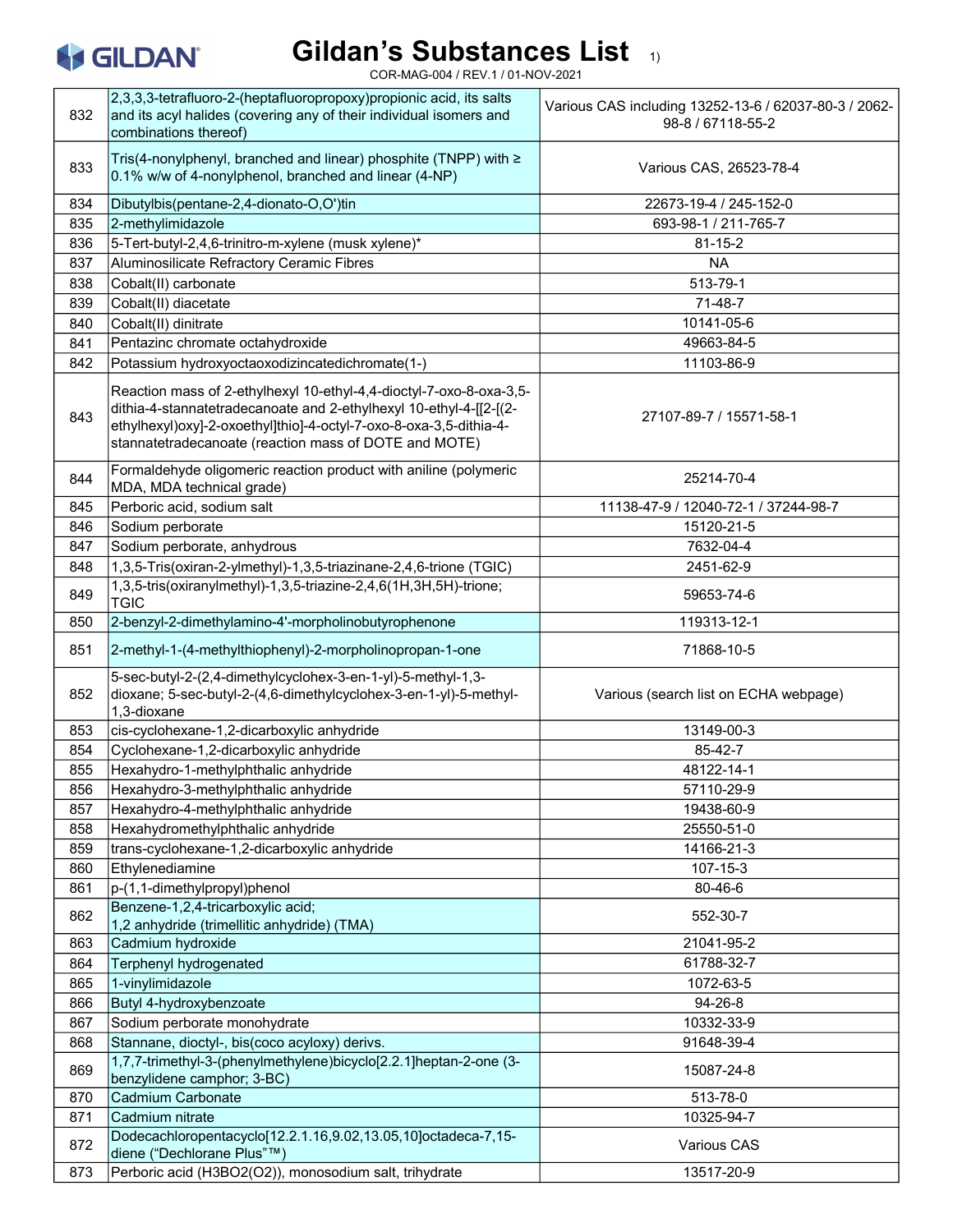

| 874 | Reaction products of 1,3,4-thiadiazolidine-2,5-dithione,<br>formaldehyde and 4-heptylphenol, branched and linear (RP-HP)                                                                                         | <b>Various CAS</b>    |
|-----|------------------------------------------------------------------------------------------------------------------------------------------------------------------------------------------------------------------|-----------------------|
| 875 | Dioctyltin dilaurate, stannane, dioctyl-, bis(coco acyloxy) derivs.,<br>and any other stannane, dioctyl-, bis(fatty acyloxy) derivs. wherein<br>C12 is the predominant carbon number of the fatty acyloxy moiety |                       |
| 876 | dioctyltin dilaurate; stannane, dioctyl-, bis(coco acyloxy) derivs.                                                                                                                                              |                       |
| 877 | Dioctyltin dilaurate                                                                                                                                                                                             | 3648-18-8             |
| 878 | Bis(2-(2-methoxyethoxy)ethyl)ether                                                                                                                                                                               | 143-24-8              |
| 879 | Styrene                                                                                                                                                                                                          | 100-42-5              |
| 880 | N-Nitrosodiphenylamine                                                                                                                                                                                           | 86-30-6               |
| 881 | Acetaldehyde (C <sub>2</sub> H <sub>4</sub> O)                                                                                                                                                                   | 75-07-0               |
| 882 | Tert-butylhydroxyanisole (BHA) (butylated hydroxanisole, E320)                                                                                                                                                   | 25013-16-5            |
| 883 | Estragole                                                                                                                                                                                                        | 140-67-0              |
| 884 | Methanol                                                                                                                                                                                                         | 67-56-1               |
| 885 | Methyl chloride                                                                                                                                                                                                  | 74-87-3               |
| 886 | Orthophenyl-Phenol (o-Phenylphenol) (OPP)                                                                                                                                                                        | $90 - 43 - 7$         |
| 887 | N-Nitrosodiethylamine (NDEA)                                                                                                                                                                                     | $55-18-5$             |
| 888 | N-Nitrosodi-n-butylamine                                                                                                                                                                                         | 924-16-3              |
| 889 | N-Nitrosomorpholine                                                                                                                                                                                              | 59-89-2               |
| 890 | N-Nitrosopiperidine                                                                                                                                                                                              | 100-75-4              |
| 891 | N-Nitrosopyrrolidine                                                                                                                                                                                             | 930-55-2              |
| 892 | N-Nitroso-methylethylamine                                                                                                                                                                                       | 10595-95-6            |
| 893 | Thiourea                                                                                                                                                                                                         | 62-56-6               |
| 894 | 4-(N-Nitrosomethylamino)-1-(3-pyridyl)-1-butanone                                                                                                                                                                | 64091-91-4            |
| 895 | N-Nitrosonornicotine                                                                                                                                                                                             | 16543-55-8            |
| 896 | N-Methylolacrylamide                                                                                                                                                                                             | 924-42-5              |
| 897 | Alpha-Naphthylamine                                                                                                                                                                                              | 134-32-7              |
| 898 | 1-Nitropyrene                                                                                                                                                                                                    | 5522-43-0             |
| 899 | Dibenzo[a,j]acridine                                                                                                                                                                                             | 224-42-0              |
| 900 | N-Nitroso-N-ethylurea                                                                                                                                                                                            | 759-73-9              |
| 901 | N-Nitroso-N-methylurea                                                                                                                                                                                           | 684-93-5              |
| 902 | Ethyleneimine; aziridine                                                                                                                                                                                         | 151-56-4              |
| 903 | Diethanolamine                                                                                                                                                                                                   | 111-42-2              |
| 904 | Ethyl acrylate                                                                                                                                                                                                   | 140-88-5              |
| 905 | 3-Chloro-2-methyl-1-propene                                                                                                                                                                                      | 563-47-3              |
| 906 | o-phenylenediamine and its salts                                                                                                                                                                                 | 95-54-5               |
| 907 | Sodium o-phenylphenoxide                                                                                                                                                                                         | 132-27-4              |
| 908 | Toluene diisocyanate (2,4-/2,6-TDI mixture)                                                                                                                                                                      | 26471-62-5 / 504-84-9 |
| 909 | 1,4-Dichloro-2-nitrobenzene                                                                                                                                                                                      | 89-61-2               |
| 910 | 2,4-Dichloro-1-nitrobenzene                                                                                                                                                                                      | 611-06-3              |
| 911 | 2-Amino-4-chlorophenol                                                                                                                                                                                           | 95-85-2               |
| 912 | 2-Chloronitrobenzene                                                                                                                                                                                             | 88-73-3               |
| 913 | 5-Methylchrysene                                                                                                                                                                                                 | 3697-24-3             |
| 914 | 7H-Dibenzo[c,g]carbazole                                                                                                                                                                                         | 194-59-2              |
| 915 | Acetamide                                                                                                                                                                                                        | 60-35-5               |
| 916 | Benzophenone                                                                                                                                                                                                     | 119-61-9              |
| 917 | Carbon Black (airbone, unbound particles of respirable size)                                                                                                                                                     | 1333-86-4             |
| 918 | Catechol                                                                                                                                                                                                         | 120-80-9              |
| 919 | Dibenzo[a,h]acridine                                                                                                                                                                                             | 226-36-8              |
| 920 | Diglycidyl resorcinol ether                                                                                                                                                                                      | 101-90-6              |
| 921 | Dihydrosafrole                                                                                                                                                                                                   | 94-58-6               |
| 922 | N-Nitrosomethylvinylamine                                                                                                                                                                                        | 4549-40-0             |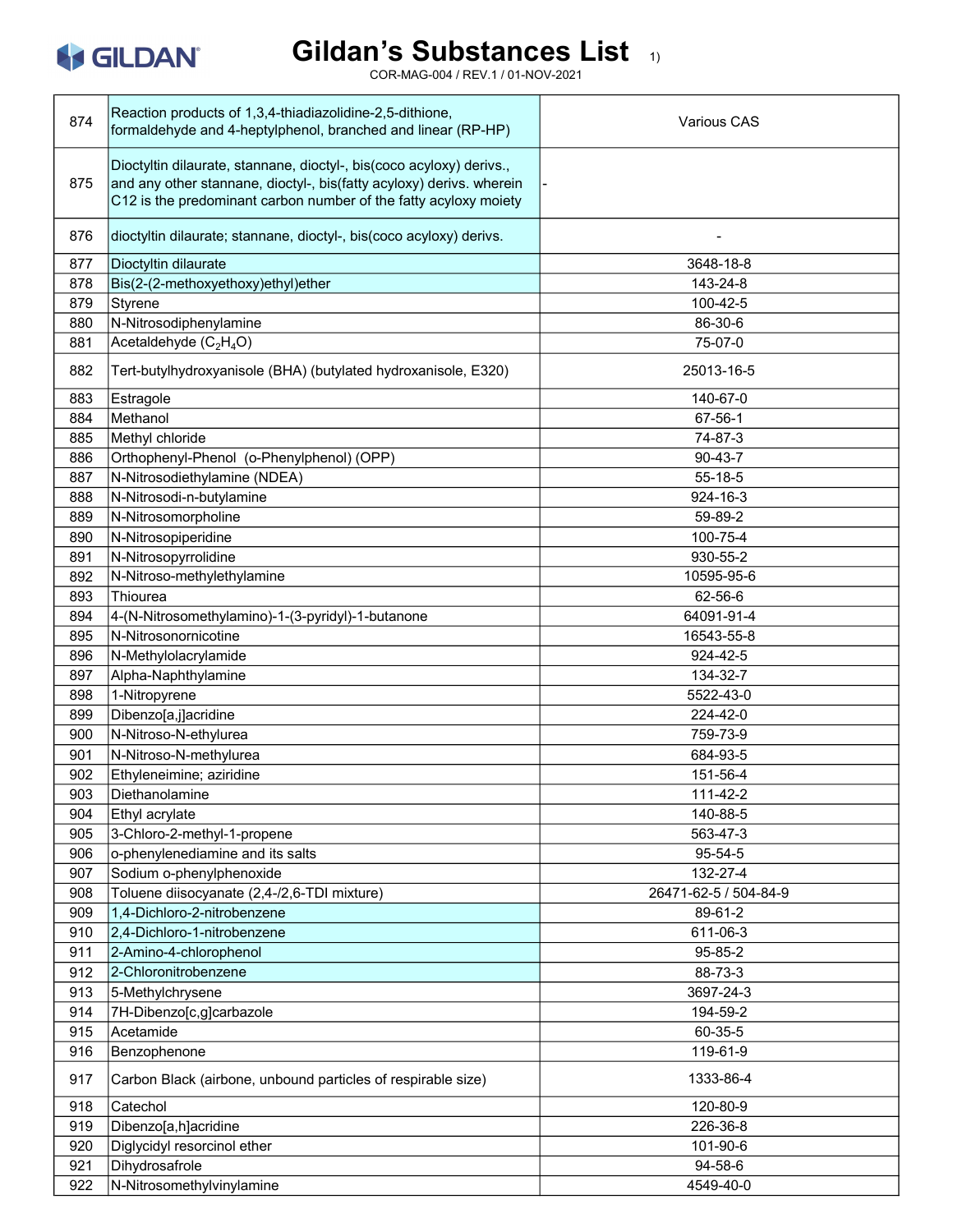# Gildan's Substances List 1)

| 923 | N-Nitrososarcosine                                                                                         | 13256-22-9    |
|-----|------------------------------------------------------------------------------------------------------------|---------------|
| 924 | <i>para</i> - Nitroanisole                                                                                 | 100-17-4      |
| 925 | Phenytoin                                                                                                  | $57 - 41 - 0$ |
| 926 | Hydrazine sulfate                                                                                          | 10034-93-2    |
| 927 | 3,3'-Dimethoxybenzidine dihydrochloride                                                                    | 20325-40-0    |
| 928 | 7,12-Dimethylbenz[a]anthracene                                                                             | 57-97-6       |
| 929 | Bevacizumab                                                                                                | 216974-75-3   |
|     |                                                                                                            |               |
| 930 | Coconut oil diethanolamine condensate (cocamide diethanolamine)                                            | Various       |
| 931 | Cupferron                                                                                                  | 135-20-6      |
| 932 | Nickel (soluble compounds)                                                                                 |               |
| 933 | Nickel di(acetate)                                                                                         | 373-02-4      |
| 934 | N-Nitrosohexamethyleneimine                                                                                | 932-83-2      |
| 935 | $p$ -chloro- $\alpha, \alpha, \alpha$ -trifluorotoluene (para-Chlorobenzotrifluoride,<br>PCBTF)            |               |
| 936 | Polychlorinated dibenzo-p-dioxins, $C_{12}H_{(8-n)}O_2Cl_n$ , n> 2 (PCDD)                                  | <b>NA</b>     |
| 937 | <b>TRIM® VX</b>                                                                                            |               |
| 938 | Molybdenum trioxide                                                                                        | 1313-27-5     |
| 939 | <b>Tricresyl phosphate</b>                                                                                 | 1330-78-5     |
| 940 | <b>Bisphenol F</b>                                                                                         | 620-92-8      |
| 941 | <b>Bisphenol S</b>                                                                                         | 80-09-1       |
| 942 | Triphenyl phosphate (TPP)                                                                                  | 115-86-6      |
| 943 | Tri-n-butylphosphate                                                                                       | 126-73-8      |
| 944 | Ethylhexyl diphenyl phosphate                                                                              | 1241-94-7     |
| 945 | Isopropylated triphenyl phosphate                                                                          | 68937-41-7    |
| 946 | 2-Ethylhexanoic acid                                                                                       | 149-57-5      |
| 947 | Benzophenone-2 (BP-2, 2,2',4,4'-tetrahydroxybenzophenone)                                                  | 131-55-5      |
| 948 | Ethylhexyl methoxycinnamate (Octyl methoxycinnamate 2-ethyl-<br>hexyl-4methoxycinnamate, Octinoxate, EHMC) | 5466-77-3     |
| 949 | Ethylparaben                                                                                               | 120-47-8      |
| 950 | Methylparaben                                                                                              | 99-76-3       |
| 951 | p-Hydroxybenzoic acid                                                                                      | 99-96-7       |
| 952 | Propylparaben (propyl-4-hydroxybenzoate, E216)                                                             | $94 - 13 - 3$ |
| 953 | 2,2-Bis(Chloromethyl) Trimethylene<br>Bis[Bis(2-Chloromethyl) phosphate] (V6)                              | 38051-10-4    |
| 954 | Molybdenum and its compounds                                                                               | 7439-98-7     |
| 955 | Chlorinated paraffins                                                                                      | 108171-26-2   |
| 956 | Hydrochloric acid                                                                                          | 7647-01-0     |
| 957 | Potassium permanganate                                                                                     | 7722-64-7     |
| 958 | Sodium carbonate                                                                                           | 497-19-8      |
| 959 | Formic acid                                                                                                | 64-18-6       |
| 960 | 4-methylpentan-2-one                                                                                       | 108-10-1      |
| 961 | Acetic acid (100%)                                                                                         | 64-19-7       |
| 962 | 2-methylpropan-1-ol                                                                                        | 78-83-1       |
| 963 | Acetic anhydride and its salts                                                                             | 108-24-7      |
| 964 | Acetonitrile                                                                                               | 75-05-8       |
| 965 | Acetyl chloride                                                                                            | 75-36-5       |
| 966 | Ammonia, aqueous solution                                                                                  | 1336-21-6     |
| 967 | Ammonium chloride                                                                                          | 12125-02-9    |
|     |                                                                                                            |               |
| 968 | Benzaldehyde                                                                                               | 100-52-7      |
| 969 | Calcium carbonate                                                                                          | 471-34-1      |
| 970 | Calcium chloride                                                                                           | 10043-52-4    |
| 971 | Calcium dihydroxide                                                                                        | 1305-62-0     |
| 972 | Calcium oxide                                                                                              | 1305-78-8     |
| 973 | Diethyl ether                                                                                              | 60-29-7       |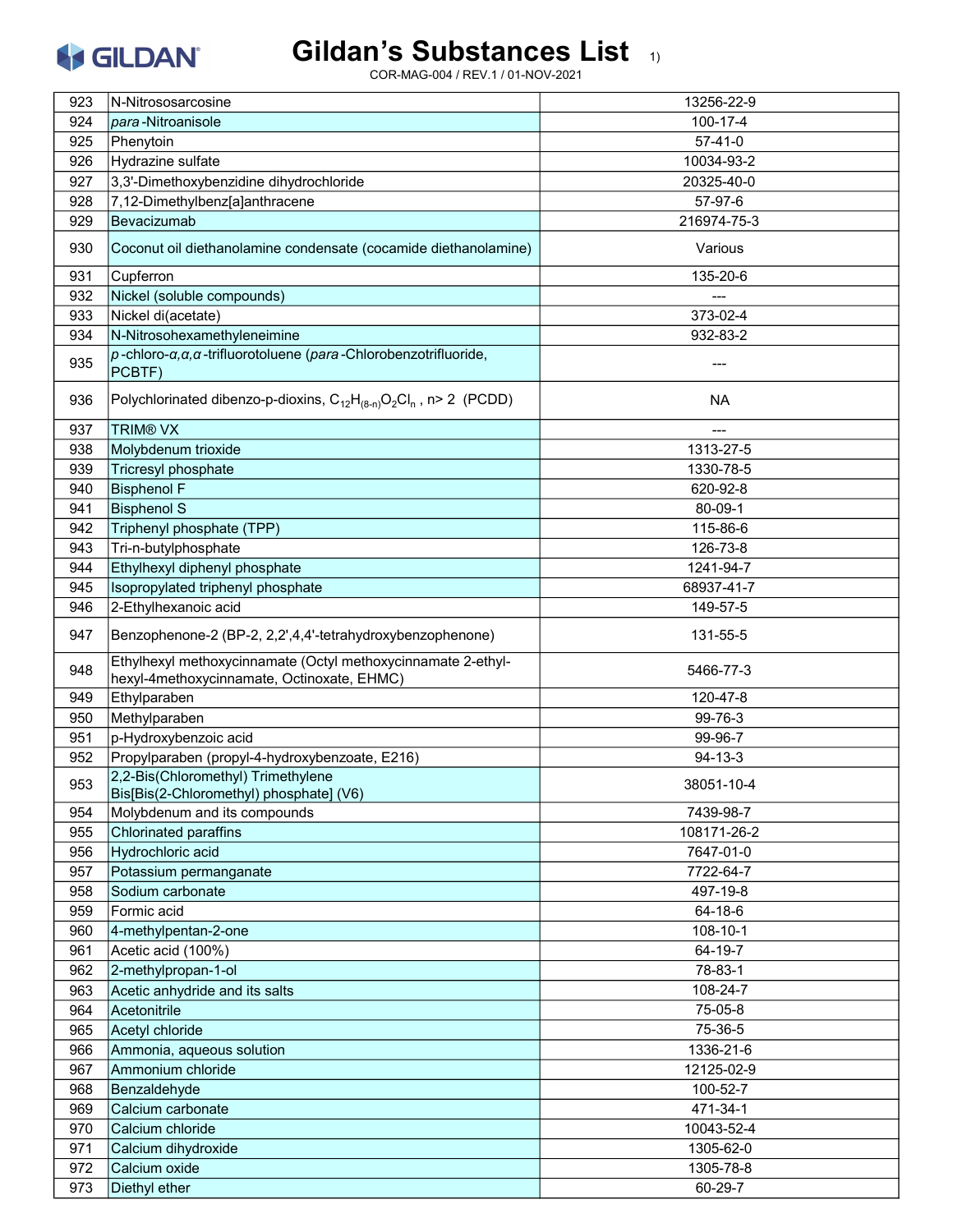#### Gildan's Substances List 1)

| 974  | Diethylamine                                                                                          | 109-89-7                                      |
|------|-------------------------------------------------------------------------------------------------------|-----------------------------------------------|
| 975  | Disodium disulphite                                                                                   | 7681-57-4                                     |
| 976  | Ethanol                                                                                               | $64 - 17 - 5$                                 |
| 977  | Ethyl acetate                                                                                         | 141-78-6                                      |
| 978  | Ethyl phenylacetate                                                                                   | 131-97-3                                      |
| 979  | lodine                                                                                                | 7553-56-2                                     |
| 980  | Isopropyl acetate                                                                                     | 108-21-4                                      |
| 981  | Methylamine                                                                                           | 74-89-5                                       |
| 982  | Phenylacetic acid and its salts                                                                       | 103-82-2                                      |
| 983  | Potassium carbonate                                                                                   | 584-08-7                                      |
| 984  | Propan-2-ol                                                                                           | 67-63-0                                       |
|      |                                                                                                       | 109-60-4                                      |
| 985  | Propyl acetate                                                                                        | 1310-73-2                                     |
| 986  | Sodium hydroxide                                                                                      |                                               |
| 987  | Sodium permanganate                                                                                   | 10101-50-5                                    |
| 988  | Sodium sulphate                                                                                       | 7757-82-6                                     |
| 989  | Sulphuric acid                                                                                        | 7664-93-9                                     |
| 990  | Polychlorinated Terphenyls, $C_{18}H_{(14-n)}Cl_n$ , n> 2                                             | 61788-33-8                                    |
| 991  | Calcium hypochlorite                                                                                  | 7778-54-3                                     |
| 992  | Chlorine                                                                                              | 7782-50-5                                     |
| 993  | Sodium hypochlorite                                                                                   | 7681-52-9                                     |
| 994  | PERFLUOROTRI-N-BUTYLAMINE                                                                             | 86508-42-1                                    |
| 995  | Sulfato de Aluminio                                                                                   | 10043-01-3                                    |
| 996  | Zinc borate salts                                                                                     | 1332-07-6, 12767-90-7                         |
| 997  | 1H, 1H, 2H, 2H-Perfluorodecanesulphonic acid and its salts                                            | 39108-34-4                                    |
| 998  | Dichlorotoluene                                                                                       | Several                                       |
| 999  | Heptylphenol (HpP)                                                                                    | Various CAS                                   |
| 1000 | Pentylphenol PeP                                                                                      | Various CAS                                   |
| 1001 | N-Nitroso-N-ethylaniline                                                                              | 612-64-6                                      |
| 1002 | N-Nitroso-N-methylaniline                                                                             | 614-00-6                                      |
| 1003 | N-Nitroso-di-isopropylamine                                                                           | 601-77-4                                      |
| 1004 | Glyphosate and salts (e.g Isopropylammonium-salt, potassium salt,<br>ammonium salt)                   | 1071-83-6, 38641-94-0, 70901-12-1, 40465-66-5 |
| 1005 | N-nitrosodibenzylamine                                                                                | 5336-53-8                                     |
| 1006 | N-Nitrosodiisobutylamine                                                                              | 997-95-5                                      |
| 1007 | N-nitrosodiisononylamine                                                                              | 1207995-62-7                                  |
|      |                                                                                                       |                                               |
| 1008 | 2-amino-5-nitrothiazole                                                                               | 121-66-4<br>615-50-9                          |
| 1009 | 2-methyl-p-phenylendiamine                                                                            |                                               |
| 1010 | p-anisidine                                                                                           | 20265-97-8                                    |
| 1011 | p-phenetidine                                                                                         | 156-43-4                                      |
| 1012 | Silafluofen                                                                                           | 105024-66-6                                   |
| 1013 | Aminoethylethanolamine (AEEA); Fatty acid condensation products<br>with AEEA which may cleave to AEEA | $111 - 41 - 1$                                |
| 1014 | 2-(Thiocyanometylthio)benzothiazol                                                                    | 21564-17-0                                    |
| 1015 | 4-Chloro-3-methylphenol                                                                               | 59-50-7                                       |
| 1016 | Fe(Iron)                                                                                              | 7439-89-6                                     |
| 1017 | Henicosafluorodecane sulfonic acid and salts                                                          | Several CAS                                   |
| 1018 | Henicosafluoroundecanoic acid and salts (PFUdA)                                                       | Several CAS                                   |
| 1019 | Heptacosafluorotetradecanoic acid and salts (PFTeDA)                                                  | Several CAS                                   |
| 1020 | Pentacosafluorotridecanoic acid and salts (PFTrDA)                                                    | Several CAS                                   |
| 1021 | Tricosafluorododecanoic acid and salts (PFDoA)                                                        | Several CAS                                   |
| 1022 | Polyvinyl chloride (PVC) and PVC blends                                                               | 9002-86-2                                     |
| 1023 | Toluene-2,4-diisocyanate (TDI)                                                                        | 584-84-9                                      |
| 1024 | Toluene-2,6-diisocyanate (TDI)                                                                        | 91-08-7                                       |
| 1025 | 4,4'-methylenediphenyl diisocyanate                                                                   | 101-68-8                                      |
| 1026 | Hexamethylene diisocyanate (HMDI)                                                                     | 822-06-0                                      |
| 1027 | Isophorone diisocyanate (IPDI)                                                                        | 4098-71-9                                     |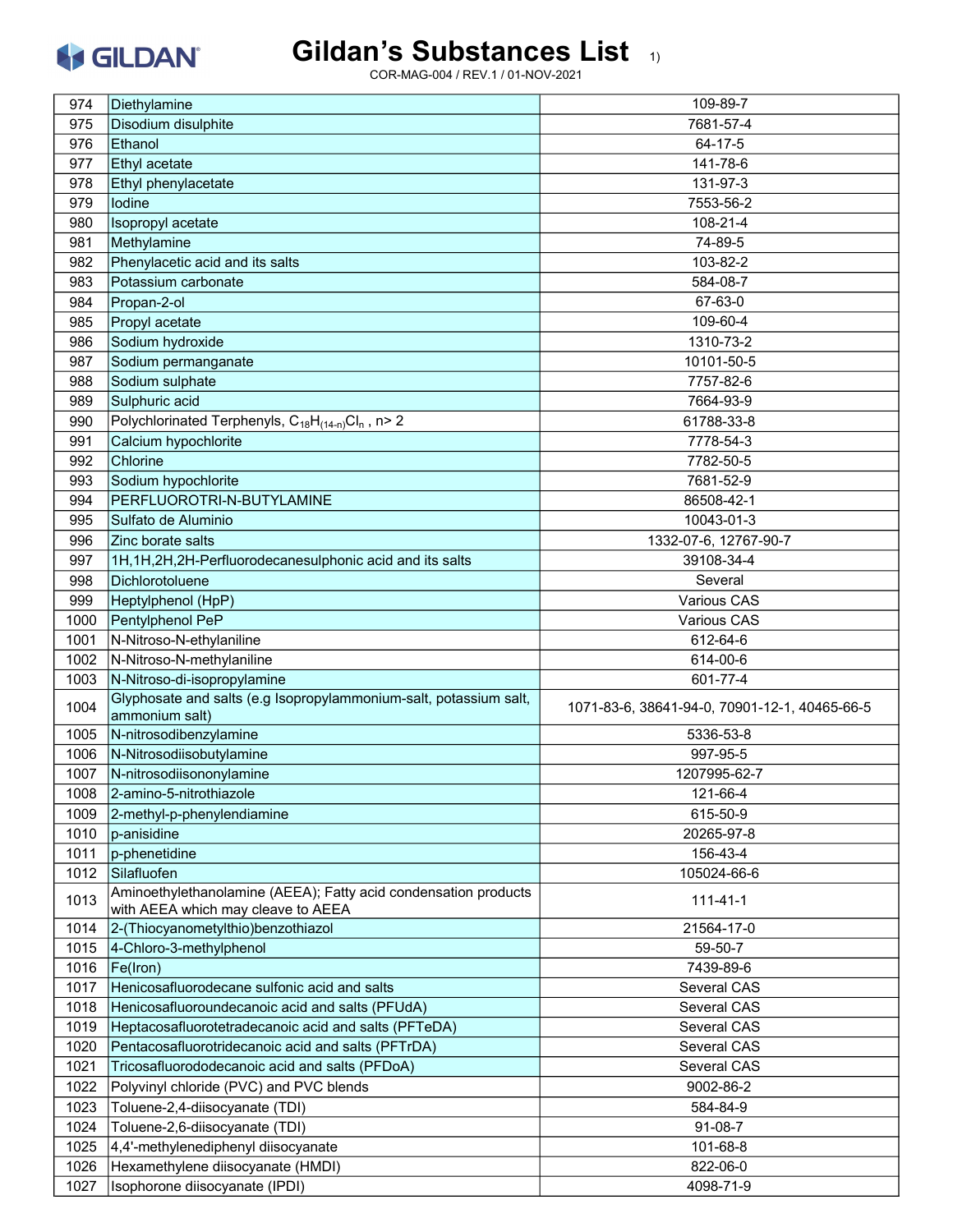# Gildan's Substances List 1)

| 1028 | Tetramethylxylene diisocyanate (TMXDI)                                                                                                                                                                              | 2778-42-9                 |
|------|---------------------------------------------------------------------------------------------------------------------------------------------------------------------------------------------------------------------|---------------------------|
| 1029 | 1,3-bis(isocyanatomethyl)benzene (HDI)                                                                                                                                                                              | 3634-83-1                 |
| 1030 | Methylenediphenyl diisocyanate                                                                                                                                                                                      | 26447-40-5                |
| 1031 | Polybrominated biphenyls (PBB) (octa-)                                                                                                                                                                              | 27858-07-7                |
|      | Perfluoroalkylsulfonamidoethyl (meth)acrylates                                                                                                                                                                      |                           |
| 1032 | $F(CF_2)_nSO_2N(R)CH_2CH_2OC(O)CH(R)=CH_2[n \ge 5, R = H, -CH_3, -$<br>CH <sub>2</sub> CH <sub>3</sub>                                                                                                              | Several                   |
| 1033 | Perfluorobutanesulfonamidoethyl (meth)acrylates<br>$F(CF_2)_4SO_2N(R)CH_2CH_2OC(O)CH(R)=CH_2 [R = H, -CH_3, -CH_2CH_3]$                                                                                             | Several                   |
| 1034 | Zirconia Aluminosilicate Refractory Ceramic Fibres                                                                                                                                                                  | <b>NA</b>                 |
| 1035 | 2,6-di-tert-butyl-p-cresol                                                                                                                                                                                          | 128-37-0                  |
| 1036 | Bisphenol-AF (BPAF)                                                                                                                                                                                                 | 1478-61-1                 |
| 1037 | Silver perfluorooctanoate (PFOA-Ag)                                                                                                                                                                                 | 335-93-3                  |
| 1038 | p-Phenylenediamine and its salts                                                                                                                                                                                    | Several CAS, and 106-50-3 |
| 1039 | 1,6,7,8,9,14,15,16,17,17,18,18-<br>Dodecachloropentacyclo[12.2.1.16,9.02,13.05,10]octadeca-7,15-<br>diene ("Dechlorane Plus"TM) [covering any of its individual anti- and<br>syn-isomers or any combinationthereof] | <b>NA</b>                 |
| 1040 | <b>Disperse Yellow 7</b>                                                                                                                                                                                            | 67701-38-6                |
| 1041 | Bis(methacryloyloxyethyl) hydrogen phosphate (BMEP)                                                                                                                                                                 | 32435-46-4                |
| 1042 | Quartz                                                                                                                                                                                                              | 14808-60-7                |
| 1043 | D-Limonene                                                                                                                                                                                                          | 5989-27-5                 |
| 1044 | Acrylic acid                                                                                                                                                                                                        | 79-10-7                   |
| 1045 | <b>Butyl acrylate</b>                                                                                                                                                                                               | 141-32-2                  |
| 1046 | Caprolactam                                                                                                                                                                                                         | 105-60-2                  |
| 1047 | Methyl methacrylate                                                                                                                                                                                                 | 80-62-6                   |
| 1048 | Napthylene-1,5-di-isocyanate                                                                                                                                                                                        | 3173-72-6                 |
| 1049 | N-Vinyl-2-pyrrolidone                                                                                                                                                                                               | 88-12-0                   |
| 1050 | Allyl chloride                                                                                                                                                                                                      | 107-05-1                  |
| 1051 | Acrolein (C <sub>3</sub> H <sub>4</sub> O)                                                                                                                                                                          | 107-02-8                  |
| 1052 | Mercaptobenzothiazole                                                                                                                                                                                               | 149-30-4                  |
| 1053 | Glycidyl methacrylate                                                                                                                                                                                               | 106-91-2                  |
| 1054 | 2-Ethylhexyl acrylate                                                                                                                                                                                               | $103 - 11 - 7$            |
| 1055 | Vinyl acetate                                                                                                                                                                                                       | 108-05-4                  |
| 1056 | Methyl acrylate                                                                                                                                                                                                     | 96-33-3                   |
| 1057 | 1,2-Butylen Oxide                                                                                                                                                                                                   | 106-88-7                  |
| 1058 | Amides, coco, N,N-bis(hydroxyethyl)                                                                                                                                                                                 | 68603-42-9                |
| 1059 | Arecoline                                                                                                                                                                                                           | 63-75-2                   |
| 1060 | Crotonaldehyde                                                                                                                                                                                                      | 4170-30-3                 |
| 1061 | 4-Chloronitrobenzene                                                                                                                                                                                                | 100-00-5                  |
| 1062 | ortho-Phenylenediamine dihydrochloride                                                                                                                                                                              | 615-28-1                  |
| 1063 | 4-Chlorobenzotrifluoride                                                                                                                                                                                            | 98-56-6                   |
| 1064 | 2-Butanone oxime                                                                                                                                                                                                    | 96-29-7                   |
| 1065 | DL-Limonene                                                                                                                                                                                                         | 138-86-3                  |
| 1066 | Imidazole                                                                                                                                                                                                           | 288-32-4                  |
|      |                                                                                                                                                                                                                     |                           |
| 1067 | L-Limonene                                                                                                                                                                                                          | 5989-54-8                 |
| 1068 | 1-Hydroxyethane-1,1-diphosphonic acid                                                                                                                                                                               | 2809-21-4                 |
| 1069 | Amino, tris(methylene phosphonic acid)                                                                                                                                                                              | 6419-19-8                 |
| 1070 | Di(hardened tallow) dimethyl ammonium chloride (DHTDMAC)                                                                                                                                                            | 61789-80-8                |
| 1071 | Diethylenetriaminepenta(methylenephosphonic acid)                                                                                                                                                                   | 15827-60-8                |
| 1072 | Distearyl dimethyl ammonium chloride (DSDMAC)                                                                                                                                                                       | 107-64-2                  |
| 1073 | Ethylenediaminetetra(methylenephosphonic acid)                                                                                                                                                                      | 1429-50-1                 |
| 1074 | Glyoxal                                                                                                                                                                                                             | 107-22-2                  |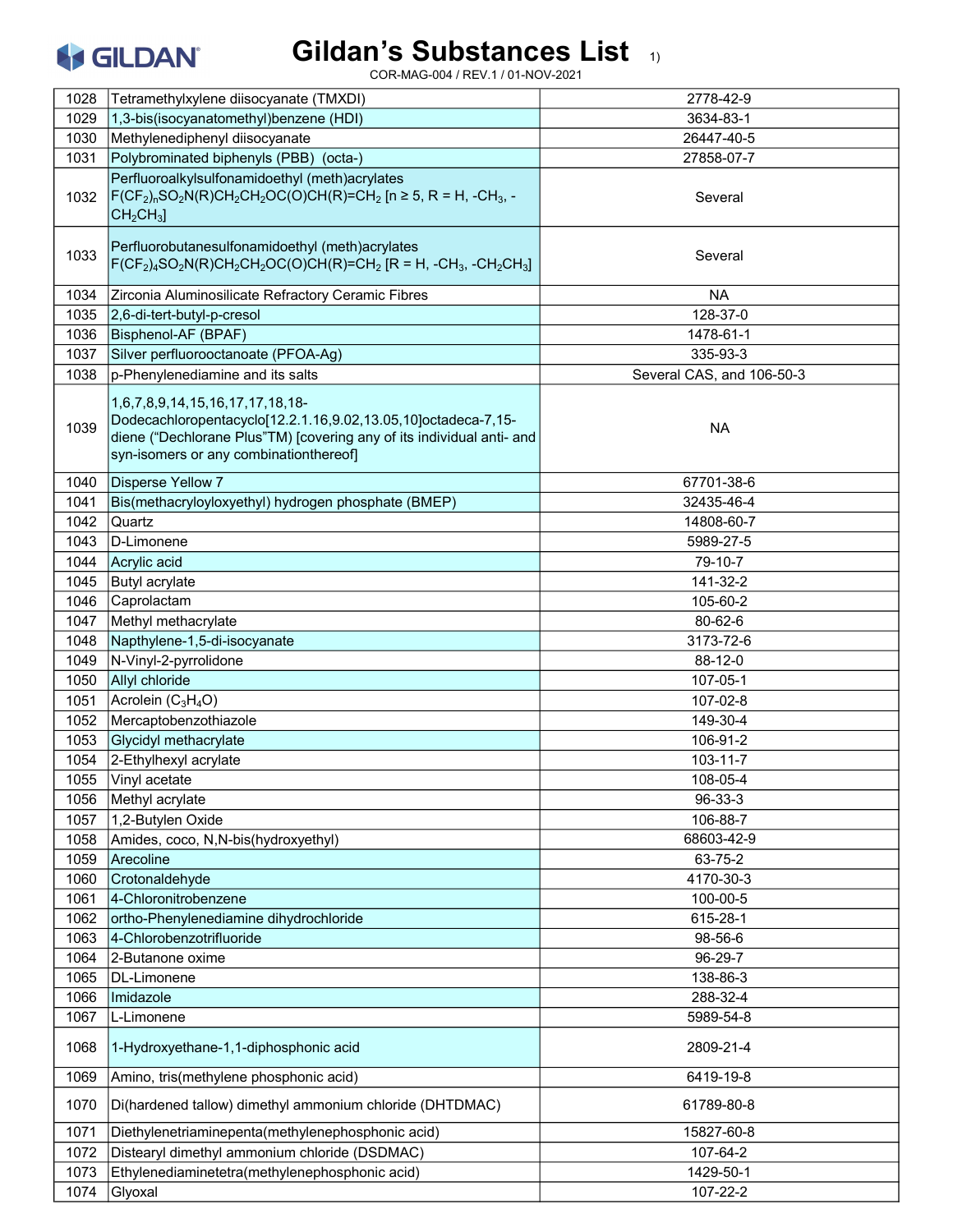### Gildan's Substances List 1)

| 1075 | Quaternary ammonium compounds, dimethylditallow alkyl, chlorides  | 68783-78-8          |
|------|-------------------------------------------------------------------|---------------------|
| 1076 | 1-Nitropropane                                                    | 108-03-2            |
| 1077 | 2-Butyne-1,4-diol                                                 | 110-65-6            |
| 1078 | 2-Chloroethanol                                                   | 107-07-3            |
| 1079 | 2-Ethylhexanol                                                    | 104-76-7            |
| 1080 | 3,5-Dimethylpyrazole                                              | 67-51-6             |
| 1081 | 4-Cyanocyclohexane                                                | 100-45-8            |
| 1082 | 4-Hydroxy-4-methylpentane-2-one                                   | 123-42-2            |
| 1083 | Benzyl alcohol                                                    | 100-51-6            |
| 1084 | Butyl methacrylate                                                | $97 - 88 - 1$       |
| 1085 | Colophony (Rosin)                                                 | 8050-09-7/8052-10-6 |
| 1086 | Cyclohexanol                                                      | 108-93-0            |
| 1087 | Diethylenetriamine                                                | 111-40-0            |
| 1088 | Ethyl methacrylate                                                | 97-63-2             |
| 1089 | Hexamethylenetetramine                                            | 100-97-0            |
| 1090 | Methacrylamide                                                    | 79-39-0             |
|      |                                                                   |                     |
| 1091 | N-Methylaniline (Methylphenylamine)                               | 100-61-8            |
| 1092 | Triethylamine                                                     | 121-44-8            |
| 1093 | Tri-iso-butylphosphate                                            | 126-71-6            |
| 1094 | Trimethylamine                                                    | 75-50-3             |
| 1095 | 1,2-Propylene glycol                                              | $57 - 55 - 6$       |
| 1096 | 1-Methoxypropylacetate                                            | 108-65-6            |
| 1097 | 1-Methylnaphthalene                                               | $90 - 12 - 0$       |
| 1098 | 1-p-Methoxyphenyl-1-penten-3-one                                  | 104-27-8            |
| 1099 | 2,4-Dihydroxy-3-methylbenzaldehyde                                | 6248-20-0           |
| 1100 | 2-Ethylhexylphosphate                                             | 1070-03-7           |
| 1101 | 2-ethyltoluene                                                    | 611-14-3            |
| 1102 | 2-Methylnaphthalene                                               | $91 - 57 - 6$       |
| 1103 | 2-Pentylidene-cyclohexanone                                       | 25677-40-1          |
| 1104 | 2-Phenoxyethanol                                                  | 122-99-6            |
| 1105 | 3,6,10-Trimethyl-3.5,9-undecatrien-2-one (beta-lonone)            | 1117-41-5           |
| 1106 | 3,7-Dimethyl-2-octen-1-ol<br>(6,7-Dihydrogeraniol)                | 40607-48-5          |
| 1107 | 3-ethyltoluene                                                    | 620-14-4            |
|      | 1108 3-Methyl-4-(2.6,6-trimethyl-2-cyclohexen-1-yl)-3-buten-2-one | 127-51-5            |
| 1109 | $4,6$ -Dimethyl-8-tert-butylcoumarin                              | 17874-34-9          |
| 1110 | $4$ -Ethoxyphenol                                                 | 622-62-8            |
| 1111 | 4-ethyltoluene                                                    | 622-96-8            |
| 1112 | 4-Methoxyphenol                                                   | 150-76-5            |
| 1113 | 4-Phenyl-3-buten-2-one                                            | 122-57-6            |
| 1114 | 4-p-Methoxyphenyl-3-butene-2-one                                  | 943-88-4            |
| 1115 | 5-Methyl-2,3-hexanedione                                          | 13706-86-0          |
| 1116 | $6,10$ -Dimethyl-3.5,9-undecatrien-2-one                          | 141-10-6            |
| 1117 | 6-Isopropyl-2-decahydronaphthalenol                               | 34131-99-2          |
| 1118 | 6-Methylcoumarin                                                  | 92-48-8             |
| 1119 | 7,11-Dimethyl-4.6,10-dodecatrien-3-one                            | 26651-96-7          |
| 1120 | 7-Ethoxy-4-methylcoumarin                                         | 87-05-8             |
| 1121 | 7-Methoxycoumarin                                                 | 531-59-9            |
| 1122 | 7-Methylcoumarin                                                  | 2445-83-2           |
| 1123 | Alkanes, C12-13, chloro                                           | 71011-12-6          |
| 1124 | Alkanes, C6-18, chloro                                            | 68920-70-7          |
|      |                                                                   |                     |
| 1125 | Alkanes, chloro                                                   | 61788-76-9          |
| 1126 | Amyl cinnamal                                                     | 122-40-7            |
| 1127 | Amylcinnamyl alcohol                                              | 101-85-9            |
| 1128 | Anisyl alcohol                                                    | 105-13-5            |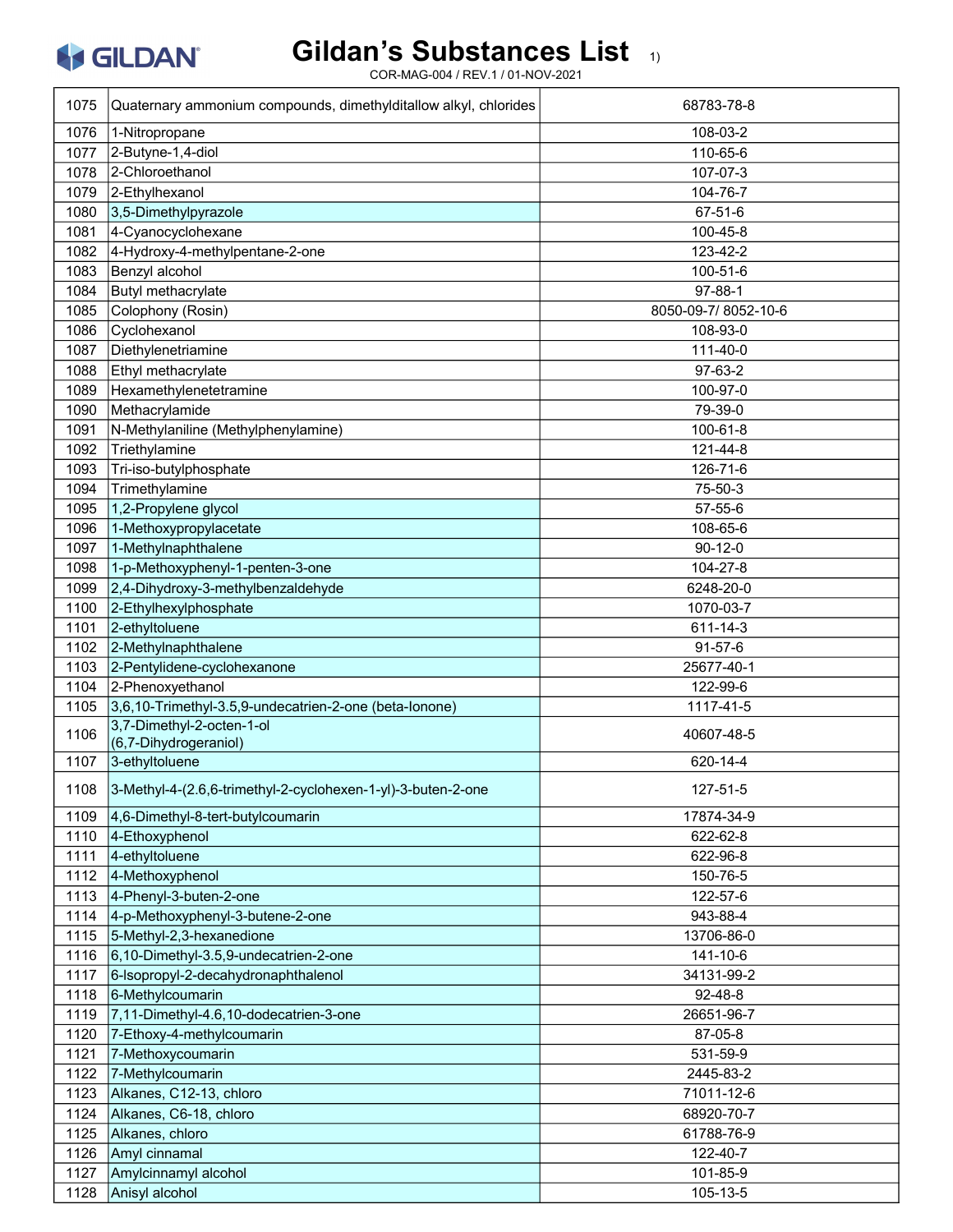# Gildan's Substances List 1)

| 1129 | Benzyl benzoate                                                                | 120-51-4      |
|------|--------------------------------------------------------------------------------|---------------|
| 1130 | Benzyl cinnamate                                                               | 103-41-3      |
| 1131 | Benzyl cyanide                                                                 | 140-29-4      |
| 1132 | Benzyl salicylate                                                              | 118-58-1      |
| 1133 | Cinnamal                                                                       | 104-55-2      |
| 1134 | Cinnamyl alcohol                                                               | 104-54-1      |
| 1135 | Citral                                                                         | 5392-40-5     |
| 1136 | Citronellol                                                                    | 106-22-9      |
| 1137 | Coumarin                                                                       | $91 - 64 - 5$ |
| 1138 | Cyclamen alcohol                                                               | 4756-19-8     |
| 1139 | Decachlorobiphenyl                                                             | 2051-24-3     |
| 1140 | Di(2-ethylhexyl) phosphate                                                     | 298-07-7      |
| 1141 | Di(2-ethylhexyl) phosphite                                                     | 3658-48-8     |
| 1142 | Dichlorobiphenyl                                                               | Various CAS   |
| 1143 | Dicumyl peroxide                                                               | 80-43-3       |
| 1144 | Diethyl maleate                                                                | 141-05-9      |
| 1145 | Dihydrocoumarin                                                                | 119-84-6      |
|      |                                                                                | 27215-10-7    |
| 1146 | Di-iso-octyl acid phosphate                                                    |               |
| 1147 | Dimethyl citraconate                                                           | 617-54-9      |
| 1148 | Edetic acid                                                                    | 60-00-4       |
| 1149 | Ethyltoluene                                                                   | 25550-14-5    |
| 1150 | Eugenol                                                                        | $97 - 53 - 0$ |
| 1151 | Farnesol                                                                       | 4602-84-0     |
| 1152 | Geraniol                                                                       | 106-24-1      |
| 1153 | Glycerol                                                                       | $56 - 81 - 5$ |
| 1154 | Heptachlorobiphenyl                                                            | Various CAS   |
| 1155 | Hexachlorobiphenyl                                                             | Various CAS   |
| 1156 | Hexahydrocoumarin                                                              | 700-82-3      |
| 1157 | Hexyl cinnamaldehyde                                                           | 101-86-0      |
| 1158 | Hydroabietyl alcohol                                                           | 13393-93-6    |
| 1159 | Hydroxycitronellal                                                             | 107-75-5      |
| 1160 | Hydroxy-methylpentylcyclohexenecarboxaldehyde                                  | 31906-04-4    |
| 1161 | Isoeugenol                                                                     | $97 - 54 - 1$ |
| 1162 | Isophorone                                                                     | 78-59-1       |
| 1163 | Lilial                                                                         | 80-54-6       |
| 1164 | Linalool                                                                       | 78-70-6       |
| 1165 | Maleic acid bis(2-ethylhexyl)ester                                             | 142-16-5      |
| 1166 | Methyl butyl ketone                                                            | 591-78-6      |
| 1167 | Methyl isocyanate                                                              | 624-83-9      |
| 1168 | Methyl trans-2-butenoate                                                       | 623-43-8      |
| 1169 | Monochlorobiphenyl                                                             | Various CAS   |
| 1170 | Mono-iso-octylphosphate                                                        | 26403-12-3    |
| 1171 | n-butanol                                                                      | $71-36-3$     |
| 1172 | Nonachlorobiphenyl                                                             | Various CAS   |
| 1173 | Octachlorobiphenyl                                                             | Various CAS   |
| 1174 | Paraffin oils, chloro                                                          | 85422-92-0    |
| 1175 | Pentachlorobiphenyl                                                            | Various CAS   |
|      |                                                                                |               |
| 1176 | Pentasodium<br>(carboxylatomethyl)iminobis(ethylenenitrilo)tetraacetate (DTPA) | 140-01-2      |
| 1177 | Phenyl dimethyl propanol                                                       | 3835-64-1     |
| 1178 | Phosphoric acid, 2-Ethylhexyl ester                                            | 12645-31-7    |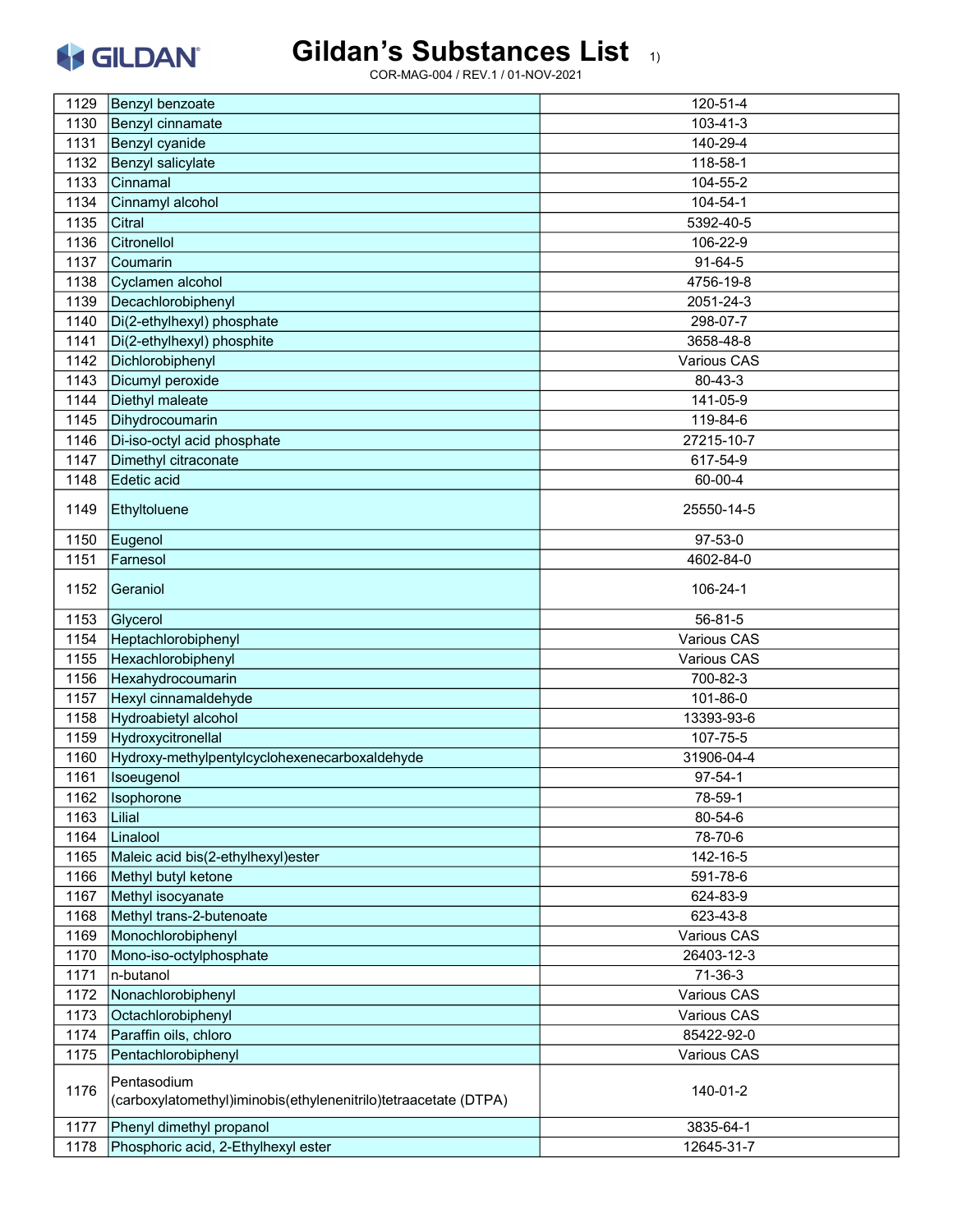

COR-MAG-004 / REV.1 / 01-NOV-2021

| 1179 | SAN Trimer 2-[1-(4-Cyano-1,2,3,4-<br>tetrahydronaphthyl)]propanenitrile (isomers) | 57964-39-3; 142759-38-4; 142759-37-3;<br>142759-39-5; 142759-40-8; 57964-40-6; 142681-91-2;<br>142681-92-3 |
|------|-----------------------------------------------------------------------------------|------------------------------------------------------------------------------------------------------------|
| 1180 | Solvent naphtha (petroleum), light arom.                                          | 64742-95-6                                                                                                 |
| 1181 | Tetrachlorobiphenyl                                                               | Various CAS                                                                                                |
| 1182 | tetrasodium ethylene diamine tetraacetate (EDTA)                                  | $64 - 02 - 8$                                                                                              |
| 1183 | trans-2-Heptenal                                                                  | 18829-55-5                                                                                                 |
| 1184 | trans-2-Hexenal diethyl acetal                                                    | 67746-30-9                                                                                                 |
| 1185 | trans-2-Hexenal dimethyl acetal                                                   | 18318-83-7                                                                                                 |
| 1186 | Trchlorobiphenyl                                                                  | Various CAS                                                                                                |
| 1187 | Triethylene glycol                                                                | 112-27-6                                                                                                   |
| 1188 | Sodium Cyanide                                                                    | 143-33-9                                                                                                   |

15 - Substances with environmental and health concerns: Gildan also cares for those susbtances that are not legally regulated or focused by industrial initiatives, but do or are known to pose a risk to the environment and human health. For the following list we encourage our suppliers/manufacturing contractors to take immediate actions to communicate to Gildan and also to avoid/eliminate these substances within their processes.

| <b>Asbestos</b> |                                              |                          |
|-----------------|----------------------------------------------|--------------------------|
| 1189            | <b>Actinolite</b>                            | 77536-66-4               |
| 1190            | lAmosite                                     | 12172-73-5               |
| 1191            | Anthrophyllite                               | 77536-67-5 / 17068-78-9  |
| 1192            | Crocidolite                                  | 12001-28-4, 132207-33-1  |
| 1193            | Tremolite                                    | 77536-68-6, 14567-73-8   |
| 1194            | Chrysotile                                   | 12001-29-5 / 132207-32-0 |
|                 | <b>Dioxins &amp; Furans</b>                  |                          |
| 1195            | <b>Furans</b>                                | 110-00-9                 |
| 1196            | Dibenzo-para-dioxin ( $C_{12}H_8O2$ )        | 262-12-4                 |
| 1197            | Polychlorinated dibenzofurans (PCDF)         | 136677-10-6              |
| 1198            | 2,3,7,8-tetrachlorodibenzo-p-dioxin          | 1746-01-6                |
| 1199            | 2,3,4,7,8-pentachlorodibenzofuran            | 57117-31-4               |
| 1200            | 1,2,3,4,6,7,8,9-Octachlorodibenzofuran       | 39001-02-0               |
| 1201            | 1,2,3,4,6,7,8,9-Octatachlorodibenzo-p-dioxin | 3268-87-9                |
| 1202            | 1,2,3,4,6,7,8-Heptachlorodibenzofuran        | 67562-39-4               |
| 1203            | 1,2,3,4,6,7,8-Heptachlorodibenzo-p-dioxin    | 35822-46-9               |
| 1204            | 1,2,3,4,7,8,9-Heptachlorodibenzofuran        | 55673-89-7               |
| 1205            | 1,2,3,4,7,8-Hexachlorodibenzofuran           | 70648-26-9               |
| 1206            | 1,2,3,4,7,8-Hexachlorodibenzo-p-dioxin       | 39227-28-6               |
| 1207            | 1,2,3,6,7,8-Hexachlorodibenzofuran           | 57117-44-9               |
| 1208            | 1,2,3,6,7,8-Hexachlorodibenzo-p-dioxin       | 57653-85-7               |
| 1209            | 1,2,3,7,8,9-Hexachlorodibenzofuran           | 72918-21-9               |
| 1210            | 1,2,3,7,8,9-Hexachlorodibenzo-p-dioxin       | 19408-74-3               |
| 1211            | 1,2,3,7,8-Pentabromodibenzo-p-dioxin         | 109333-34-8              |
| 1212            | 1,2,3,7,8-pentachlorodibenzofuran            | 57117-41-6               |
| 1213            | 1,2,3,7,8-pentachlorodibenzo-p-dioxin        | 40321-76-4               |
| 1214            | 2,3,4,6,7,8-Hexachlorodibenzofuran           | 60851-34-5               |
| 1215            | 2,3,4,7,8-Pentabromodibenzofuran             | 131166-92-2              |
| 1216            | $2,3,7,8$ -Tetrabromodibenzofuran            | 67733-57-7 / 67933-57-7  |
| 1217            | 2,3,7,8-Tetrabromodibenzo-p-dioxin           | 50585-41-6               |
| 1218            | 2,3,7,8-tetrachlorodibenzofuran              | 51207-31-9               |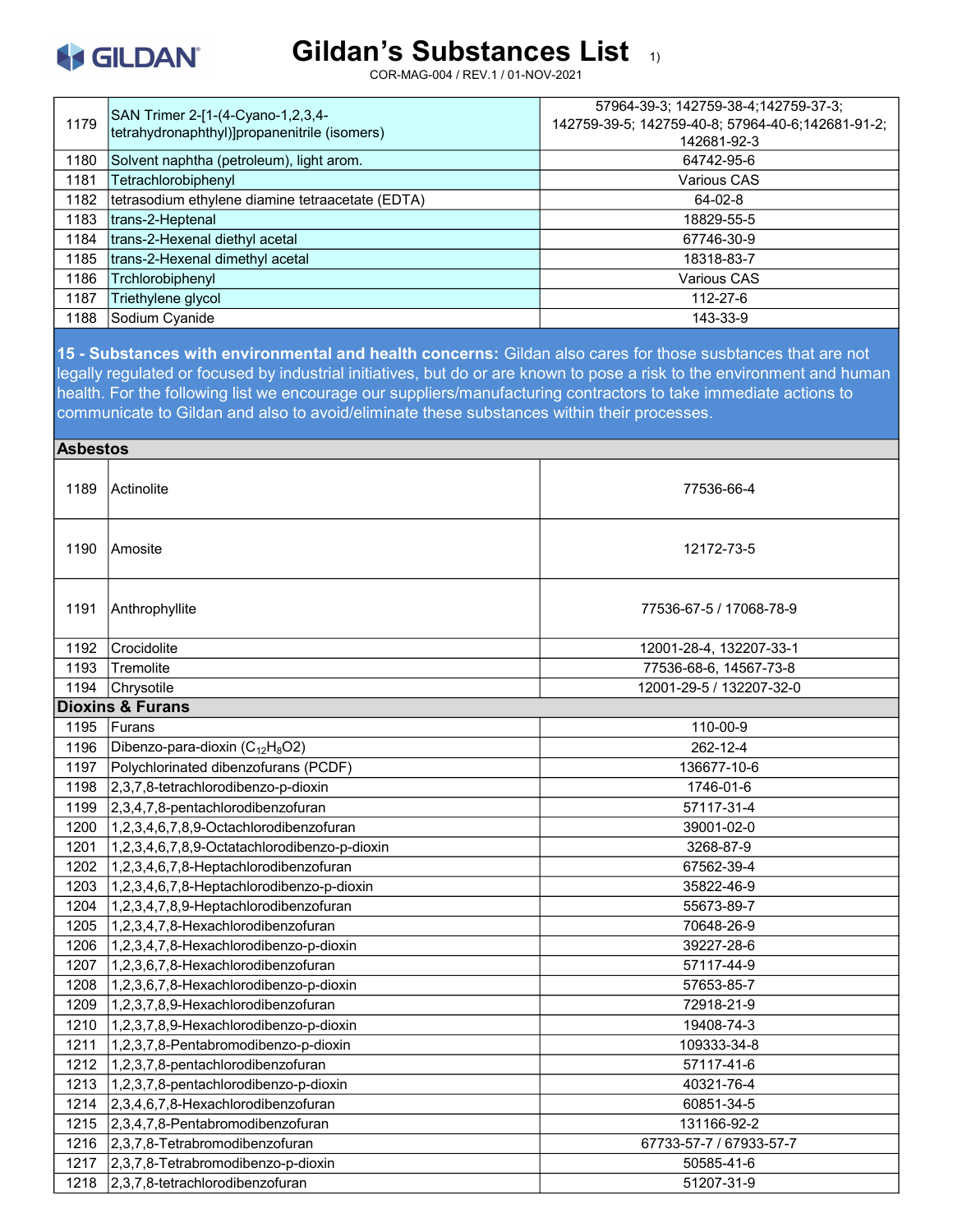

|      | 1219 1.2,3,4,7,8-Hexabromodibenzo-p-dioxin                      | 110999-44-5           |
|------|-----------------------------------------------------------------|-----------------------|
| 1220 | 1,2,3,6,7,8-Hexabromodibenzo-p-dioxin                           | 110999-45-6           |
| 1221 | 1,2,3,7,8,9-Hexabromodibenzo-p-dioxin                           | 110999-46-7           |
|      | 1222 1,2,3,7,8-Pentabromodibenzofuran                           | 107555-93-1           |
|      | <b>Fluorinated Greenhouse Gas</b>                               |                       |
| 1223 | Sulphur hexafluoride, $SF_6$                                    | 2551-62-4             |
| 1224 | HFC-134 - C2H2F4                                                | 359-35-3              |
| 1225 | HFC-134a - CH2FCF3                                              | 811-97-2              |
| 1226 | <b>HFC-143 - C2H3F3</b>                                         | 430-66-0              |
| 1227 | HFC-143a - C2H3F3                                               | 420-46-2, 470-46-6    |
| 1228 | <b>HFC-152a - C2H4F2</b>                                        | 75-37-6               |
| 1229 | HFC-227ea - C3HF7                                               | 431-89-0              |
| 1230 | HFC-23 - CHF3                                                   | 75-46-7               |
| 1231 | HFC-236cb - CH2FCF2CF3                                          | 677-56-5              |
| 1232 | HFC-236ea - CHF2CHFCF3                                          | 431-63-0              |
| 1233 | <b>HFC-236fa - C3H2F6</b>                                       | 690-39-1              |
| 1234 | <b>HFC-245ca - C3H3F5</b>                                       | 679-86-7              |
| 1235 | HFC-245fa - CHF2CH2CF3                                          | 460-73-1              |
| 1236 | HFC-32 - CH2F2                                                  | 75-10-5               |
| 1237 | HFC-365mfc - CF3CH2CF2CH3                                       | 406-58-6              |
| 1238 | HFC-41 - CH3F                                                   | 593-53-3              |
| 1239 | HFC-43-10mee - C5H2F10                                          | 138495-42-8           |
| 1240 | <b>HFC-125 - C2HF5</b>                                          | 354-33-6              |
| 1241 | Octafluorocyclobutane - C4F8.                                   | 115-25-3              |
| 1242 | Perfluorobutane - C4F10                                         |                       |
|      |                                                                 | 355-25-9              |
| 1243 | Perfluoroethane - C2F6                                          | 76-16-4               |
| 1244 | Perfluorohexane - C6F14                                         | 355-42-0              |
| 1245 | Perfluoromethane - CF4                                          | 75-73-0               |
|      |                                                                 |                       |
| 1246 | Perfluoropentane - C5F12                                        | 678-26-2              |
| 1247 | Perfluoropropane - C3F8                                         | 76-19-7               |
|      | <b>Ozone Depleting Substance</b>                                |                       |
| 1248 | (HCFC-124)**                                                    | <b>NA</b>             |
| 1249 | (HCFC-132)                                                      | 431-06-1              |
|      | 1,2-Dichloro-1,2-difluoroethane                                 |                       |
| 1250 | (HCFC-142)                                                      | <b>NA</b>             |
| 1251 | (HCFC-151)                                                      | 1615-75-4             |
|      | 1-Chloro-1-fluoroethane<br>(HCFC-221)                           |                       |
| 1252 | Hexachlorofluoropropane                                         | 29470-94-8            |
| 1253 | (HCFC-225)                                                      | <b>NA</b>             |
| 1254 | (HCFC-226)                                                      | <b>NA</b>             |
| 1255 | (HCFC-234)                                                      | 127564-83-4, 425-94-5 |
|      | Dichlorotetrafluoropropane                                      |                       |
| 1256 | (HCFC-235)<br>1-Chloro-1,2,2,3,3-pentafluoropropane             | 679-99-2, 460-92-4    |
| 1257 | (HCFC-241)<br>Tetrachlorofluoropropane                          | 134190-49-1, 666-27-3 |
| 1258 | (HCFC-242)<br>Trichlorodifluoropropane                          | 127564-90-3, 460-63-9 |
| 1259 | (HCFC-243)                                                      | 116890-51-8, 460-69-5 |
| 1260 | Dichlorotrifluoropropane<br>(HCFC-244)                          | 134190-50-4           |
| 1261 | Chlorotetrafluoropropane<br>(HCFC-251)                          | 134190-51-5, 421-41-0 |
| 1262 | Trichlorofluoropropane<br>(HCFC-252)<br>Dichlorodifluoropropane | 134190-52-6, 819-00-1 |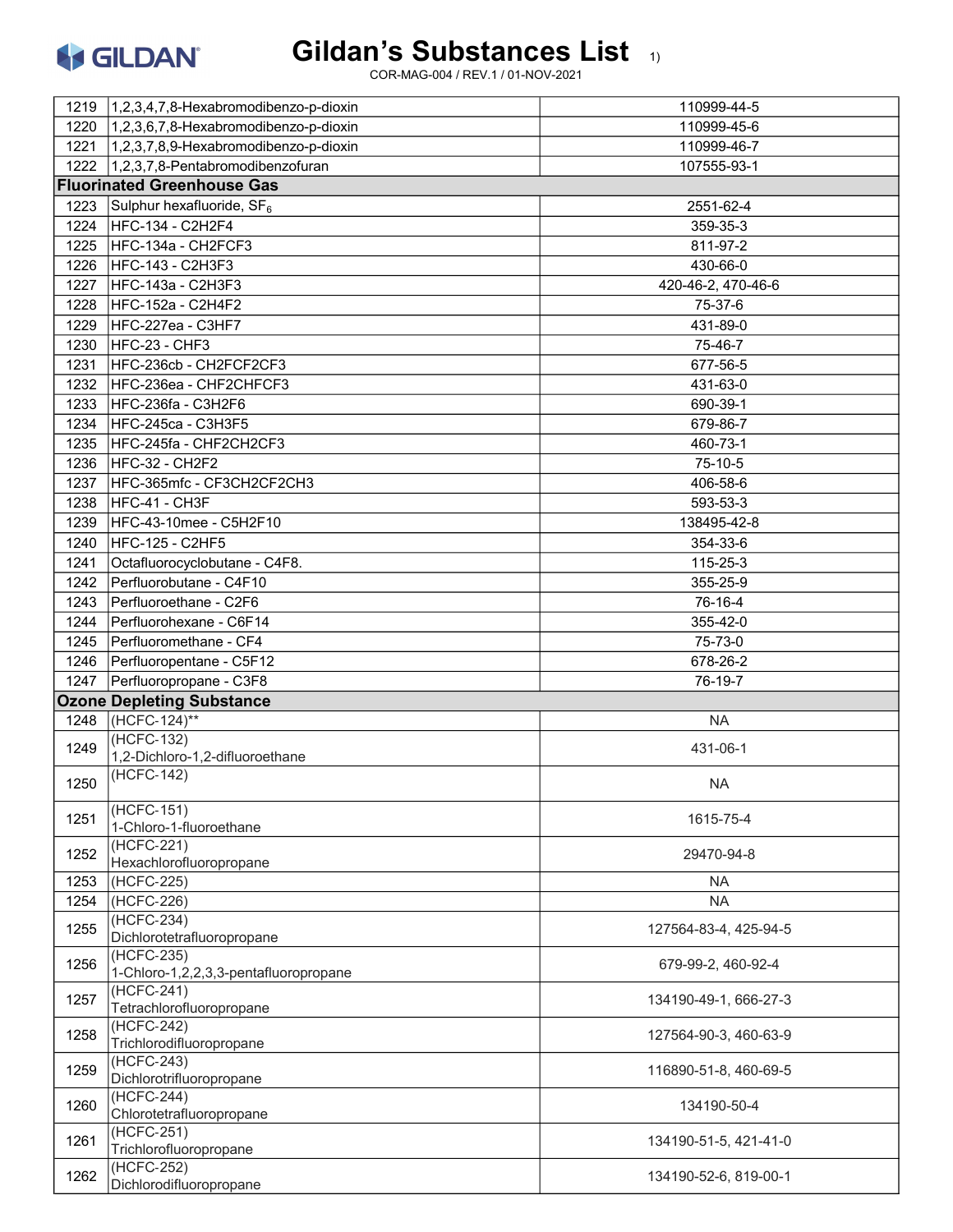# Gildan's Substances List 1)

| 1263 | (HCFC-261)<br>1,2-Dichloro-2-fluoropropane               | 420-97-3            |
|------|----------------------------------------------------------|---------------------|
| 1264 | (HCFC-262)<br>1-Chloro-2,2-difluoropropane               | 420-99-5, 421-02-3  |
| 1265 | (HCFC-271)<br>2-Chloro-2-fluoropropane                   | 420-44-0, 430-55-7  |
| 1266 | (HCFC-133)<br>2-Chloro-1,1,1-trifluoroethane             | 75-88-7             |
| 1267 | $(HCFC-22)**$<br>Chlorodifluoromethane                   | 75-45-6             |
| 1268 | $(HCFC-31)$<br>Chlorofluoromethane                       | 593-70-4            |
| 1269 | (HCFC-121)<br>1,1,2,2-Tetrachloro-1-fluoroethane         | 354-14-3            |
| 1270 | $(HCFC-122)$<br>1,2,2-Trichloro-1,1-difluoroethane       | 354-21-2            |
| 1271 | (HCFC-123)<br>2,2-Dichloro-1,1,1-trifluoroethane         | 306-83-2            |
| 1272 | (HCFC-124)<br>2-Chloro-1,1,1,2-tetrafluoroethane         | 2837-89-0           |
| 1273 | $(HCFC-131)$<br>1,1,2-Trichloro-2-fluoroethane           | 359-28-4            |
| 1274 | $(HCFC-141)$<br>1,2-Dichloro-1-fluoroethane              | 430-57-9            |
| 1275 | $(HCFC-21)*$<br>Dichlorofluoromethane                    | 75-43-4             |
| 1276 | (HCFC-222)<br>1,1,1,3,3-Pentachloro-2,2-difluoropropane  | 422-49-1            |
| 1277 | (HCFC-223)<br>1,1,3,3-Tetrachloro-1,2,2-trifluoropropane | 422-52-6            |
| 1278 | (HCFC-224)<br>1,3,3-Trichloro-1,1,2,2-tetrafluoropropane | 422-54-8            |
| 1279 | (HCFC-231)<br>1,1,1,2,3-Pentachloro-2-fluoropropane      | 421-94-3            |
| 1280 | (HCFC-232)<br>1,1,3,3-Tetrachloro-2,2-difluoropropane    | 1112-14-7, 460-89-9 |
| 1281 | (HCFC-233)<br>1,1,3-Trichloro-1,2,2-trifluoropropane     | 421-99-8, 7125-84-0 |
| 1282 | (halon-1211)<br>Bromochlorodifluoromethane               | 353-59-3            |
| 1283 | (halon-1301)<br>Bromotrifluoromethane                    | 75-63-8             |
| 1284 | (halon-2402)<br>1,2-Dibromo-1,1,2,2-tetrafluoroethane    | 124-73-2            |
| 1285 | (Halon 1011)<br>Bromochloromethane                       | 74-97-5             |
| 1286 | (HBFC-121 B4)<br>Tetrabromofluoroethane                  | 353-93-5            |
| 1287 | (HBFC-122 B3)<br>Tribromodifluoroethane                  | 353-97-9            |
| 1288 | (HBFC-124 B1)<br>Bromotetrafluoroethane                  | 354-07-4            |
| 1289 | (HBFC-131 B3)<br>Tribromofluoroethane                    | 172912-75-3         |
| 1290 | (HBFC-132 B2)<br>1,2-Dibromo-1,1-difluoroethane          | 75-82-1             |
| 1291 | (HBFC-133a B1)<br>1-Bromo-2,2,2-trifluoroethane          | 421-06-7            |
| 1292 | (HBFC-141 B2)<br>1,2-Dibromofluoroethane                 | 358-97-4            |
| 1293 | (HBFC-142 B1)<br>2-Bromo-1-1-difluoroethane              | 359-07-9            |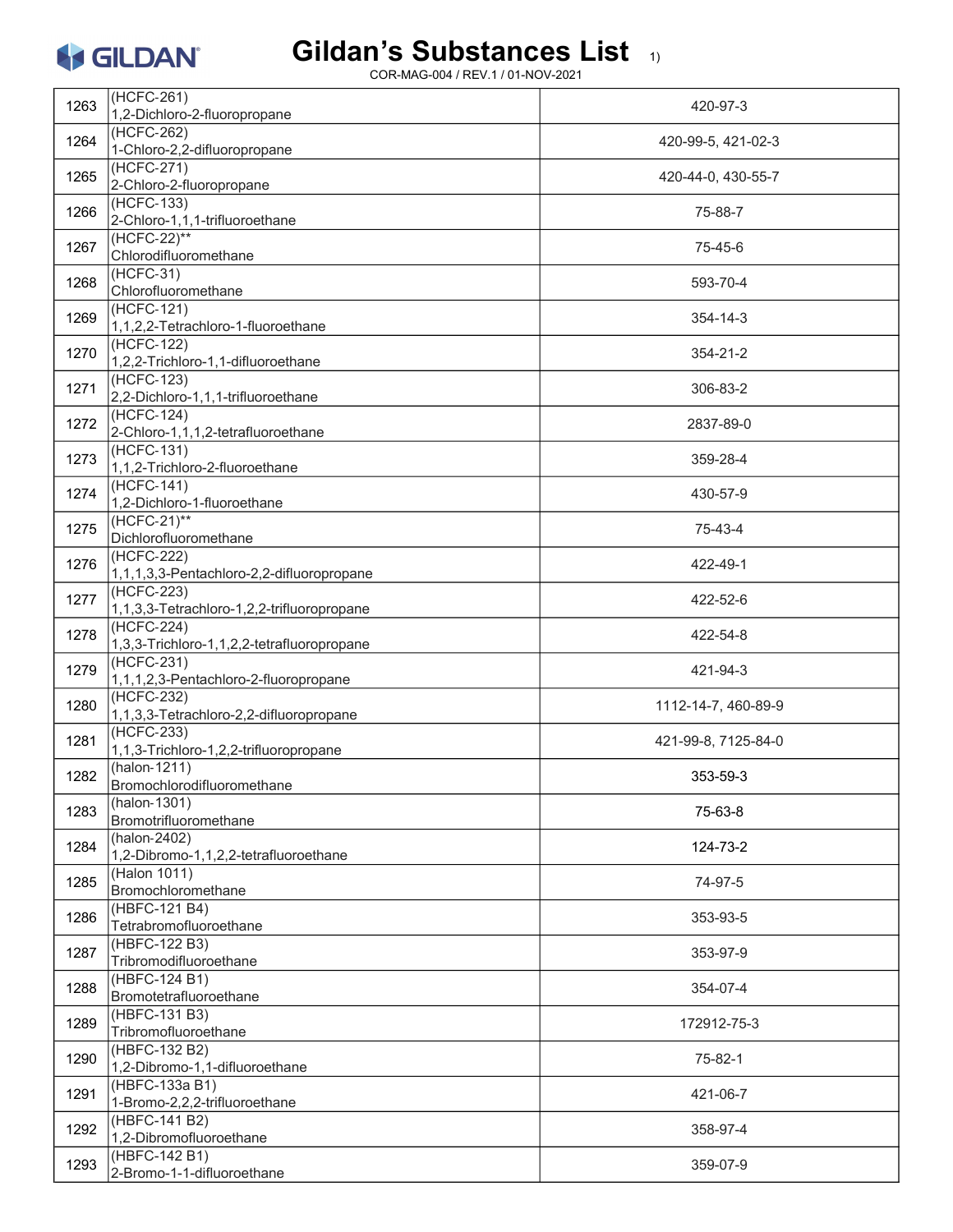#### Gildan's Substances List 1)

| 1294 | (HBFC-151 B1)<br>1-Bromo-2-fluoroethane                        | 762-49-2    |
|------|----------------------------------------------------------------|-------------|
| 1295 | (HBFC-21 B2)<br>Dibromofluoromethane                           | 1868-53-7   |
|      | (HBFC-221 B6)                                                  |             |
| 1296 | Hexabromofluoropropane                                         | <b>NA</b>   |
| 1297 | (HBFC-222 B5)<br>Pentabromodifluoropropane                     | <b>NA</b>   |
| 1298 | (HBFC-223 B4)<br>Tetrabromotrifluoropropane                    | <b>NA</b>   |
| 1299 | (HBFC-224 B3)<br>Tribromotetrafluoropropane                    | 666-48-8    |
| 1300 | (HBFC-225 B2)<br>Dibromopentafluoropropane                     | 431-78-7    |
| 1301 | (HBFC-226 B1)<br>Bromohexafluoropropane                        | 2252-79-1   |
| 1302 | (HBFC-231 B5)<br>Pentrabromofluorapropane                      | <b>NA</b>   |
| 1303 | (HBFC-232 B4)<br>Tetrabromodifluoropropane                     | 148875-98-3 |
| 1304 | (HBFC-233 B3)<br>Tribromotrifluoropropane                      | 431-48-1    |
| 1305 | (HBFC-234 B2)<br>Dibromotetrafluoropropane                     | 460-86-6    |
| 1306 | (HBFC-235 B1)<br>Bromopentafluoropropane                       | 460-88-8    |
| 1307 | (HBFC-241 B4)<br>Tetrabrobofluoropropane                       | <b>NA</b>   |
| 1308 | (HBFC-242 B3)<br>Tribromodifluoropropane                       | 666-25-1    |
| 1309 | (HBFC-243 B2)<br>Dibromotrifluoropropane                       | 460-60-6    |
| 1310 | (HBFC-244 B1)<br>Bromotetrafluoropropane                       | 460-67-3    |
| 1311 | (HBFC-251 B1)<br>Tribromofluoropropane                         | 75372-14-4  |
| 1312 | (HBFC-252 B2)<br>Dibromodifluoropropane                        | 51584-25-9  |
| 1313 | (HBFC-261 B2)<br>1,2-Dibromo-3-fluoropropane                   | 453-00-9    |
| 1314 | (HBFC-262 B1)<br>Monobromodifluoropropane                      | 461-49-4    |
| 1315 | (HBFC-271 B1)<br>1-Bromo-2-fluoropropane                       | 1871-72-3   |
| 1316 | (HBFC-31 B1)<br>Bromofluoromethane                             | 373-52-4    |
| 1317 | HBFC-123 B2 (=Halon 2302)<br>1,2-Dibromo-1,1,2-trifluoroethane | 354-04-1    |
| 1318 | $(HCFC-123a)**$<br>1,2-Dichloro-1,1,2-trifluoroethane          | 354-23-4    |
| 1319 | (HCFC-253)<br>3-Chloro-1,1,1-trifluoropropane                  | 460-35-5    |
| 1320 | (HBFC-253 B1)<br>3-Bromo-1,1,1-trifluoropropane                | 460-32-2    |
| 1321 | $(HCFC - 141b)^{**}$<br>1,1-Dichloro-1-fluoroethane            | 1717-00-6   |
| 1322 | $(HCFC-142b)$ **<br>1-Chloro-1,1-difluoroethane                | 75-68-3     |
| 1323 | (HCFC-225ca)**<br>3,3-Dichloro-1,1,1,2,2-pentafluoropropane    | 422-56-0    |
| 1324 | (HCFC-225cb)**<br>1,3-Dichloro-1,1,2,2,3-pentafluoropropane    | 507-55-1    |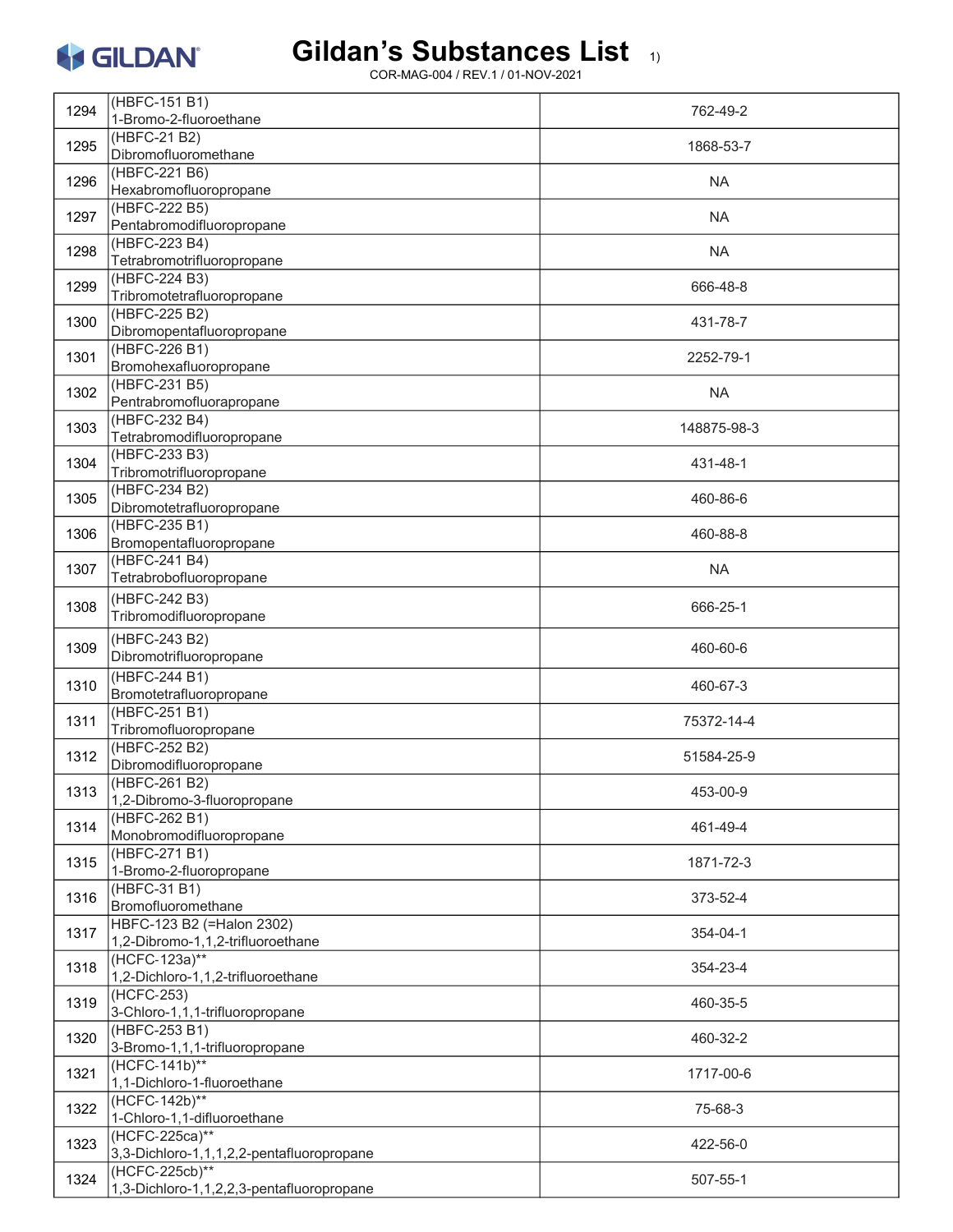

|                   | (HBFC-22B1)                                        |                         |
|-------------------|----------------------------------------------------|-------------------------|
| 1325              | Bromodifluoromethane                               | 1511-62-2               |
| 1326              | Bromoethane(C2H5Br)                                | 74-96-4                 |
| 1327              | Dibromodifluoromethane(CBr2F2)                     | 75-61-6                 |
| 1328              | Dibromotetrafluoroethane(C2F4Br2)                  | 25497-30-7              |
| 1329              | Dichlorotrifluoroethane(C2HF3Cl2)                  | 34077-87-7              |
| 1330              | Hexachlorodifluoropropane(C3F2Cl6)                 | 134452-44-1, 76564-99-3 |
| 1331              | Pentachlorotrifluoropropane(C3F3Cl5)               | 134237-31-3, 60285-54-3 |
| 1332              | Trifluoroiodomethane(CF3I)                         | 2314-97-8               |
| <b>Pesticides</b> |                                                    |                         |
| 1333              | Acetamiprid                                        | 135410-20-7             |
| 1334              | Thiacloprid                                        | 111988-49-9             |
| 1335              | Methylmercury dicyandiamide                        | 502-39-6                |
| 1336              | Phenylmercurydimethyl dithiocarbamate              | 32407-99-1              |
|                   |                                                    |                         |
| 1337              | <b>Methylmercury Acetate</b>                       | 108-07-6                |
| 1338              | Methylmercury benzoate                             | 3626-13-9               |
| 1339              | Mercuric acetate                                   | 1600-27-7               |
| 1340              | Mercury naphthenate                                | 1336-96-5               |
| 1341              | Mercury oleate                                     | 1191-80-6               |
| 1342              | Mercury pentanedione                               | 14024-55-6              |
| 1343              | Mercury phenate                                    | 588-66-9                |
| 1344              | Methylmercury propionate                           |                         |
| 1345              | Methylmercury 8-quinolinolate                      | 86-85-1                 |
| 1346              | 2-(Acetoxymercuric) ethanol phenylmercuric lactate | 4665-55-8               |
| 1347              | Hydroxymercuri-o-nitrophenol                       | 17140-73-7              |
| 1348              | Methylmercury hydroxide                            | 1184-57-2               |
| 1349              | Methylmercury 2,3 dihydoxypropyl mercaptide        | 2597-95-7               |
| 1350              | N-(phenylmercuric urea                             | 2279-64-3               |
| 1351              | Phenylmercuric ammonium acetate                    | 53404-67-4              |
| 1352              | Phenylmercuric ammonium propionate                 | 53404-68-5              |
| 1353              | Phenylmercuric borate                              | 102-98-7                |
| 1354              | Phenylmercuric carbonate                           | 53404-69-6              |
| 1355              | Phenylmercuric chloride                            | 100-56-1                |
| 1356              | Phenylmercuric-2-ethylhexonate                     | 13302-00-6              |
| 1357              | Phenylmercuric formamide                           | 22894-47-9              |
| 1358              | Phenylmercuric hydroxide                           | 100-57-2                |
| 1359              | Phenylmercuric-8-quinolinate                       | 26114-17-0              |
| 1360              | Phenylmercuric lactate                             | 122-64-5                |
| 1361              | Phenylmercuric laurylmercaptide                    |                         |
| 1362              | Phenylmercuric monoethanol ammonium acetate        | 5822-97-9               |
| 1363              | Phenylmercuric monoethanol ammonium lactate        | 53404-70-9              |
| 1364              | Phenylmercuric napthenate                          | 31632-68-5              |
| 1365              | Phenylmercuric nitrate                             | 55-68-5                 |
| 1366              | Phenylmercuric oleate                              | 104-68-9                |
| 1367              | Phenylmercuric propionate                          | 103-27-5                |
| 1368              | Phenylmercuric salicylate                          | 28086-13-7              |
| 1369              | Phenylmercuric thiocyanate                         | 16751-55-6              |
| 1370              | Phenylmercuric threthanolammonium lactate          | 23319-66-6              |
| 1371              | Phenylethylmercuric salicylate                     | 54-64-8                 |
| 1372              | Chloropicrin                                       | 76-06-2                 |
| 1373              | Hydrogen cyanide                                   | 74-90-8                 |
| 1374              | Fenson                                             | 80-38-6                 |
| 1375              | Sulfuryl fluoride                                  | 2699-79-8               |
| 1376              | Magnesium phosphide                                | 12057-74-8              |
| 1377              | Isoxathion                                         | 18854-01-8              |
| 1378              | Abamectin                                          | 71751-41-2              |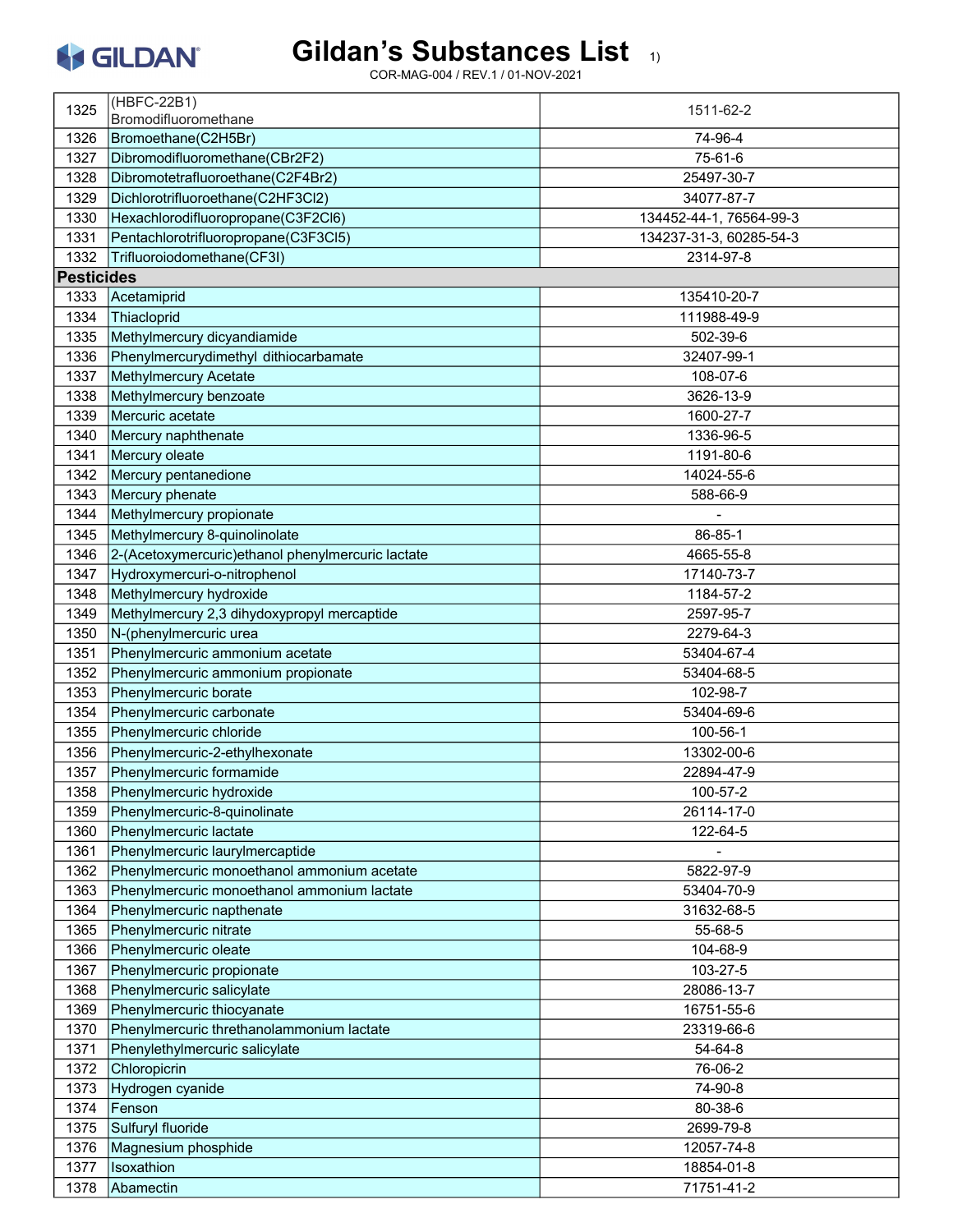# Gildan's Substances List 1)

| 1379 | Beta-cyfluthrin                                                                  | 1820573-27-0           |
|------|----------------------------------------------------------------------------------|------------------------|
| 1380 | Dinoseb and salts                                                                | 88-85-7                |
| 1381 | Lead hydrogen arsenate                                                           | 7784-40-9              |
| 1382 | Captafol                                                                         | 2425-06-1              |
| 1383 | Halogenated Biphenyls, including Polychlorinated Biphenyl (PCB)                  | 1336-36-3 / 53469-21-9 |
| 1384 | 1,2-Dibromoethane (EDB), ethylene dibromide                                      | 106-93-4               |
| 1385 | Benomyl                                                                          | 17804-35-2             |
| 1386 | 1,2-Dibromo-3-chloropropane                                                      | $96 - 12 - 8$          |
| 1387 | Nitrofen                                                                         | 1836-75-5              |
| 1388 | Linuron (ISO) 3-(3,4-dichlorophenyl)-1-methoxy-1-methylurea                      | 330-55-2               |
| 1389 | Vinclozolin                                                                      | 50471-44-8             |
| 1390 | Binapacryl                                                                       | 485-31-4               |
| 1391 | Carbendazim                                                                      | 10605-21-7             |
| 1392 | Monomethyl-dibromo-diphenyl methane (DBBT)                                       | 99688-47-8             |
| 1393 | Monomethyl-dichloro-diphenyl methane (Ugilec 121, Ugilec 21)                     | 81161-70-8             |
| 1394 | Phenylmercury acetate; PMA                                                       | 62-38-4                |
| 1395 | Creosote-impregnated waste materials                                             | 008001-58-9            |
| 1396 | Diphacinone                                                                      | 82-66-6                |
| 1397 | Thiofanox                                                                        | 39196-18-4             |
| 1398 | Dinoterb and its salts                                                           | 1420-07-1              |
| 1399 | Tetrahydrofurfuryl (R)-2-[4-(6-chloroquinoxalin-2-<br>yloxy)phenyloxy]propionate | 119738-06-6            |
| 1400 | Diphenylmercurydodecenylsuccinate; PMDS                                          | 27236-65-3             |
| 1401 | Calcium Arsenate                                                                 | 7778-44-1              |
| 1402 | Endrine                                                                          | 72-20-8                |
| 1403 | Aldrin                                                                           | 309-00-2               |
| 1404 | <b>Dieldrin</b>                                                                  | 60-57-1                |
| 1405 | Heptachlorane (Heptachlorobenzene) (Heptachlor)                                  | 76-44-8                |
| 1406 | Toxaphene (Camphechlor)                                                          | 8001-35-2              |
| 1407 | p,p-Dichloro-diphenyl-trichloro ethane (p,p-DDT)                                 | $50 - 29 - 3$          |
| 1408 | Chlordane                                                                        | 57-74-9                |
| 1409 | Parathion                                                                        | 56-38-2                |
| 1410 | Lindane                                                                          | 58-89-9                |
| 1411 | Chlordimeform                                                                    | 6164-98-3 / 19750-95-9 |
| 1412 | Chlorobenzilate                                                                  | 510-15-6               |
| 1413 | Mirex, Dodecachloropentacyclo [5.3.0.02,6.03,9.04,8] decane                      | 2385-85-5              |
| 1414 | Kepone (Chlordecone)                                                             | 143-50-0               |
| 1415 | Methyl Bromide                                                                   | 74-83-9                |
| 1416 | Alachlor                                                                         | 15972-60-8             |
| 1417 | $p, p$ -Dichloro-diphenyl-dichloro ethylene ( $p, p$ -DDE)                       | 72-55-9                |
| 1418 | Heptachlorepoxide                                                                | 1024-57-3, 28044-83-9  |
| 1419 | $p, p$ -Dichlorodiphenyl-dichloroethane ( $p, p$ -DDD)                           | 72-54-8                |
| 1420 | Malathion                                                                        | 121-75-5               |
| 1421 | Carbaryl                                                                         | 63-25-2                |
| 1422 | DEF (1,2,4-Tributylphosphorotrithioate)                                          | 78-48-8                |
| 1423 | o,p-Dichloro-diphenyl-trichloro ethane (o,p-DDT)                                 | 789-02-6               |
| 1424 | Chlorothalonil                                                                   | 1897-45-6              |
| 1425 | Dichlorophen                                                                     | 97-23-4                |
| 1426 | Sodium methylaminomethanedithioate                                               | 137-42-8               |
| 1427 | Atrazine                                                                         | 1912-24-9              |
| 1428 | Amitrole                                                                         | 61-82-5                |
| 1429 | 1,3-Dichloripropylene                                                            | 542-75-6               |
| 1430 | 3-Chloro-1,2-propanediol [C]                                                     | 96-24-2                |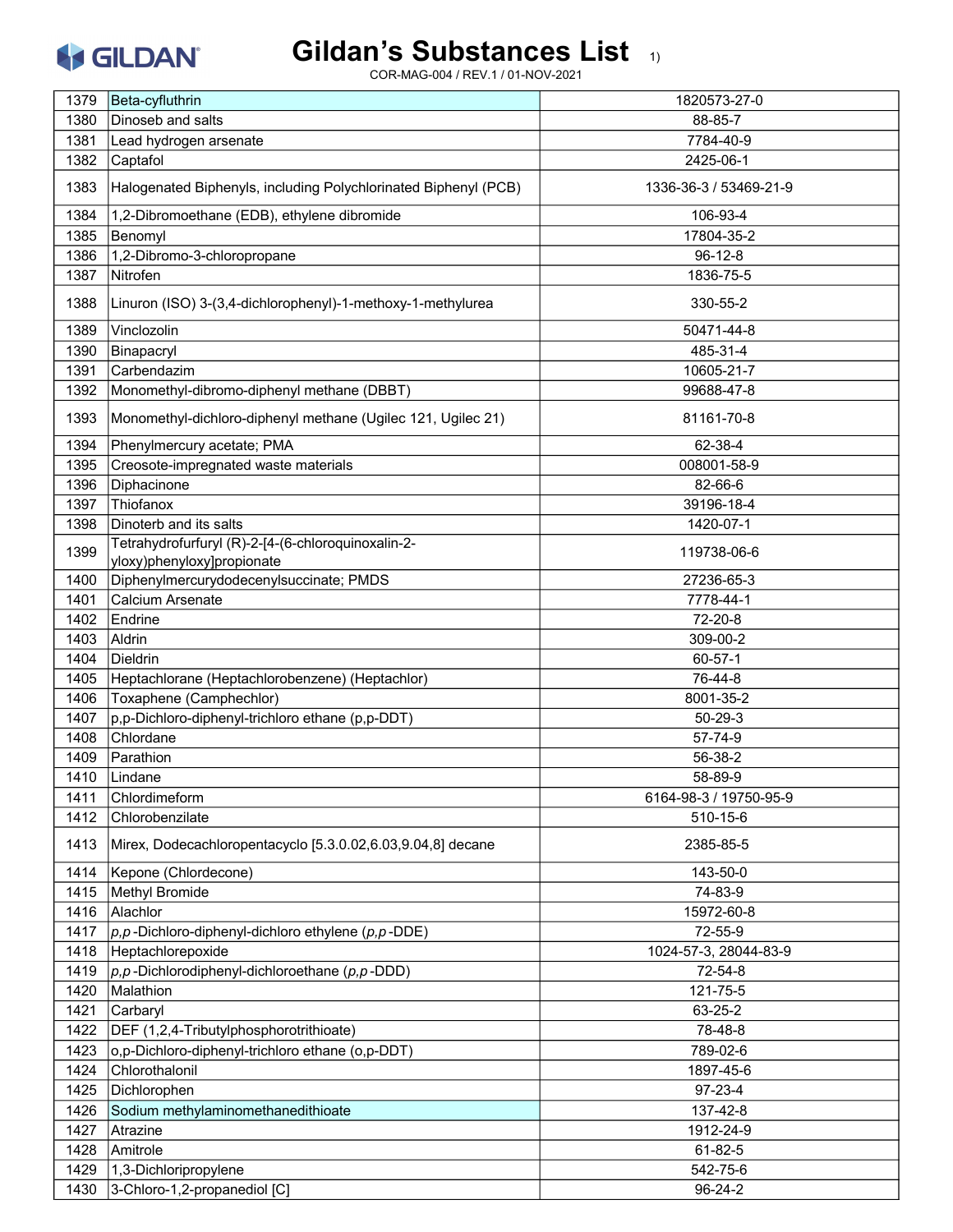

| 1431 | Dichlorvos                                                           | 62-73-7                |
|------|----------------------------------------------------------------------|------------------------|
| 1432 | Ethoprophos                                                          | 13194-48-4             |
| 1433 | Sodium Fluoroacetate                                                 | 62-74-8                |
| 1434 | Oxydemeton-methyl                                                    | 301-12-2               |
| 1435 | Warfarin                                                             | 0081-81-2              |
| 1436 | Diuron                                                               | 330-54-1               |
| 1437 | Simazine                                                             | 122-34-9               |
| 1438 | 2-Acetylaminofluorene                                                | 53-96-3                |
| 1439 | Ammonia and ammonia dissolved in water                               | 7664-41-7              |
| 1440 | <b>Methyl Parathion</b>                                              | 298-00-0               |
| 1441 | Monocrotophos                                                        | 6932-22-4 / 6923-22-4  |
|      |                                                                      |                        |
| 1442 | 2,4,5-trichlorophenoxyacetic acid, its salts and compounds (2,4,5-T) | 93-76-5                |
| 1443 | Methamidophos                                                        | 10265-92-6             |
| 1444 | Mixture (E) & (Z) isomers                                            | 13171-21-6             |
| 1445 | Endosulfane                                                          | 115-29-7               |
| 1446 | Aldicarb                                                             | 116-06-3               |
| 1447 | Hexachlorocyclohexane, alpha-                                        | 319-84-6               |
| 1448 | Hexachlorocyclohexane, beta-                                         | 319-85-7               |
| 1449 | Hexachlorocyclohexane (HCH, all isomers)                             | 608-73-1               |
| 1450 | Thiram (tetramethylthiuram disulphide)                               | 137-26-8               |
| 1451 | (E)-isomer                                                           | 297-99-4               |
| 1452 | (Z)-isomer                                                           | 23783-98-4             |
| 1453 | 2-methyl-4,6-dinitro-phenol                                          | 534-52-1               |
| 1454 | Carbofuran                                                           | 1563-66-2              |
| 1455 | Fluoroacetamide                                                      | 640-19-7               |
| 1456 | Azinphosmethyl                                                       | 86-50-0                |
| 1457 | Methoxychlor                                                         | 72-43-5                |
| 1458 | Strobane (Terpene polychorinates)                                    | 8001-50-1              |
| 1459 | Isodrine                                                             | 465-73-6               |
| 1460 | Kelevane                                                             | 4234-79-1              |
| 1461 | Telodrine                                                            | 297-78-9               |
| 1462 | Perthane                                                             | 72-56-0                |
| 1463 | Endosulfan, -alpha                                                   | 959-98-8               |
| 1464 | Endosulfan, -beta                                                    | 33213-65-9             |
| 1465 | o, p- Dichlorodiphenyl-dichloroethane (o, p-DDD)                     | 53-19-0                |
| 1466 | Trifluralin                                                          | 1582-09-8              |
| 1467 | 2,4-Dichlorophenoxyacetic acid, its salts and compounds (2,4-D)      | 94-75-7                |
| 1468 | Deltamethrin                                                         | 52918-63-5             |
| 1469 | Fenvalerate                                                          | 51630-58-1             |
| 1470 | Diazinon                                                             | 333-41-5               |
| 1471 | Phosdrin / Mevinphos                                                 | 7786-34-7 / 26718-65-0 |
| 1472 | Azinphosethyl                                                        | 2642-71-9              |
| 1473 | Bromophosethyl                                                       | 4824-78-6              |
| 1474 | Chlorfenvinphos                                                      | 470-90-6               |
| 1475 | Coumaphos                                                            | 56-72-4                |
| 1476 | Cyfluthrin                                                           | 68359-37-5             |
| 1477 | Dicrotophos                                                          | 141-66-2               |
| 1478 | Propethamphos                                                        | 31218-83-4             |
| 1479 | Cyhalothrin                                                          | 91465-08-6             |
| 1480 | Cypermethrin                                                         | 52315-07-8             |
| 1481 | Dichlorprop (2,4-DP)                                                 | 120-36-5, 120-36-2     |
| 1482 | Dimethoate                                                           | 60-51-5                |
| 1483 | Esfenvalerate                                                        | 66230-04-4             |
| 1484 | MCPA (Methoxone)                                                     | 94-74-6                |
| 1485 | <b>MCPB</b>                                                          | $94 - 81 - 5$          |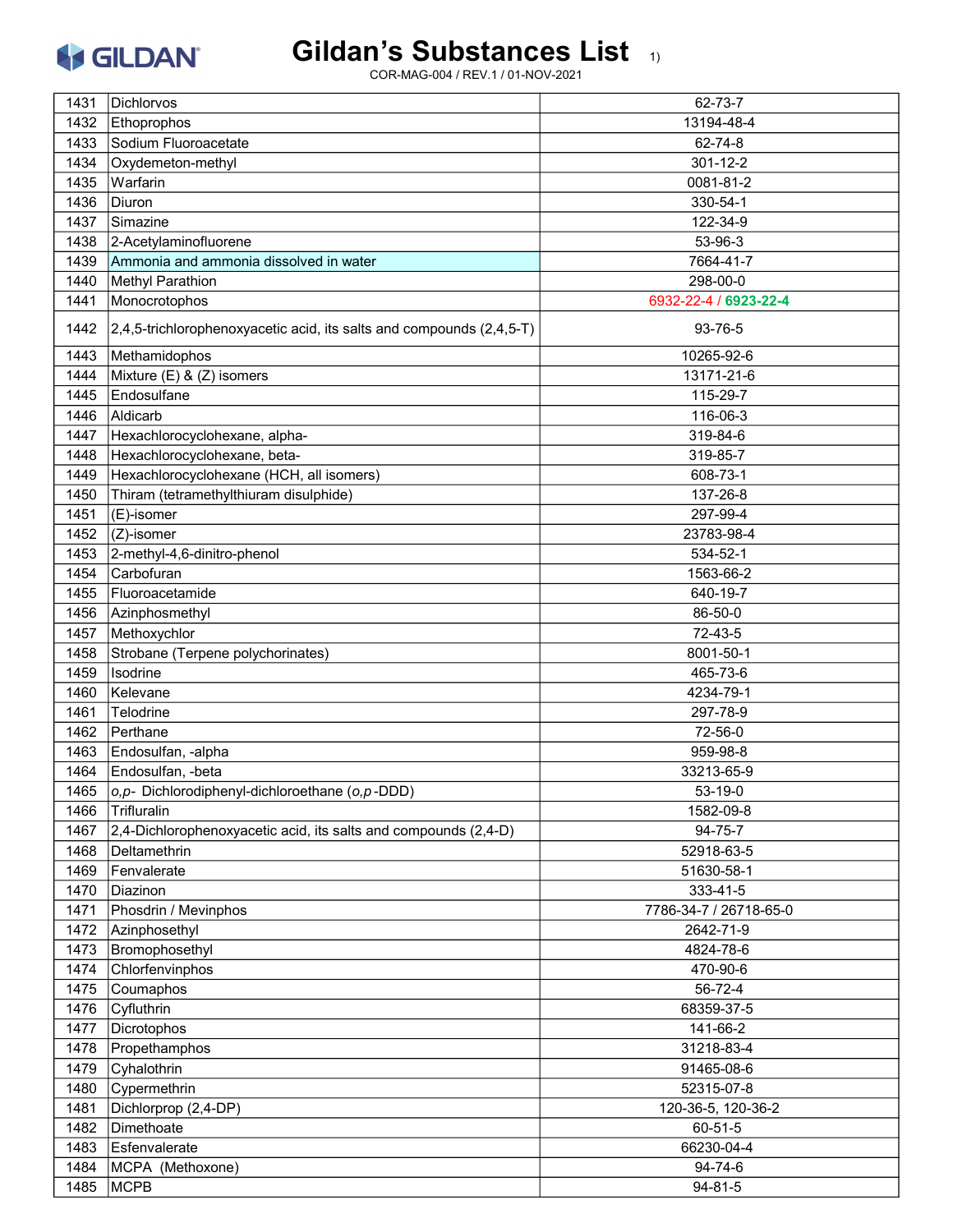# Gildan's Substances List 1)

| 1486 | Mecoprop                                                          | 93-65-2 / 7085-19-0       |
|------|-------------------------------------------------------------------|---------------------------|
| 1487 | Profenophos                                                       | 41198-08-7                |
| 1488 | Quinalphos                                                        | 13593-03-8                |
| 1489 | o,p-Dichloro-diphenyl-dichloro ethylene (o,p-DDE)                 | 3424-82-6                 |
| 1490 | Clothianidin                                                      | 210880-92-5               |
| 1491 | Imidacloprid                                                      | 105827-78-9 / 138261-41-3 |
| 1492 | Thiamethoxam                                                      | 153719-23-4               |
| 1493 | Dinotefuran                                                       | 165252-70-0               |
| 1494 | Acetamiprid                                                       | 135410-20-7 / 160430-64-8 |
| 1495 | Nitenpyram                                                        | 150824-47-8 / 120738-89-8 |
| 1496 | Hexachlorocyclohexane, delta-                                     | 319-86-8                  |
| 1497 | Thiacloprid                                                       | 111988-49-9               |
| 1498 | Kelthane (Dicofol)                                                | 115-32-2                  |
|      | 4,6-Dichloro-7-(2,4,5-trichlorophenoxy)-2-                        |                           |
| 1499 | trifluoromethylbenzimidazole (DTTB)                               | 63405-99-2                |
| 1500 | Tolyfluanide                                                      | 731-27-1                  |
| 1501 | Permethrine                                                       | 52645-53-1                |
| 1502 | 2-n-Octyl-4-isothiazolin-3-one                                    | 26530-20-1                |
| 1503 | Monomethyl-tetrachloro-diphenyl methane (Ugilec 141)              | 76253-60-6                |
| 1504 | Mercuric chloride                                                 | 7487-94-7 / 7546-30-7     |
| 1505 | Phorate                                                           | 298-02-2                  |
| 1506 | Mercuric oxide                                                    | 21908-53-2                |
| 1507 | Trichlorfon                                                       | 52-68-6                   |
| 1508 | ammonium 4,6-dinitro-o-tolyl oxide                                | 2980-64-5                 |
| 1509 | potassium 2-methyl-4,6-dinitrobenzen-1-olate                      | 5787-96-2                 |
| 1510 | sodium 4,6-dinitro-o-cresolate                                    | 2312-76-7                 |
| 1511 | Triclosan (5-Chloro-2-(2,4-dichlorophenoxy)phenol)                | 3380-34-5                 |
| 1512 | Quintozene                                                        | 82-68-8                   |
|      |                                                                   |                           |
| 1513 | 2-(2,4,5-Trichlorophenoxy) propionic acid its salts and compounds | $93 - 72 - 1$             |
| 1514 | Halogenated diarylalkanes                                         | Several CAS               |
| 1515 | Pentabromobenzene                                                 | 608-90-2                  |
| 1516 | Pentachloroanisole                                                | 1825-21-4                 |
| 1517 | Dichlofluanide                                                    | 1085-98-9                 |
| 1518 | Timiperone                                                        | 57648-21-2                |
| 1519 | epsilon                                                           | 06108-10-7                |
| 1520 | Dichloro-diphenyl-dichloro ethane (DDD)                           | Several CAS               |
| 1521 | Dichloro-diphenyl-dichloro ethylene (DDE)                         | Several CAS               |
| 1522 | Dichloro-diphenyl-trichloro ethane (DDT)                          | Several CAS               |
| 1523 | Paraquat dichloride                                               | 1910-42-5                 |
| 1524 | 2-Chloroacetamide                                                 | 79-07-2                   |
| 1525 | Dichlorooctyl-isothiazolinone                                     | 64359-81-5                |
| 1526 | 1,2-Benzoisothiazol-3(2H)-one (BIT)                               | 2634-33-5                 |
| 1527 | 2-Methyl-4-isothiazolin-3-one (MIT)                               | 2682-20-4                 |
| 1528 | 5-Chloro-2-methyl-4-isothiazolin-3-one (CIT)                      | 26172-55-4                |
| 1529 | Aluminum Phosphide                                                | 20859-73-8                |
| 1530 | Brodifacoum                                                       | 56073-10-0                |
| 1531 | <b>Bromadialone</b>                                               | 28772-56-7                |
| 1532 | <b>Bromethalin</b>                                                | 63333-35-7                |
| 1533 | Calcium Cyanide                                                   | 592-01-8                  |
| 1534 | Chlorethoxyfos                                                    | 54593-83-8                |
| 1535 | Chlormephos                                                       | 24934-91-6                |
| 1536 | Chlorophacinone                                                   | 3691-35-8                 |
| 1537 | Difenacoum                                                        | 56073-07-5                |
| 1538 | Difethialone                                                      | 104653-34-1               |
| 1539 | Disulfoton                                                        | 298-04-4                  |